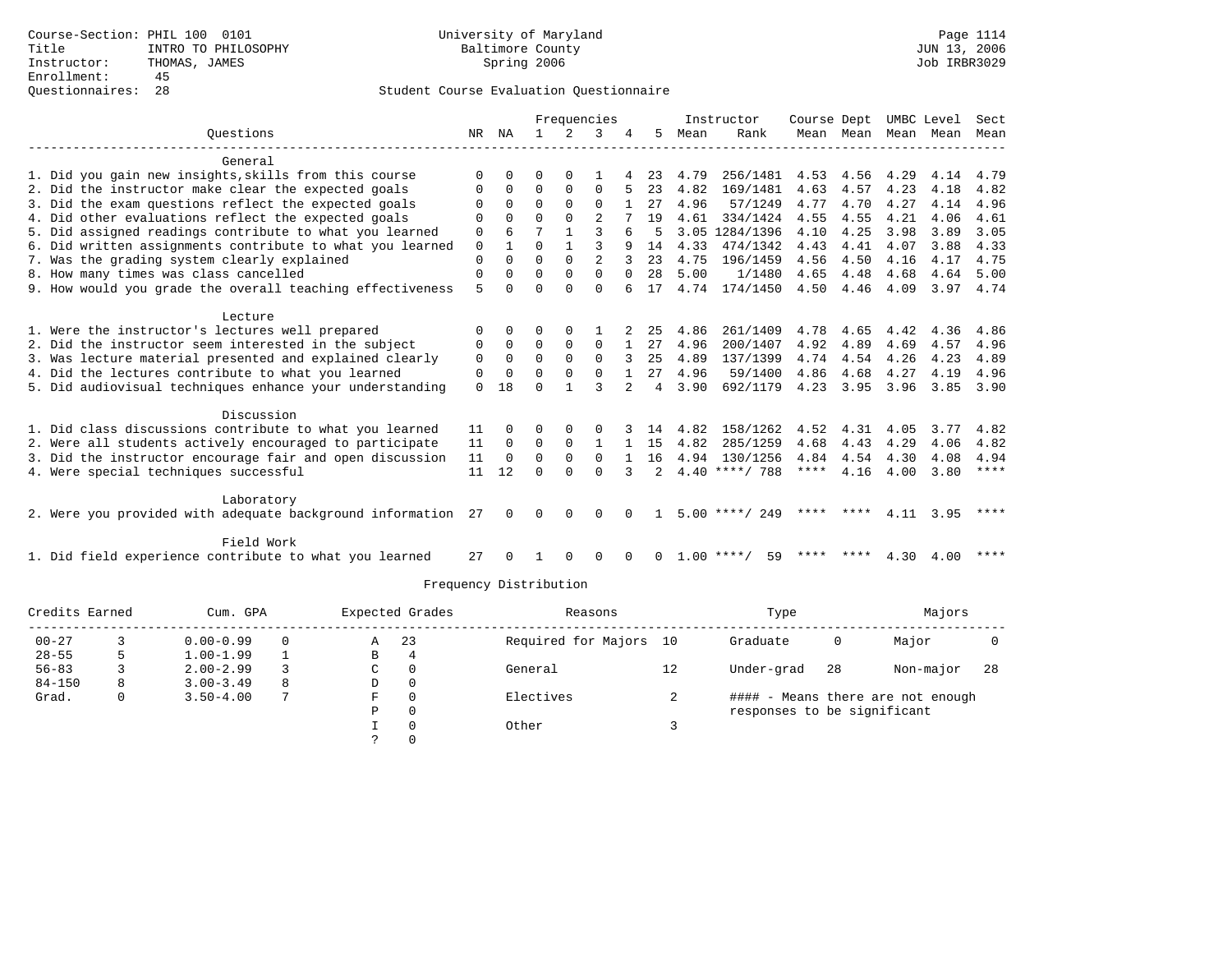## Questionnaires: 30 Student Course Evaluation Questionnaire

|                                                           |                |                |          |          | Frequencies    |          |     |      | Instructor       | Course Dept |      | UMBC Level |      | Sect        |
|-----------------------------------------------------------|----------------|----------------|----------|----------|----------------|----------|-----|------|------------------|-------------|------|------------|------|-------------|
| Ouestions                                                 | NR             | ΝA             |          |          | 3              | 4        | 5.  | Mean | Rank             | Mean        | Mean | Mean       | Mean | Mean        |
| General                                                   |                |                |          |          |                |          |     |      |                  |             |      |            |      |             |
| 1. Did you gain new insights, skills from this course     | $\Omega$       | $\Omega$       | 0        |          |                |          | 24  | 4.70 | 362/1481         | 4.53        | 4.56 | 4.29       | 4.14 | 4.70        |
| 2. Did the instructor make clear the expected goals       | O              | $\Omega$       | $\Omega$ | $\Omega$ | $\Omega$       |          | 29  | 4.97 | 46/1481          | 4.63        | 4.57 | 4.23       | 4.18 | 4.97        |
| 3. Did the exam questions reflect the expected goals      |                | $\Omega$       | $\Omega$ | $\Omega$ | $\Omega$       | $\Omega$ | 30  | 5.00 | 1/1249           | 4.77        | 4.70 | 4.27       | 4.14 | 5.00        |
| 4. Did other evaluations reflect the expected goals       | O              | $\overline{a}$ | $\Omega$ | $\Omega$ |                | 4        | 23  | 4.79 | 193/1424         | 4.55        | 4.55 | 4.21       | 4.06 | 4.79        |
| 5. Did assigned readings contribute to what you learned   |                |                |          |          | ζ              |          | q   | 3.58 | 1042/1396        | 4.10        | 4.25 | 3.98       | 3.89 | 3.58        |
| 6. Did written assignments contribute to what you learned | 1              | ર              |          |          | $\mathfrak{D}$ |          | 19  | 4.65 | 198/1342         | 4.43        | 4.41 | 4.07       | 3.88 | 4.65        |
| 7. Was the grading system clearly explained               |                | $\Omega$       | $\Omega$ | $\Omega$ | 4              |          | 17  | 4.45 | 550/1459         | 4.56        | 4.50 | 4.16       | 4.17 | 4.45        |
| 8. How many times was class cancelled                     | 0              | $\Omega$       | $\Omega$ | $\Omega$ | $\Omega$       | $\Omega$ | 30  | 5.00 | 1/1480           | 4.65        | 4.48 | 4.68       | 4.64 | 5.00        |
|                                                           | 5              | <sup>n</sup>   | U        | $\cap$   | $\cap$         |          | 24  | 4.96 | 40/1450          | 4.50        | 4.46 | 4.09       | 3.97 | 4.96        |
| 9. How would you grade the overall teaching effectiveness |                |                |          |          |                |          |     |      |                  |             |      |            |      |             |
| Lecture                                                   |                |                |          |          |                |          |     |      |                  |             |      |            |      |             |
| 1. Were the instructor's lectures well prepared           |                |                |          | $\Omega$ | 0              |          | 29  | 4.97 | 75/1409          | 4.78        | 4.65 | 4.42       | 4.36 | 4.97        |
| 2. Did the instructor seem interested in the subject      | 0              | $\Omega$       | $\Omega$ | $\Omega$ | $\mathbf 0$    | $\Omega$ | 30  | 5.00 | 1/1407           | 4.92        | 4.89 | 4.69       | 4.57 | 5.00        |
| 3. Was lecture material presented and explained clearly   | $\mathbf 0$    | $\Omega$       | $\Omega$ | $\Omega$ | $\Omega$       | $\Omega$ | 30  | 5.00 | 1/1399           | 4.74        | 4.54 | 4.26       | 4.23 | 5.00        |
| 4. Did the lectures contribute to what you learned        | 0              | $\Omega$       | $\Omega$ | $\Omega$ | $\Omega$       | $\Omega$ | 30  | 5.00 | 1/1400           | 4.86        | 4.68 | 4.27       | 4.19 | 5.00        |
| 5. Did audiovisual techniques enhance your understanding  | $\mathfrak{D}$ | 18             |          |          |                |          |     | 4.40 | 340/1179         | 4.23        | 3.95 | 3.96       | 3.85 | 4.40        |
|                                                           |                |                |          |          |                |          |     |      |                  |             |      |            |      |             |
| Discussion                                                |                |                |          |          |                |          |     |      |                  |             |      |            |      |             |
| 1. Did class discussions contribute to what you learned   | 10             | $\Omega$       | O        | $\Omega$ |                |          | 15  | 4.65 | 269/1262         | 4.52        | 4.31 | 4.05       | 3.77 | 4.65        |
| 2. Were all students actively encouraged to participate   | 10             | $\Omega$       | $\Omega$ | $\Omega$ | $\Omega$       |          | 19  | 4.95 | 127/1259         | 4.68        | 4.43 | 4.29       | 4.06 | 4.95        |
| 3. Did the instructor encourage fair and open discussion  | 11             | $\Omega$       | 0        | $\Omega$ |                | $\cap$   | 1.8 | 4.89 | 224/1256         | 4.84        | 4.54 | 4.30       | 4.08 | 4.89        |
| 4. Were special techniques successful                     | 11             | 12             |          |          |                |          |     |      | $4.29$ ****/ 788 | ****        | 4.16 | 4.00       | 3.80 | $***$ * * * |

| Credits Earned |    | Cum. GPA      |          |    | Expected Grades | Reasons                | Type                        |    | Majors                            |    |
|----------------|----|---------------|----------|----|-----------------|------------------------|-----------------------------|----|-----------------------------------|----|
| $00 - 27$      |    | $0.00 - 0.99$ |          | Α  | 25              | Required for Majors 20 | Graduate                    | 0  | Major                             |    |
| $28 - 55$      |    | $1.00 - 1.99$ | $\Omega$ | В  | 3               |                        |                             |    |                                   |    |
| $56 - 83$      |    | $2.00 - 2.99$ | 4        | C. | $\Omega$        | General                | Under-grad                  | 30 | Non-major                         | 30 |
| $84 - 150$     | 11 | $3.00 - 3.49$ | 14       | D  | 0               |                        |                             |    |                                   |    |
| Grad.          | 0  | $3.50 - 4.00$ | 6        | F  | $\Omega$        | Electives              |                             |    | #### - Means there are not enough |    |
|                |    |               |          | Ρ  | 0               |                        | responses to be significant |    |                                   |    |
|                |    |               |          |    | $\Omega$        | Other                  |                             |    |                                   |    |
|                |    |               |          |    |                 |                        |                             |    |                                   |    |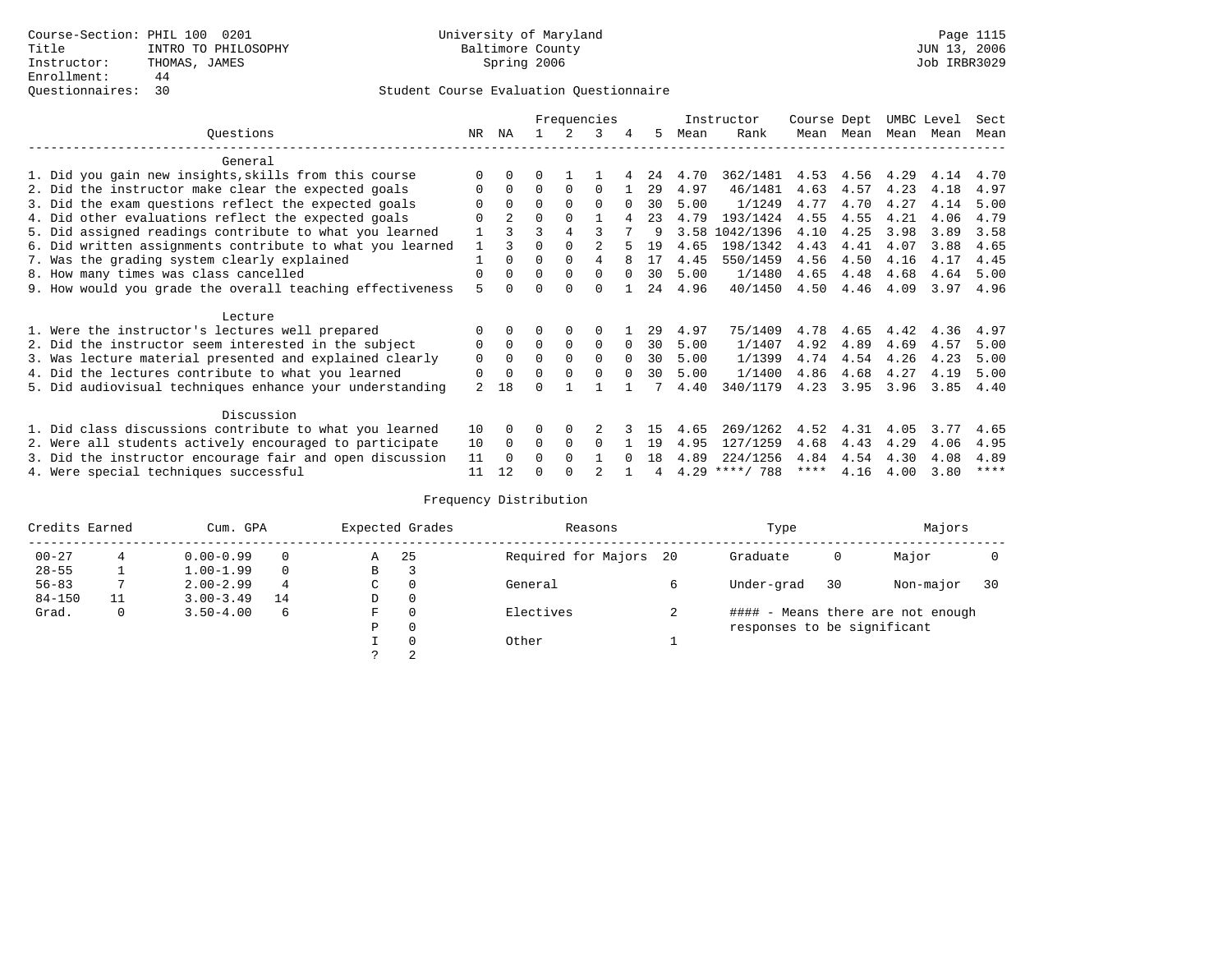|                                                           |                |                |              | Frequencies   |                |          |              |      | Instructor         | Course Dept |           | UMBC Level |      | Sect |
|-----------------------------------------------------------|----------------|----------------|--------------|---------------|----------------|----------|--------------|------|--------------------|-------------|-----------|------------|------|------|
| Ouestions                                                 | NR             | NA             | $\mathbf{1}$ | $\mathcal{L}$ | 3              |          | 5            | Mean | Rank               |             | Mean Mean | Mean       | Mean | Mean |
| General                                                   |                |                |              |               |                |          |              |      |                    |             |           |            |      |      |
| 1. Did you gain new insights, skills from this course     | $\Omega$       | O              | 0            | 0             |                |          | 15           | 4.52 | 531/1481           | 4.53        | 4.56      | 4.29       | 4.14 | 4.52 |
| 2. Did the instructor make clear the expected goals       | $\Omega$       | 0              | $\Omega$     | 0             | 3              | 11       | 11           | 4.32 | 747/1481           | 4.63        | 4.57      | 4.23       | 4.18 | 4.32 |
| 3. Did the exam questions reflect the expected goals      | ∩              | 17             | $\Omega$     | $\Omega$      |                |          | 4            | 4.38 | 647/1249           | 4.77        | 4.70      | 4.27       | 4.14 | 4.38 |
| 4. Did other evaluations reflect the expected goals       | $\Omega$       | $\mathbf{1}$   | $\Omega$     | $\Omega$      | $\mathfrak{D}$ |          | 19           | 4.71 | 256/1424           | 4.55        | 4.55      | 4.21       | 4.06 | 4.71 |
| 5. Did assigned readings contribute to what you learned   | 0              | $\Omega$       | $\Omega$     | $\Omega$      | $\overline{2}$ |          | 16           | 4.56 | 263/1396           | 4.10        | 4.25      | 3.98       | 3.89 | 4.56 |
| 6. Did written assignments contribute to what you learned | $\mathbf 0$    | $\Omega$       | $\Omega$     | $\Omega$      | 5              |          | 12           | 4.28 | 519/1342           | 4.43        | 4.41      | 4.07       | 3.88 | 4.28 |
| 7. Was the grading system clearly explained               | $\mathbf{0}$   | $\Omega$       | $\Omega$     | $\Omega$      | $\mathbf{1}$   |          | 17           | 4.64 | 298/1459           | 4.56        | 4.50      | 4.16       | 4.17 | 4.64 |
| 8. How many times was class cancelled                     | 0              | 0              | $\Omega$     | $\Omega$      | $\Omega$       | 17       | 8            |      | 4.32 1165/1480     | 4.65        | 4.48      | 4.68       | 4.64 | 4.32 |
| 9. How would you grade the overall teaching effectiveness | $\overline{2}$ | $\mathfrak{D}$ | $\Omega$     | $\cap$        | 1              | 14       | 6            | 4.24 | 651/1450           | 4.50        | 4.46      | 4.09       | 3.97 | 4.24 |
| Lecture                                                   |                |                |              |               |                |          |              |      |                    |             |           |            |      |      |
| 1. Were the instructor's lectures well prepared           |                | 0              | 0            | O             |                |          |              | 4.70 | 514/1409           | 4.78        | 4.65      | 4.42       | 4.36 | 4.70 |
| 2. Did the instructor seem interested in the subject      | 2              | 0              | 0            | 0             | $\Omega$       |          | 22           | 4.96 | 250/1407           | 4.92        | 4.89      | 4.69       | 4.57 | 4.96 |
| 3. Was lecture material presented and explained clearly   | 2              | $\Omega$       | $\Omega$     | $\Omega$      | $\Omega$       |          | 16           | 4.70 | 335/1399           | 4.74        | 4.54      | 4.26       | 4.23 | 4.70 |
| 4. Did the lectures contribute to what you learned        | 2              | $\Omega$       | $\Omega$     | $\Omega$      | $\Omega$       |          | 20           | 4.87 | 187/1400           | 4.86        | 4.68      | 4.27       | 4.19 | 4.87 |
| 5. Did audiovisual techniques enhance your understanding  | $\overline{2}$ |                | $\Omega$     | $\Omega$      | $\overline{4}$ | 5        | 10           | 4.32 | 397/1179           | 4.23        | 3.95      | 3.96       | 3.85 | 4.32 |
| Discussion                                                |                |                |              |               |                |          |              |      |                    |             |           |            |      |      |
| 1. Did class discussions contribute to what you learned   | 10             | <sup>0</sup>   | O            | $\Omega$      | $\Omega$       |          | 13           | 4.87 | 142/1262           | 4.52        | 4.31      | 4.05       | 3.77 | 4.87 |
| 2. Were all students actively encouraged to participate   | 10             | 0              | 0            | 0             | 1              | 4        | 10           | 4.60 | 509/1259           | 4.68        | 4.43      | 4.29       | 4.06 | 4.60 |
| 3. Did the instructor encourage fair and open discussion  | 10             | $\Omega$       | $\Omega$     | $\Omega$      | $\Omega$       |          | 14           | 4.93 | 151/1256           | 4.84        | 4.54      | 4.30       | 4.08 | 4.93 |
| 4. Were special techniques successful                     | 10             | 11             | 1            | $\Omega$      | 1              |          | $\mathbf{1}$ |      | $3.25$ ****/ 788   | ****        | 4.16      | 4.00       | 3.80 | **** |
| Seminar                                                   |                |                |              |               |                |          |              |      |                    |             |           |            |      |      |
| 1. Were assigned topics relevant to the announced theme   | 24             | 0              | <sup>0</sup> | O             | $\Omega$       |          |              |      | $5.00$ ****/<br>68 | ****        | 5.00      | 4.49       | 4.54 | **** |
| 2. Was the instructor available for individual attention  | 24             | $\Omega$       | $\Omega$     | $\Omega$      | $\Omega$       | $\Omega$ |              |      | $5.00$ ****/<br>69 | ****        | 5.00      | 4.53       | 4.18 | **** |
| 3. Did research projects contribute to what you learned   | 24             | $\Omega$       | $\mathbf 0$  | $\mathbf 0$   | $\mathbf 0$    |          |              |      | $5.00$ ****/<br>63 | ****        | ****      | 4.44       | 4.17 | **** |
| 4. Did presentations contribute to what you learned       | 24             | $\Omega$       | $\Omega$     | $\Omega$      | $\Omega$       | $\cap$   |              |      | $5.00$ ****/<br>69 | ****        | ****      | 4.35       | 4.14 | **** |
| 5. Were criteria for grading made clear                   | 24             |                | $\Omega$     | ∩             | $\Omega$       |          |              |      | $5.00$ ****/<br>68 | ****        | ****      | 3.92       | 3.80 | **** |

| Credits Earned |    | Cum. GPA      |          |   | Expected Grades | Reasons                |   | Type                        |     | Majors                            |     |
|----------------|----|---------------|----------|---|-----------------|------------------------|---|-----------------------------|-----|-----------------------------------|-----|
| $00 - 27$      |    | $0.00 - 0.99$ | $\Omega$ | Α | - 8             | Required for Majors 16 |   | Graduate                    | 0   | Major                             |     |
| $28 - 55$      |    | $1.00 - 1.99$ |          | В | 12              |                        |   |                             |     |                                   |     |
| $56 - 83$      |    | $2.00 - 2.99$ |          | С |                 | General                |   | Under-grad                  | -25 | Non-major                         | -25 |
| $84 - 150$     | 0. | $3.00 - 3.49$ | 4        | D |                 |                        |   |                             |     |                                   |     |
| Grad.          | 0  | $3.50 - 4.00$ | 6        | F |                 | Electives              |   |                             |     | #### - Means there are not enough |     |
|                |    |               |          | D |                 |                        |   | responses to be significant |     |                                   |     |
|                |    |               |          |   |                 | Other                  | ◠ |                             |     |                                   |     |
|                |    |               |          |   |                 |                        |   |                             |     |                                   |     |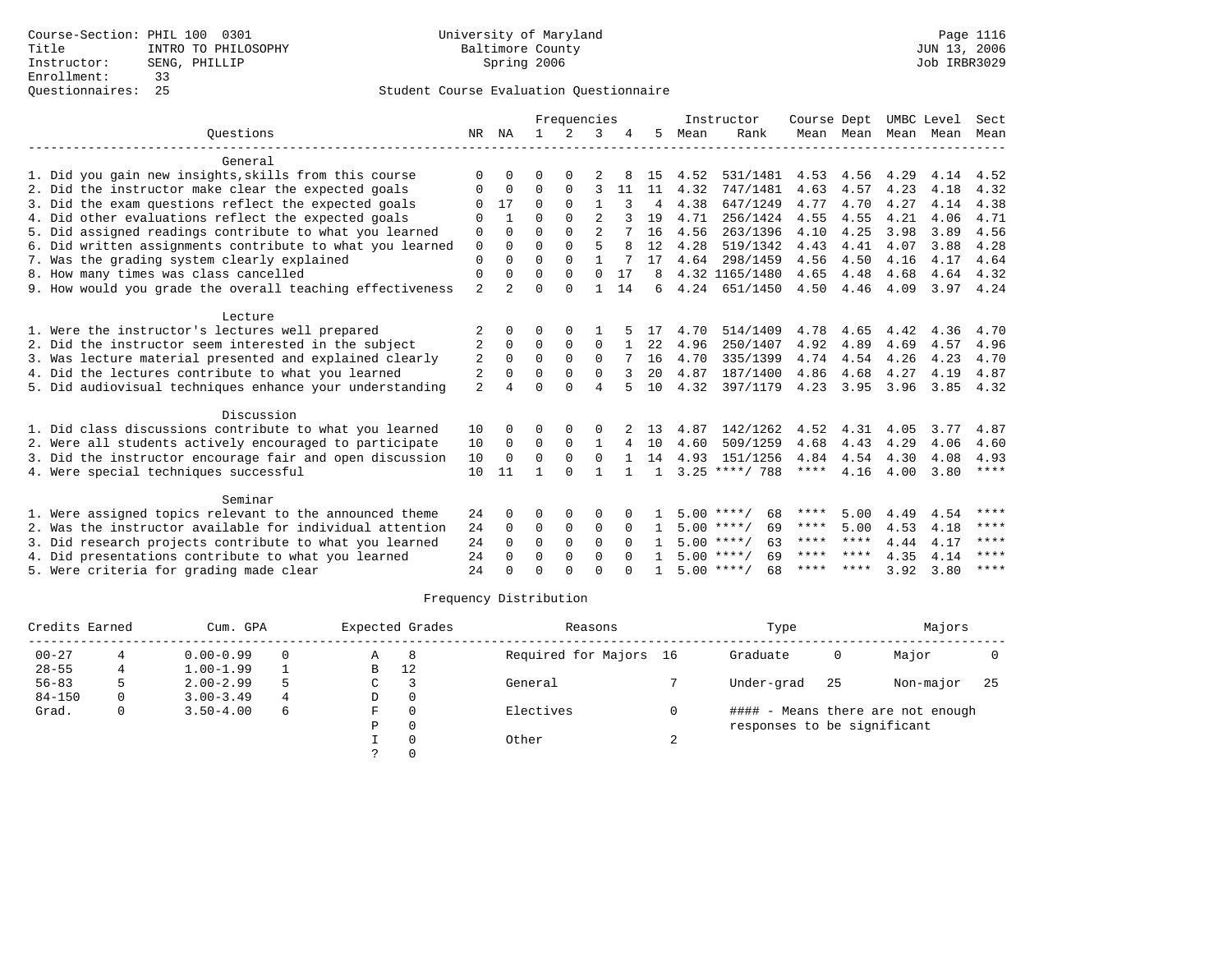|                                                           |             |          |          | Frequencies |               |    |    |      | Instructor       | Course Dept |           | UMBC Level |      | Sect |
|-----------------------------------------------------------|-------------|----------|----------|-------------|---------------|----|----|------|------------------|-------------|-----------|------------|------|------|
| Ouestions                                                 | NR.         | ΝA       |          |             | 3             | 4  | 5. | Mean | Rank             |             | Mean Mean | Mean       | Mean | Mean |
| General                                                   |             |          |          |             |               |    |    |      |                  |             |           |            |      |      |
| 1. Did you gain new insights, skills from this course     |             |          |          |             |               |    | 12 | 4.17 | 938/1481         | 4.53        | 4.56      | 4.29       | 4.14 | 4.17 |
| 2. Did the instructor make clear the expected goals       | 0           | $\Omega$ | $\Omega$ | $\Omega$    |               |    | 16 | 4.58 | 422/1481         | 4.63        | 4.57      | 4.23       | 4.18 | 4.58 |
| 3. Did the exam questions reflect the expected goals      |             | $\Omega$ | 0        |             | $\Omega$      |    | 17 | 4.71 | 287/1249         | 4.77        | 4.70      | 4.27       | 4.14 | 4.71 |
| 4. Did other evaluations reflect the expected goals       | $\Omega$    | 17       | U        |             | $\mathcal{D}$ |    |    | 4.00 | 959/1424         | 4.55        | 4.55      | 4.21       | 4.06 | 4.00 |
| 5. Did assigned readings contribute to what you learned   | 0           | $\Omega$ | O        |             |               | q  | 11 | 4.29 | 467/1396         | 4.10        | 4.25      | 3.98       | 3.89 | 4.29 |
| 6. Did written assignments contribute to what you learned | $\Omega$    | 17       | U        |             |               |    |    | 4.14 | 649/1342         | 4.43        | 4.41      | 4.07       | 3.88 | 4.14 |
| 7. Was the grading system clearly explained               | $\mathbf 0$ | $\Omega$ | 0        | $\Omega$    |               | 11 | 8  | 4.13 | 890/1459         | 4.56        | 4.50      | 4.16       | 4.17 | 4.13 |
| 8. How many times was class cancelled                     | 0           | $\Omega$ | $\Omega$ | $\Omega$    |               | 11 | 12 | 4.46 | 1079/1480        | 4.65        | 4.48      | 4.68       | 4.64 | 4.46 |
| 9. How would you grade the overall teaching effectiveness | 5           |          |          |             |               | 12 | 5  | 4.16 | 732/1450         | 4.50        | 4.46      | 4.09       | 3.97 | 4.16 |
| Lecture                                                   |             |          |          |             |               |    |    |      |                  |             |           |            |      |      |
| 1. Were the instructor's lectures well prepared           |             |          |          |             |               |    | 18 | 4.71 | 500/1409         | 4.78        | 4.65      | 4.42       | 4.36 | 4.71 |
| 2. Did the instructor seem interested in the subject      | 0           | $\Omega$ | $\Omega$ | $\Omega$    |               |    | 21 | 4.83 | 659/1407         | 4.92        | 4.89      | 4.69       | 4.57 | 4.83 |
| 3. Was lecture material presented and explained clearly   | 1           | $\Omega$ | $\Omega$ | $\Omega$    |               |    | 15 | 4.61 | 459/1399         | 4.74        | 4.54      | 4.26       | 4.23 | 4.61 |
| 4. Did the lectures contribute to what you learned        | 0           | $\Omega$ | $\Omega$ | $\Omega$    |               |    | 19 | 4.75 | 312/1400         | 4.86        | 4.68      | 4.27       | 4.19 | 4.75 |
| 5. Did audiovisual techniques enhance your understanding  | $\Omega$    | 19       |          |             |               |    |    |      | $3.60$ ****/1179 | 4.23        | 3.95      | 3.96       | 3.85 | **** |
| Discussion                                                |             |          |          |             |               |    |    |      |                  |             |           |            |      |      |
| 1. Did class discussions contribute to what you learned   | 12          | $\Omega$ |          |             |               |    |    | 3.50 | 995/1262         | 4.52        | 4.31      | 4.05       | 3.77 | 3.50 |
| 2. Were all students actively encouraged to participate   | 12          | $\Omega$ | $\Omega$ | $\Omega$    |               |    |    | 4.33 | 729/1259         | 4.68        | 4.43      | 4.29       | 4.06 | 4.33 |
| 3. Did the instructor encourage fair and open discussion  | 12          |          |          |             |               |    | q  | 4.50 | 571/1256         | 4.84        | 4.54      | 4.30       | 4.08 | 4.50 |

| Credits Earned |    | Cum. GPA      |          |   | Expected Grades | Reasons                | Type                        |    | Majors                            |     |
|----------------|----|---------------|----------|---|-----------------|------------------------|-----------------------------|----|-----------------------------------|-----|
| $00 - 27$      |    | $0.00 - 0.99$ | $\Omega$ | Α | - 6             | Required for Majors 13 | Graduate                    | 0  | Major                             |     |
| $28 - 55$      | 9. | $1.00 - 1.99$ | $\Omega$ | B | 14              |                        |                             |    |                                   |     |
| $56 - 83$      |    | $2.00 - 2.99$ | 8        | C |                 | General                | Under-grad                  | 24 | Non-major                         | -24 |
| $84 - 150$     | 0. | $3.00 - 3.49$ | 4        | D |                 |                        |                             |    |                                   |     |
| Grad.          | 0  | $3.50 - 4.00$ | 2        | F |                 | Electives              |                             |    | #### - Means there are not enough |     |
|                |    |               |          | P |                 |                        | responses to be significant |    |                                   |     |
|                |    |               |          |   |                 | Other                  |                             |    |                                   |     |
|                |    |               |          |   |                 |                        |                             |    |                                   |     |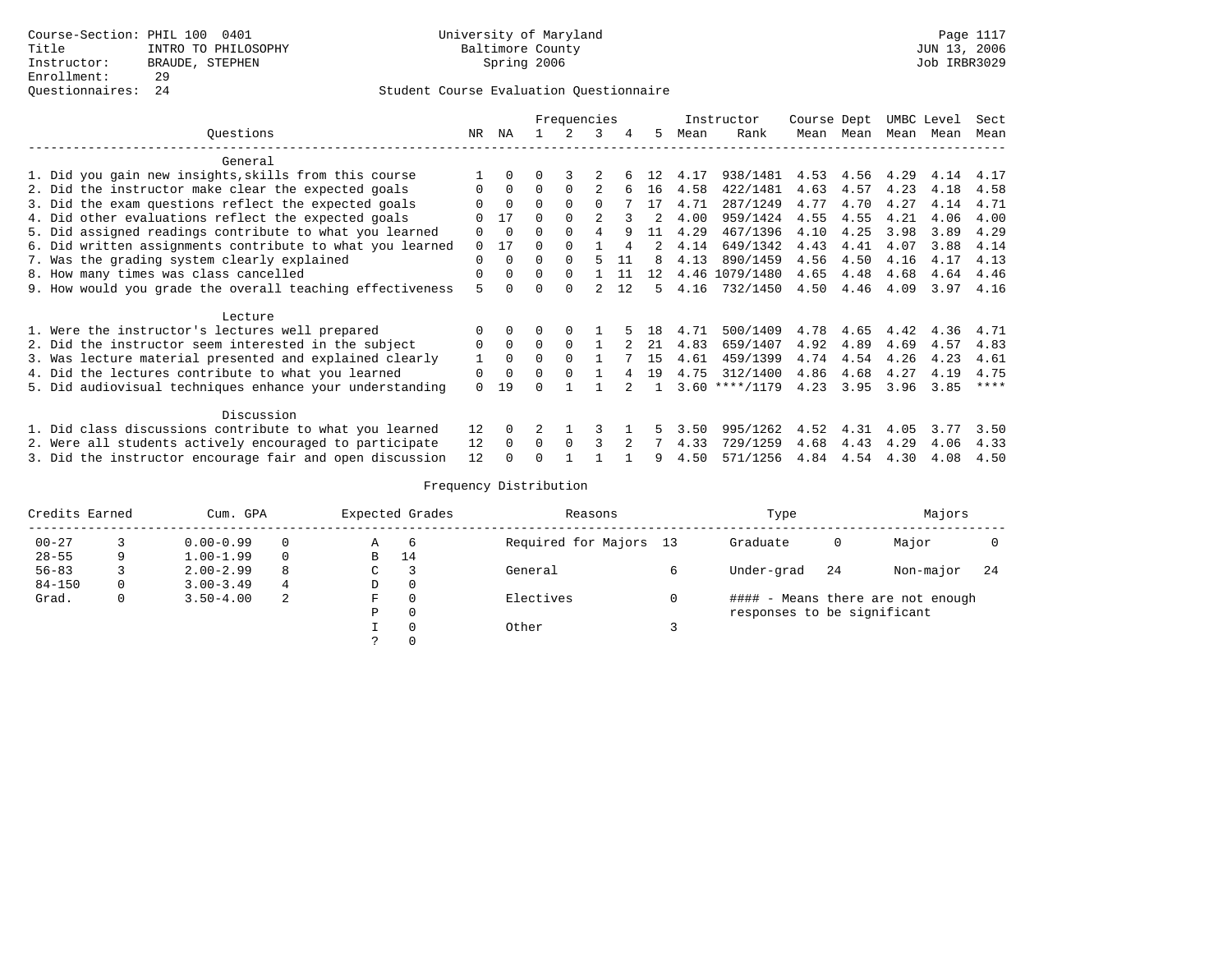|                                                           |                |              |          | Frequencies    |                |          |     |      | Instructor       | Course Dept |           | UMBC Level |      | Sect        |
|-----------------------------------------------------------|----------------|--------------|----------|----------------|----------------|----------|-----|------|------------------|-------------|-----------|------------|------|-------------|
| Ouestions                                                 | NR             | ΝA           |          | 2              | 3              | 4        | 5   | Mean | Rank             |             | Mean Mean | Mean Mean  |      | Mean        |
| General                                                   |                |              |          |                |                |          |     |      |                  |             |           |            |      |             |
| 1. Did you gain new insights, skills from this course     |                | $\Omega$     | 0        | $\Omega$       |                |          | 17  | 4.56 | 505/1481         | 4.53        | 4.56      | 4.29       | 4.14 | 4.56        |
| 2. Did the instructor make clear the expected goals       | 0              | $\Omega$     | $\Omega$ | $\Omega$       |                |          | 19  | 4.67 | 324/1481         | 4.63        | 4.57      | 4.23       | 4.18 | 4.67        |
| 3. Did the exam questions reflect the expected goals      |                | 3            | $\Omega$ | $\Omega$       | $\Omega$       |          | 19  | 4.79 | 211/1249         | 4.77        | 4.70      | 4.27       | 4.14 | 4.79        |
| 4. Did other evaluations reflect the expected goals       |                | 4            | 0        | $\Omega$       | $\Omega$       |          | 19  | 4.83 | 169/1424         | 4.55        | 4.55      | 4.21       | 4.06 | 4.83        |
| 5. Did assigned readings contribute to what you learned   | 0              | $\Omega$     | U        | $\overline{2}$ | 2              |          | 18  | 4.44 | 346/1396         | 4.10        | 4.25      | 3.98       | 3.89 | 4.44        |
| 6. Did written assignments contribute to what you learned | $\mathbf 0$    |              | U        |                |                |          | 20  | 4.65 | 198/1342         | 4.43        | 4.41      | 4.07       | 3.88 | 4.65        |
| 7. Was the grading system clearly explained               | 0              | $\Omega$     | 0        | $\Omega$       | $\mathfrak{D}$ |          | 2.4 | 4.81 | 155/1459         | 4.56        | 4.50      | 4.16       | 4.17 | 4.81        |
| 8. How many times was class cancelled                     | 0              | $\Omega$     | $\Omega$ | $\Omega$       | $\Omega$       | $\Omega$ | 27  | 5.00 | 1/1480           | 4.65        | 4.48      | 4.68       | 4.64 | 5.00        |
| 9. How would you grade the overall teaching effectiveness | 3              | <sup>n</sup> |          | <sup>0</sup>   | <sup>n</sup>   | 11       | 13  | 4.54 | 304/1450         | 4.50        | 4.46      | 4.09       | 3.97 | 4.54        |
| Lecture                                                   |                |              |          |                |                |          |     |      |                  |             |           |            |      |             |
| 1. Were the instructor's lectures well prepared           |                | $\Omega$     |          | $\Omega$       |                |          | 24  | 4.92 | 150/1409         | 4.78        | 4.65      | 4.42       | 4.36 | 4.92        |
| 2. Did the instructor seem interested in the subject      |                | $\Omega$     | $\Omega$ | $\Omega$       | $\Omega$       | $\Omega$ | 26  | 5.00 | 1/1407           | 4.92        | 4.89      | 4.69       | 4.57 | 5.00        |
| 3. Was lecture material presented and explained clearly   | 2              | $\Omega$     | U        | $\Omega$       | $\Omega$       | 6        | 19  | 4.76 | 256/1399         | 4.74        | 4.54      | 4.26       | 4.23 | 4.76        |
| 4. Did the lectures contribute to what you learned        |                | $\Omega$     | 0        | $\Omega$       |                |          | 23  | 4.88 | 166/1400         | 4.86        | 4.68      | 4.27       | 4.19 | 4.88        |
| 5. Did audiovisual techniques enhance your understanding  | $\overline{a}$ | 6            |          | $\mathcal{D}$  | 4              |          | 11  | 4.16 | 518/1179         | 4.23        | 3.95      | 3.96       | 3.85 | 4.16        |
| Discussion                                                |                |              |          |                |                |          |     |      |                  |             |           |            |      |             |
| 1. Did class discussions contribute to what you learned   | 13             | $\Omega$     | 0        | $\Omega$       |                |          |     | 4.50 | 345/1262         | 4.52        | 4.31      | 4.05       | 3.77 | 4.50        |
| 2. Were all students actively encouraged to participate   | 13             | $\Omega$     | $\Omega$ | 0              |                |          | 10  | 4.64 | 470/1259         | 4.68        | 4.43      | 4.29       | 4.06 | 4.64        |
| 3. Did the instructor encourage fair and open discussion  | 13             | $\Omega$     | U        | $\Omega$       | $\Omega$       |          | 13  | 4.93 | 173/1256         | 4.84        | 4.54      | 4.30       | 4.08 | 4.93        |
| 4. Were special techniques successful                     | 13             | 10           |          |                |                |          |     |      | $3.00$ ****/ 788 | ****        | 4.16      | 4.00       | 3.80 | $***$ * * * |

| Credits Earned |   | Cum. GPA      |          |             | Expected Grades | Reasons                |        | Type                        |     | Majors                            |     |
|----------------|---|---------------|----------|-------------|-----------------|------------------------|--------|-----------------------------|-----|-----------------------------------|-----|
| $00 - 27$      |   | $0.00 - 0.99$ |          | Α           | 18              | Required for Majors 18 |        | Graduate                    | 0   | Major                             |     |
| $28 - 55$      | 3 | $1.00 - 1.99$ | $\Omega$ | В           | 6               |                        |        |                             |     |                                   |     |
| $56 - 83$      | 6 | $2.00 - 2.99$ | 6        | $\sim$<br>◡ |                 | General                |        | Under-grad                  | -27 | Non-major                         | -27 |
| $84 - 150$     | 4 | $3.00 - 3.49$ | 7        | D           | 0               |                        |        |                             |     |                                   |     |
| Grad.          | 0 | $3.50 - 4.00$ |          | F           | 0               | Electives              | 0      |                             |     | #### - Means there are not enough |     |
|                |   |               |          | Ρ           | 0               |                        |        | responses to be significant |     |                                   |     |
|                |   |               |          |             | $\Omega$        | Other                  | $\sim$ |                             |     |                                   |     |
|                |   |               |          |             |                 |                        |        |                             |     |                                   |     |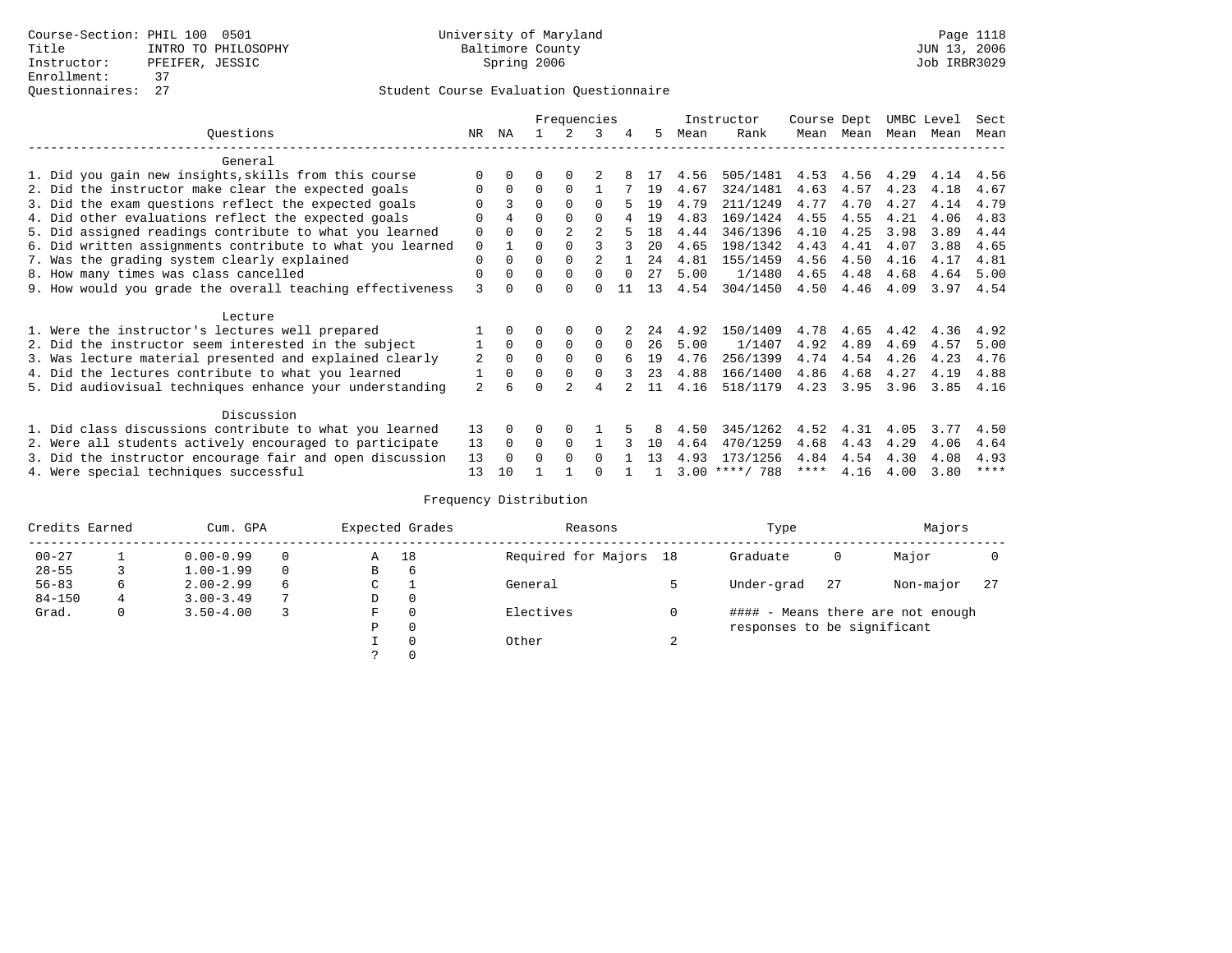|                                                           |             |                |          | Frequencies |                |          |              |      | Instructor       | Course Dept |           | UMBC Level |      | Sect        |
|-----------------------------------------------------------|-------------|----------------|----------|-------------|----------------|----------|--------------|------|------------------|-------------|-----------|------------|------|-------------|
| Ouestions                                                 | NR.         | ΝA             |          |             | 3              | 4        | 5.           | Mean | Rank             |             | Mean Mean | Mean       | Mean | Mean        |
| General                                                   |             |                |          |             |                |          |              |      |                  |             |           |            |      |             |
| 1. Did you gain new insights, skills from this course     |             | $\Omega$       | 0        | $\Omega$    | 4              |          | 16           | 4.44 | 626/1481         | 4.53        | 4.56      | 4.29       | 4.14 | 4.44        |
| 2. Did the instructor make clear the expected goals       | O           | $\Omega$       | $\Omega$ | $\Omega$    | ς              | 9        | 15           | 4.44 | 603/1481         | 4.63        | 4.57      | 4.23       | 4.18 | 4.44        |
| 3. Did the exam questions reflect the expected goals      |             | 23             | $\Omega$ | $\Omega$    | $\Omega$       | $\Omega$ | 4            | 5.00 | $***/1249$       | 4.77        | 4.70      | 4.27       | 4.14 | $***$ * * * |
| 4. Did other evaluations reflect the expected goals       | O           | $\mathfrak{D}$ | $\Omega$ |             |                | q        | 13           | 4.36 | 607/1424         | 4.55        | 4.55      | 4.21       | 4.06 | 4.36        |
| 5. Did assigned readings contribute to what you learned   | $\mathbf 0$ | $\Omega$       | $\Omega$ | $\Omega$    | $\mathfrak{D}$ |          | 20           | 4.67 | 193/1396         | 4.10        | 4.25      | 3.98       | 3.89 | 4.67        |
| 6. Did written assignments contribute to what you learned | $\mathbf 0$ | $\Omega$       | $\Omega$ |             | $\mathfrak{D}$ | q        | 16           | 4.52 | 296/1342         | 4.43        | 4.41      | 4.07       | 3.88 | 4.52        |
| 7. Was the grading system clearly explained               | $\mathbf 0$ | $\Omega$       | $\Omega$ |             |                |          | 18           | 4.56 | 402/1459         | 4.56        | 4.50      | 4.16       | 4.17 | 4.56        |
| 8. How many times was class cancelled                     | 0           | $\Omega$       | $\Omega$ | $\Omega$    |                | 22.      | 4            |      | 4.11 1316/1480   | 4.65        | 4.48      | 4.68       | 4.64 | 4.11        |
| 9. How would you grade the overall teaching effectiveness | 2           | <sup>n</sup>   | U        | ∩           | 4              |          | 13           | 4.36 | 515/1450         | 4.50        | 4.46      | 4.09       | 3.97 | 4.36        |
| Lecture                                                   |             |                |          |             |                |          |              |      |                  |             |           |            |      |             |
| 1. Were the instructor's lectures well prepared           | $\Omega$    |                |          |             |                |          | 16           | 4.52 | 750/1409         | 4.78        | 4.65      | 4.42       | 4.36 | 4.52        |
| 2. Did the instructor seem interested in the subject      | 0           | $\Omega$       | $\Omega$ | $\Omega$    |                | 4        | 2.2.         | 4.78 | 785/1407         | 4.92        | 4.89      | 4.69       | 4.57 | 4.78        |
| 3. Was lecture material presented and explained clearly   | 0           | $\Omega$       | $\Omega$ |             |                |          | 17           | 4.48 | 590/1399         | 4.74        | 4.54      | 4.26       | 4.23 | 4.48        |
| 4. Did the lectures contribute to what you learned        | 0           | $\Omega$       | $\Omega$ | $\Omega$    |                |          | 19           | 4.67 | 421/1400         | 4.86        | 4.68      | 4.27       | 4.19 | 4.67        |
| 5. Did audiovisual techniques enhance your understanding  | $\Omega$    | a              |          |             |                |          | 10           | 4.39 | 352/1179         | 4.23        | 3.95      | 3.96       | 3.85 | 4.39        |
| Discussion                                                |             |                |          |             |                |          |              |      |                  |             |           |            |      |             |
| 1. Did class discussions contribute to what you learned   | 13          | $\Omega$       | O        | $\Omega$    | $\Omega$       |          |              | 4.79 | 182/1262         | 4.52        | 4.31      | 4.05       | 3.77 | 4.79        |
| 2. Were all students actively encouraged to participate   | 13          | $\Omega$       | $\Omega$ | $\Omega$    |                |          | 11           | 4.71 | 402/1259         | 4.68        | 4.43      | 4.29       | 4.06 | 4.71        |
| 3. Did the instructor encourage fair and open discussion  | 13          | $\Omega$       | 0        | $\Omega$    | $\Omega$       |          | 12           | 4.86 | 256/1256         | 4.84        | 4.54      | 4.30       | 4.08 | 4.86        |
| 4. Were special techniques successful                     | 13          | 12             |          |             |                |          | <sup>n</sup> |      | $3.50$ ****/ 788 | ****        | 4.16      | 4.00       | 3.80 | $***$ * * * |

| Credits Earned |              | Cum. GPA      |          |    | Expected Grades | Reasons                | Type                        |    | Majors                            |     |
|----------------|--------------|---------------|----------|----|-----------------|------------------------|-----------------------------|----|-----------------------------------|-----|
| $00 - 27$      | b            | $0.00 - 0.99$ |          | A  | - 11            | Required for Majors 16 | Graduate                    | 0  | Major                             |     |
| $28 - 55$      |              | $1.00 - 1.99$ | $\Omega$ | В  | -11             |                        |                             |    |                                   |     |
| $56 - 83$      |              | $2.00 - 2.99$ | 6        | C. | 2               | General                | Under-grad                  | 27 | Non-major                         | -27 |
| $84 - 150$     | 5            | $3.00 - 3.49$ |          | D  | 0               |                        |                             |    |                                   |     |
| Grad.          | $\mathbf{0}$ | $3.50 - 4.00$ | 4        | F  | $\Omega$        | Electives              |                             |    | #### - Means there are not enough |     |
|                |              |               |          | Ρ  | 0               |                        | responses to be significant |    |                                   |     |
|                |              |               |          |    | $\Omega$        | Other                  |                             |    |                                   |     |
|                |              |               |          |    |                 |                        |                             |    |                                   |     |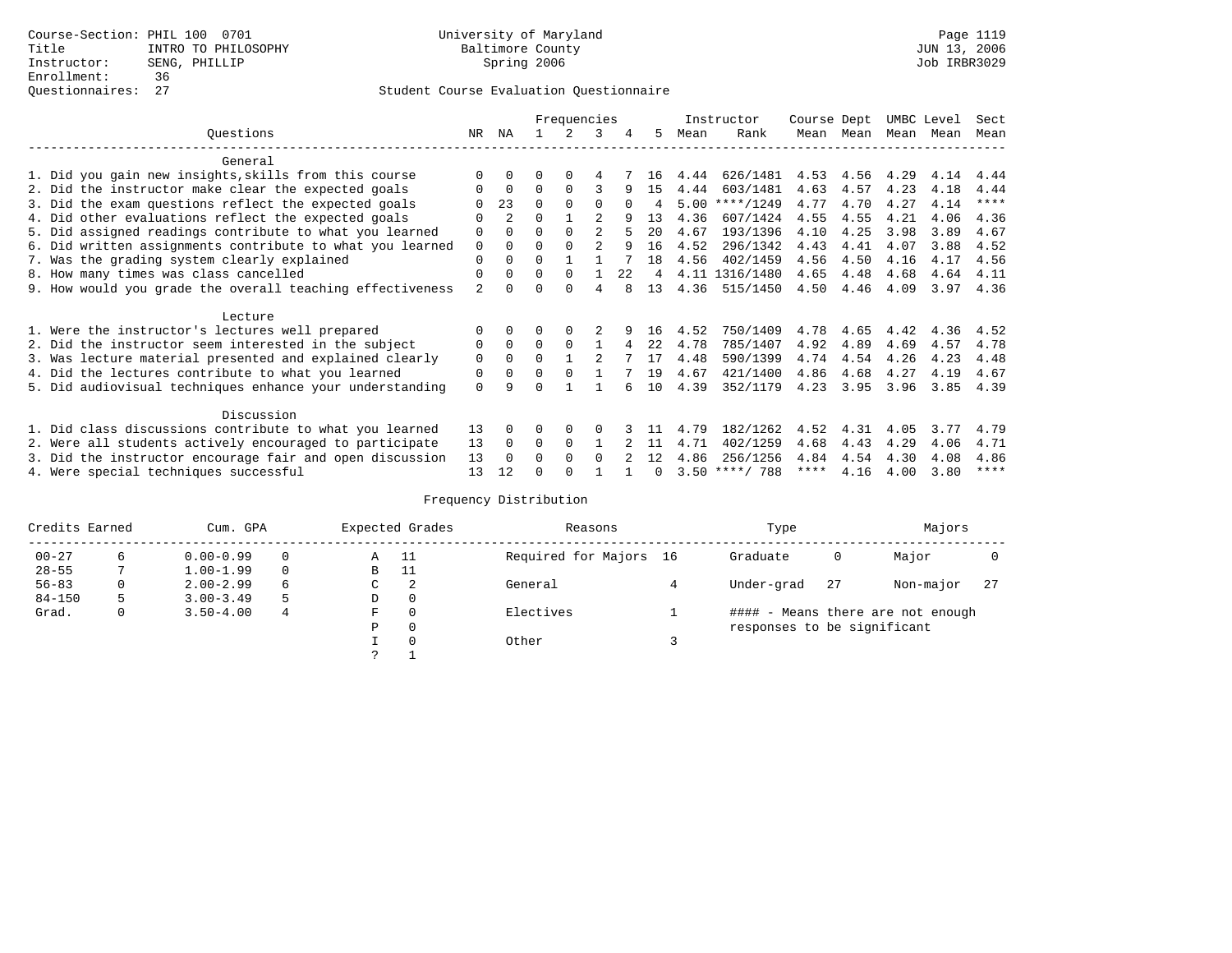|                                                           |              |          |          | Frequencies |                |        |                |      | Instructor       | Course Dept |           | UMBC Level |      | Sect        |
|-----------------------------------------------------------|--------------|----------|----------|-------------|----------------|--------|----------------|------|------------------|-------------|-----------|------------|------|-------------|
| Ouestions                                                 | NR           | ΝA       |          |             | 3              | 4      | 5.             | Mean | Rank             |             | Mean Mean | Mean       | Mean | Mean        |
| General                                                   |              |          |          |             |                |        |                |      |                  |             |           |            |      |             |
| 1. Did you gain new insights, skills from this course     |              |          |          |             |                |        |                | 4.13 | 986/1481         |             | 4.18 4.56 | 4.29       | 4.14 | 4.13        |
| 2. Did the instructor make clear the expected goals       |              | $\Omega$ | $\Omega$ |             |                |        |                | 4.38 | 693/1481         | 4.45        | 4.57      | 4.23       | 4.18 | 4.38        |
| 3. Did the exam questions reflect the expected goals      |              |          | $\cap$   |             |                |        | 12             | 4.67 | 334/1249         | 4.66        | 4.70      | 4.27       | 4.14 | 4.67        |
| 4. Did other evaluations reflect the expected goals       |              | 13       | $\Omega$ |             | $\Omega$       | $\cap$ |                | 5.00 | $***/1424$       | 4.60        | 4.55      | 4.21       | 4.06 | ****        |
| 5. Did assigned readings contribute to what you learned   |              | $\Omega$ | $\Omega$ |             | $\mathfrak{D}$ | 6      |                | 4.19 | 564/1396         | 4.24        | 4.25      | 3.98       | 3.89 | 4.19        |
| 6. Did written assignments contribute to what you learned | $\mathbf{1}$ | 13       | 0        |             |                |        |                |      | $4.00$ ****/1342 | 4.20        | 4.41      | 4.07       | 3.88 | $* * * * *$ |
| 7. Was the grading system clearly explained               |              | $\Omega$ | $\Omega$ |             | $\cap$         | $\cap$ | 15             |      | 4.81 155/1459    | 4.79        | 4.50      | 4.16       | 4.17 | 4.81        |
| 8. How many times was class cancelled                     |              | $\Omega$ | $\Omega$ |             | $\cap$         | 13     |                |      | 4.00 1349/1480   | 4.00        | 4.48      | 4.68       | 4.64 | 4.00        |
| 9. How would you grade the overall teaching effectiveness | 3            | $\cap$   | $\Omega$ |             |                |        | $\overline{a}$ |      | 3.50 1223/1450   | 3.55        | 4.46      | 4.09       | 3.97 | 3.50        |
| Lecture                                                   |              |          |          |             |                |        |                |      |                  |             |           |            |      |             |
| 1. Were the instructor's lectures well prepared           |              | $\Omega$ | 0        |             | 4              |        | 6              |      | 4.00 1152/1409   | 4.24        | 4.65      | 4.42       | 4.36 | 4.00        |
| 2. Did the instructor seem interested in the subject      |              | $\Omega$ | $\Omega$ | $\Omega$    | $\Omega$       |        | 12             | 4.75 | 823/1407         | 4.82        | 4.89      | 4.69       | 4.57 | 4.75        |
| 3. Was lecture material presented and explained clearly   |              | 0        |          |             |                |        | б.             |      | 3.88 1110/1399   | 4.06        | 4.54      | 4.26       | 4.23 | 3.88        |
| 4. Did the lectures contribute to what you learned        |              | $\Omega$ |          | $\Omega$    | 6              | 5      | 4              |      | 3.69 1176/1400   | 3.78        | 4.68      | 4.27       | 4.19 | 3.69        |
| 5. Did audiovisual techniques enhance your understanding  |              |          | ζ        |             | ∩              |        |                |      | 3.18 1016/1179   | 2.84        | 3.95      | 3.96       | 3.85 | 3.18        |
| Discussion                                                |              |          |          |             |                |        |                |      |                  |             |           |            |      |             |
| 1. Did class discussions contribute to what you learned   | 5            | 0        |          |             | 4              |        |                |      | 3.17 1108/1262   | 3.46        | 4.31      | 4.05       | 3.77 | 3.17        |
| 2. Were all students actively encouraged to participate   | 5            | $\Omega$ | ζ        | $\Omega$    | 6              |        |                |      | 2.83 1195/1259   | 3.42        | 4.43      | 4.29       | 4.06 | 2.83        |
| 3. Did the instructor encourage fair and open discussion  | 5            |          |          |             |                |        |                |      | 3.17 1156/1256   | 3.29        | 4.54      | 4.30       | 4.08 | 3.17        |

| Credits Earned |   | Cum. GPA      |          | Expected Grades |          | Reasons             | Type                        |    | Majors                            |    |
|----------------|---|---------------|----------|-----------------|----------|---------------------|-----------------------------|----|-----------------------------------|----|
| $00 - 27$      |   | $0.00 - 0.99$ | 0        | Α               | 4        | Required for Majors | Graduate                    | 0  | Major                             |    |
| $28 - 55$      | 2 | $1.00 - 1.99$ | $\Omega$ | В               |          |                     |                             |    |                                   |    |
| $56 - 83$      |   | $2.00 - 2.99$ | 2        | C               |          | General             | Under-grad                  | 17 | Non-major                         | 17 |
| $84 - 150$     | 2 | $3.00 - 3.49$ | 4        | D               | $\Omega$ |                     |                             |    |                                   |    |
| Grad.          |   | $3.50 - 4.00$ | 6        | F               |          | Electives           |                             |    | #### - Means there are not enough |    |
|                |   |               |          | Ρ               |          |                     | responses to be significant |    |                                   |    |
|                |   |               |          |                 |          | Other               |                             |    |                                   |    |
|                |   |               |          |                 |          |                     |                             |    |                                   |    |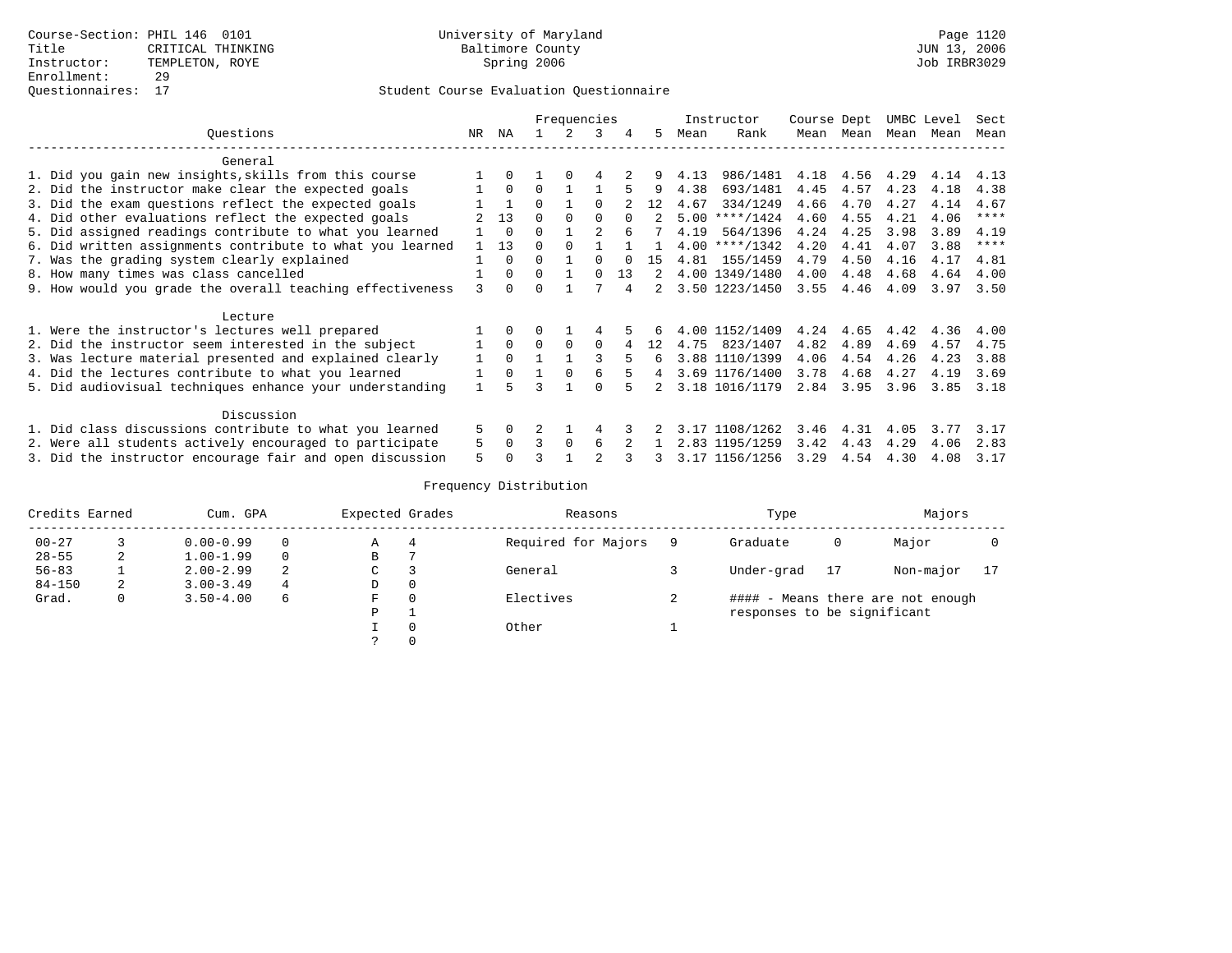### Questionnaires: 17 Student Course Evaluation Questionnaire

|                                                           |          |          |          | Frequencies    |              |          |                |      | Instructor     | Course Dept |                | UMBC Level |      | Sect |
|-----------------------------------------------------------|----------|----------|----------|----------------|--------------|----------|----------------|------|----------------|-------------|----------------|------------|------|------|
| Ouestions                                                 | NR       | NA       |          |                | 3            |          | .5             | Mean | Rank           | Mean        | Mean           | Mean       | Mean | Mean |
| General                                                   |          |          |          |                |              |          |                |      |                |             |                |            |      |      |
| 1. Did you gain new insights, skills from this course     | $\Omega$ |          |          |                |              |          |                | 4.24 | 870/1481       |             | 4.18 4.56 4.29 |            | 4.14 | 4.24 |
| 2. Did the instructor make clear the expected goals       | $\Omega$ | $\Omega$ | $\Omega$ | $\Omega$       |              |          | 11             | 4.53 | 493/1481       | 4.45        | 4.57           | 4.23       | 4.18 | 4.53 |
| 3. Did the exam questions reflect the expected goals      |          | $\Omega$ | $\Omega$ |                |              |          | 12             | 4.65 | 357/1249       | 4.66        | 4.70           | 4.27       | 4.14 | 4.65 |
| 4. Did other evaluations reflect the expected goals       |          | 12       | O        |                |              |          |                | 4.60 | 334/1424       | 4.60        | 4.55           | 4.21       | 4.06 | 4.60 |
| 5. Did assigned readings contribute to what you learned   | $\Omega$ | $\Omega$ |          |                |              |          | 10             | 4.29 | 467/1396       | 4.24        | 4.25           | 3.98       | 3.89 | 4.29 |
| 6. Did written assignments contribute to what you learned | $\Omega$ | 12       | U        |                |              |          |                | 4.20 | 592/1342       | 4.20        | 4.41           | 4.07       | 3.88 | 4.20 |
| 7. Was the grading system clearly explained               | $\Omega$ | $\Omega$ | $\Omega$ |                |              |          | 15             | 4.76 | 189/1459       | 4.79        | 4.50           | 4.16       | 4.17 | 4.76 |
| 8. How many times was class cancelled                     | $\Omega$ | $\Omega$ | $\Omega$ | $\Omega$       | $\Omega$     | 17       | <sup>0</sup>   |      | 4.00 1349/1480 | 4.00        | 4.48           | 4.68       | 4.64 | 4.00 |
| 9. How would you grade the overall teaching effectiveness |          |          | $\cap$   |                | 6            | 6        | $\overline{a}$ |      | 3.60 1189/1450 | 3.55        | 4.46           | 4.09       | 3.97 | 3.60 |
| Lecture                                                   |          |          |          |                |              |          |                |      |                |             |                |            |      |      |
| 1. Were the instructor's lectures well prepared           |          |          |          |                |              |          | 12             | 4.47 | 800/1409       | 4.24        | 4.65           | 4.42       | 4.36 | 4.47 |
| 2. Did the instructor seem interested in the subject      | $\Omega$ | $\Omega$ | $\Omega$ | $\Omega$       | $\mathbf{1}$ | $\Omega$ | 16             | 4.88 | 545/1407       | 4.82        | 4.89           | 4.69       | 4.57 | 4.88 |
| 3. Was lecture material presented and explained clearly   | $\Omega$ | $\Omega$ | $\Omega$ |                |              | 4        | 9              | 4.24 | 846/1399       | 4.06        | 4.54           | 4.26       | 4.23 | 4.24 |
| 4. Did the lectures contribute to what you learned        | $\Omega$ | $\Omega$ |          | $\mathfrak{D}$ | २            | २        | 8              |      | 3.88 1095/1400 | 3.78        | 4.68           | 4.27       | 4.19 | 3.88 |
| 5. Did audiovisual techniques enhance your understanding  | $\Omega$ | q        |          | ∩              |              |          |                |      | 2.50 1128/1179 | 2.84        | 3.95           | 3.96       | 3.85 | 2.50 |
| Discussion                                                |          |          |          |                |              |          |                |      |                |             |                |            |      |      |
| 1. Did class discussions contribute to what you learned   | 5        | 0        |          | $\Omega$       | 4            |          |                | 3.75 | 887/1262       | 3.46        | 4.31           | 4.05       | 3.77 | 3.75 |
| 2. Were all students actively encouraged to participate   | 5        | $\Omega$ |          | $\Omega$       | ς            |          | 6              | 4.00 | 895/1259       | 3.42        | 4.43           | 4.29       | 4.06 | 4.00 |
| 3. Did the instructor encourage fair and open discussion  | 5        |          |          |                |              |          |                |      | 3.42 1122/1256 | 3.29        | 4.54           | 4.30       | 4.08 | 3.42 |

| Credits Earned |   | Cum. GPA      |   | Expected Grades |   | Reasons             |      | Type                        |    | Majors                            |      |
|----------------|---|---------------|---|-----------------|---|---------------------|------|-----------------------------|----|-----------------------------------|------|
| $00 - 27$      |   | $0.00 - 0.99$ | 0 | Α               | 2 | Required for Majors | - 11 | Graduate                    | 0  | Major                             |      |
| $28 - 55$      |   | $1.00 - 1.99$ | 0 | B               | 8 |                     |      |                             |    |                                   |      |
| $56 - 83$      | 2 | $2.00 - 2.99$ | 2 | C               |   | General             |      | Under-grad                  | 17 | Non-major                         | - 14 |
| $84 - 150$     | 2 | $3.00 - 3.49$ |   | D               |   |                     |      |                             |    |                                   |      |
| Grad.          |   | $3.50 - 4.00$ | 4 | F               |   | Electives           |      |                             |    | #### - Means there are not enough |      |
|                |   |               |   | Ρ               | 0 |                     |      | responses to be significant |    |                                   |      |
|                |   |               |   |                 |   | Other               |      |                             |    |                                   |      |
|                |   |               |   |                 |   |                     |      |                             |    |                                   |      |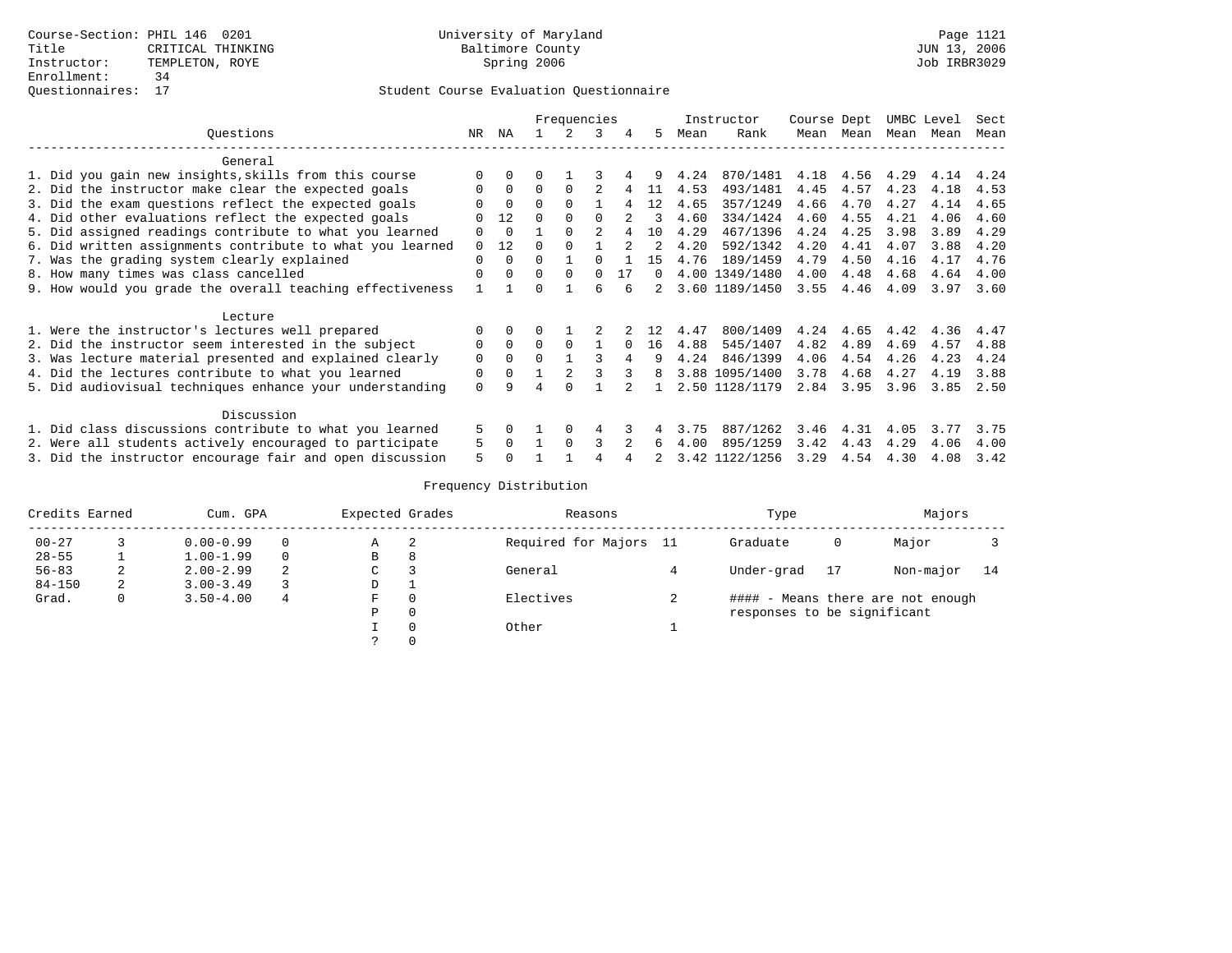|                                                                                                              |             |             |                         | Frequencies          |                               |              |              |      | Instructor         |              |                 |      | Course Dept UMBC Level | Sect          |
|--------------------------------------------------------------------------------------------------------------|-------------|-------------|-------------------------|----------------------|-------------------------------|--------------|--------------|------|--------------------|--------------|-----------------|------|------------------------|---------------|
| Ouestions                                                                                                    |             | NR NA       | $\mathbf{1}$            | $\overline{2}$       | 3                             | 4            | 5            | Mean | Rank               |              | Mean Mean       |      | Mean Mean              | Mean          |
|                                                                                                              |             |             |                         |                      |                               |              |              |      |                    |              |                 |      |                        |               |
| General                                                                                                      | $\Omega$    | $\Omega$    | $\Omega$                |                      | 3                             | 9            |              | 4.62 | 450/1481           | 4.55         | 4.56            | 4.29 | 4.14                   | 4.62          |
| 1. Did you gain new insights, skills from this course<br>2. Did the instructor make clear the expected goals | 0           | 0           | 0                       | 0                    | $\mathbf 0$                   | 14           | 27<br>25     | 4.64 | 349/1481           | 4.68         | 4.57            | 4.23 | 4.18                   | 4.64          |
| 3. Did the exam questions reflect the expected goals                                                         | 0           | 0           | $\Omega$                | $\Omega$             | $\mathbf{1}$                  | 9            | 29           | 4.72 | 278/1249           | 4.74         | 4.70            | 4.27 | 4.14                   | 4.72          |
| 4. Did other evaluations reflect the expected goals                                                          | $\Omega$    | 2           | $\Omega$                | $\Omega$             | $\mathbf{1}$                  | 13           | 23           | 4.59 | 344/1424           | 4.46         | 4.55            | 4.21 | 4.06                   | 4.59          |
| 5. Did assigned readings contribute to what you learned                                                      | 0           | 0           | $\mathbf{1}$            | 4                    | 8                             | 11           | 15           | 3.90 | 808/1396           | 4.01         | 4.25            | 3.98 | 3.89                   | 3.90          |
| 6. Did written assignments contribute to what you learned                                                    | $\mathbf 0$ | $\Omega$    | $\mathbf{1}$            | $\mathbf{1}$         | 7                             | 13           | 17           | 4.13 | 672/1342           | 4.06         | 4.41            | 4.07 | 3.88                   | 4.13          |
| 7. Was the grading system clearly explained                                                                  | $\Omega$    | $\Omega$    | $\Omega$                | $\overline{a}$       | 4                             | 14           | 19           | 4.28 | 749/1459           | 4.57         | 4.50            | 4.16 | 4.17                   | 4.28          |
| 8. How many times was class cancelled                                                                        | $\mathbf 0$ | $\Omega$    | $\Omega$                | $\Omega$             | $\Omega$                      | $\mathbf{1}$ | 38           | 4.97 | 211/1480           | 4.93         | 4.48            | 4.68 | 4.64                   | 4.97          |
| 9. How would you grade the overall teaching effectiveness                                                    | 6           | $\Omega$    | $\Omega$                | $\Omega$             | 4                             | 11           | 18           | 4.42 | 445/1450           | 4.56         | 4.46            | 4.09 | $3.97$ 4.42            |               |
|                                                                                                              |             |             |                         |                      |                               |              |              |      |                    |              |                 |      |                        |               |
| Lecture                                                                                                      |             |             |                         |                      |                               |              |              |      |                    |              |                 |      |                        |               |
| 1. Were the instructor's lectures well prepared                                                              | 1           | $\Omega$    | 0                       | 1                    | 0                             | 5            | 32           | 4.79 | 367/1409           | 4.76         | 4.65            | 4.42 | 4.36                   | 4.79          |
| 2. Did the instructor seem interested in the subject                                                         | 1           | $\Omega$    | $\Omega$                | $\Omega$             | $\Omega$                      | 1            | 37           | 4.97 | 150/1407           | 4.94         | 4.89            | 4.69 | 4.57                   | 4.97          |
| 3. Was lecture material presented and explained clearly                                                      | $1\,$       | $\Omega$    | $\Omega$                | $\mathbf{1}$         | $\overline{2}$                | 10           | 25           | 4.55 | 513/1399           | 4.70         | 4.54            | 4.26 | 4.23                   | 4.55          |
| 4. Did the lectures contribute to what you learned                                                           | 1           | 0           | $\mathbf 0$             | $\mathbf 0$          | $\mathbf 0$                   | 6            | 32           | 4.84 | 208/1400           | 4.82         | 4.68            | 4.27 | 4.19                   | 4.84          |
| 5. Did audiovisual techniques enhance your understanding                                                     | 4           | 28          | $\mathbf{1}$            | $\mathfrak{D}$       | 1                             | 1            | 2            |      | $3.14$ ****/1179   | 4.00         | 3.95            | 3.96 | 3.85                   | ****          |
|                                                                                                              |             |             |                         |                      |                               |              |              |      |                    |              |                 |      |                        |               |
| Discussion                                                                                                   |             |             |                         |                      |                               |              |              |      |                    |              |                 |      |                        |               |
| 1. Did class discussions contribute to what you learned                                                      | 14          | 0           | 1                       | $\Omega$             | $\mathbf 0$                   | 10           | 14           | 4.44 | 400/1262           | 4.51         | 4.31            | 4.05 | 3.77                   | 4.44          |
| 2. Were all students actively encouraged to participate                                                      | 14          | $\mathbf 0$ | $\Omega$                | $\mathbf{1}$         | 3                             | 4            | 17           | 4.48 | 606/1259           | 4.73         | 4.43            | 4.29 | 4.06                   | 4.48          |
| 3. Did the instructor encourage fair and open discussion                                                     | 14          | $\mathbf 0$ | $\mathbf 0$<br>$\Omega$ | $\Omega$<br>$\Omega$ | $\mathbf 0$<br>$\overline{2}$ | 4            | 21           | 4.84 | 264/1256           | 4.82         | 4.54            | 4.30 | 4.08                   | 4.84<br>$***$ |
| 4. Were special techniques successful                                                                        | 15          | 20          |                         |                      |                               | $\mathbf{1}$ | $\mathbf{1}$ |      | $3.75$ ****/ 788   | 3.50         | 4.16            | 4.00 | 3.80                   |               |
| Laboratory                                                                                                   |             |             |                         |                      |                               |              |              |      |                    |              |                 |      |                        |               |
| 2. Were you provided with adequate background information 38                                                 |             | 0           | 0                       | $\Omega$             | $\Omega$                      |              | $\mathbf{1}$ |      | $5.00$ ****/ 249   |              |                 | 4.11 | 3.95                   | ****          |
|                                                                                                              |             |             |                         |                      |                               |              |              |      |                    |              |                 |      |                        |               |
| Seminar                                                                                                      |             |             |                         |                      |                               |              |              |      |                    |              |                 |      |                        |               |
| 1. Were assigned topics relevant to the announced theme                                                      | 37          | 1           | 0                       | $\Omega$             | $\Omega$                      |              |              |      | $5.00$ ****/<br>68 | ****         | 5.00            | 4.49 | 4.54                   | ****          |
| 2. Was the instructor available for individual attention                                                     | 37          | $\Omega$    | $\Omega$                | $\Omega$             | $\Omega$                      | $\Omega$     |              |      | $5.00$ ****/<br>69 | ****         | 5.00<br>$***$ * | 4.53 | 4.18                   | $***$         |
| 3. Did research projects contribute to what you learned                                                      | 38          | $\mathbf 0$ | $\mathbf 0$             | $\mathbf 0$          | $\mathbf 0$                   | $\Omega$     | $\mathbf{1}$ |      | $5.00$ ****/<br>63 | ****         | $***$ *         | 4.44 | 4.17                   | ****          |
| 4. Did presentations contribute to what you learned                                                          | 37          | $\Omega$    | $\Omega$                | $\Omega$             | $\Omega$                      | $\Omega$     | 2            |      | $5.00$ ****/<br>69 | ****<br>**** | $***$ *         | 4.35 | 4.14                   | ****          |
| 5. Were criteria for grading made clear                                                                      | 38          | $\Omega$    | $\Omega$                | $\Omega$             | $\Omega$                      | $\Omega$     | $\mathbf{1}$ |      | $5.00$ ****/<br>68 |              |                 | 3.92 | 3.80                   |               |
| Field Work                                                                                                   |             |             |                         |                      |                               |              |              |      |                    |              |                 |      |                        |               |
| 1. Did field experience contribute to what you learned                                                       | 38          | 0           | 0                       | $\mathbf 0$          | $\mathbf 0$                   | $\Omega$     | $\mathbf{1}$ |      | $5.00$ ****/<br>59 |              |                 | 4.30 | 4.00                   |               |
| 2. Did you clearly understand your evaluation criteria                                                       | 38          | $\Omega$    | $\Omega$                | $\Omega$             | $\Omega$                      | $\Omega$     | $\mathbf{1}$ |      | $5.00$ ****/<br>51 | ****         |                 | 4.00 | 3.44                   | ****          |
|                                                                                                              |             |             |                         |                      |                               |              |              |      |                    |              |                 |      |                        |               |
| Self Paced                                                                                                   |             |             | O                       |                      | $\Omega$                      |              |              |      | $5.00$ ****/       | ****         |                 |      |                        | ****          |
| 1. Did self-paced system contribute to what you learned                                                      | 38          |             |                         | $\Omega$             |                               |              |              |      | 55<br>$***$ /      |              | ****            | 4.55 | 4.48                   | ****          |
| 2. Did study questions make clear the expected goal                                                          | 38          | $\Omega$    | $\mathbf 0$             | $\mathbf 0$          | 0                             | $\Omega$     | $\mathbf{1}$ | 5.00 | 31                 |              |                 | 4.75 | 4.42                   | $***$         |
| 3. Were your contacts with the instructor helpful                                                            | 38          | $\Omega$    | $\Omega$                | $\Omega$             | $\Omega$                      | $\Omega$     | $\mathbf{1}$ |      | $5.00$ ****/<br>51 | ****         | ****            | 4.65 | 4.63                   |               |

| Credits Earned |    | Cum. GPA      |          |   | Expected Grades | Reasons                | Type                        |    | Majors                            |    |
|----------------|----|---------------|----------|---|-----------------|------------------------|-----------------------------|----|-----------------------------------|----|
| $00 - 27$      |    | $0.00 - 0.99$ | $\Omega$ | Α | 14              | Required for Majors 22 | Graduate                    |    | Major                             |    |
| $28 - 55$      | 14 | $1.00 - 1.99$ | $\Omega$ | в | 18              |                        |                             |    |                                   |    |
| $56 - 83$      | 6  | $2.00 - 2.99$ | 6        | C | $\mathbf 0$     | General                | Under-grad                  | 39 | Non-major                         | 38 |
| $84 - 150$     |    | $3.00 - 3.49$ | 11       | D | $\mathbf{0}$    |                        |                             |    |                                   |    |
| Grad.          |    | $3.50 - 4.00$ | 12       |   | $\Omega$        | Electives              |                             |    | #### - Means there are not enough |    |
|                |    |               |          | D | $\mathbf 0$     |                        | responses to be significant |    |                                   |    |
|                |    |               |          |   | $\Omega$        | Other                  |                             |    |                                   |    |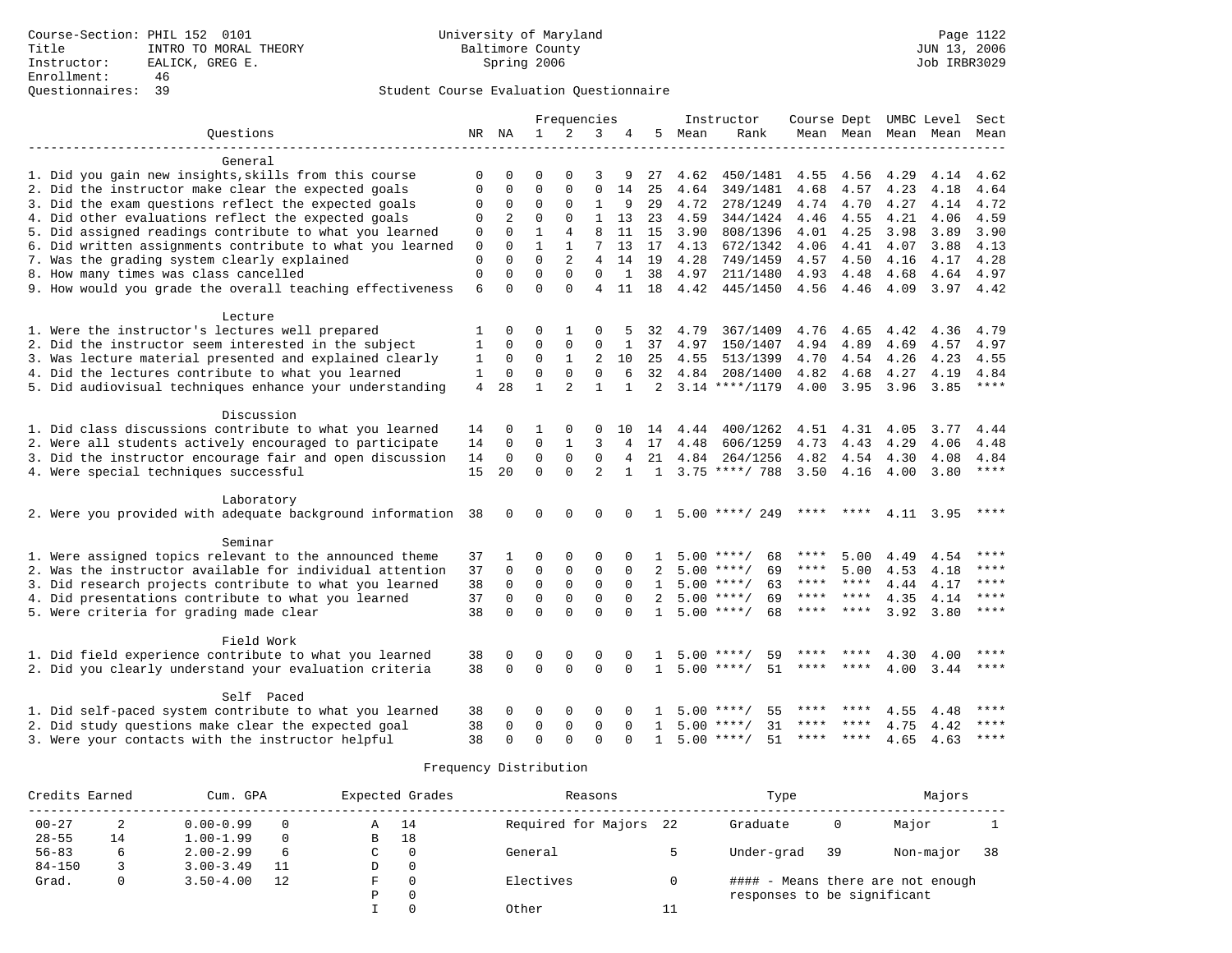? 4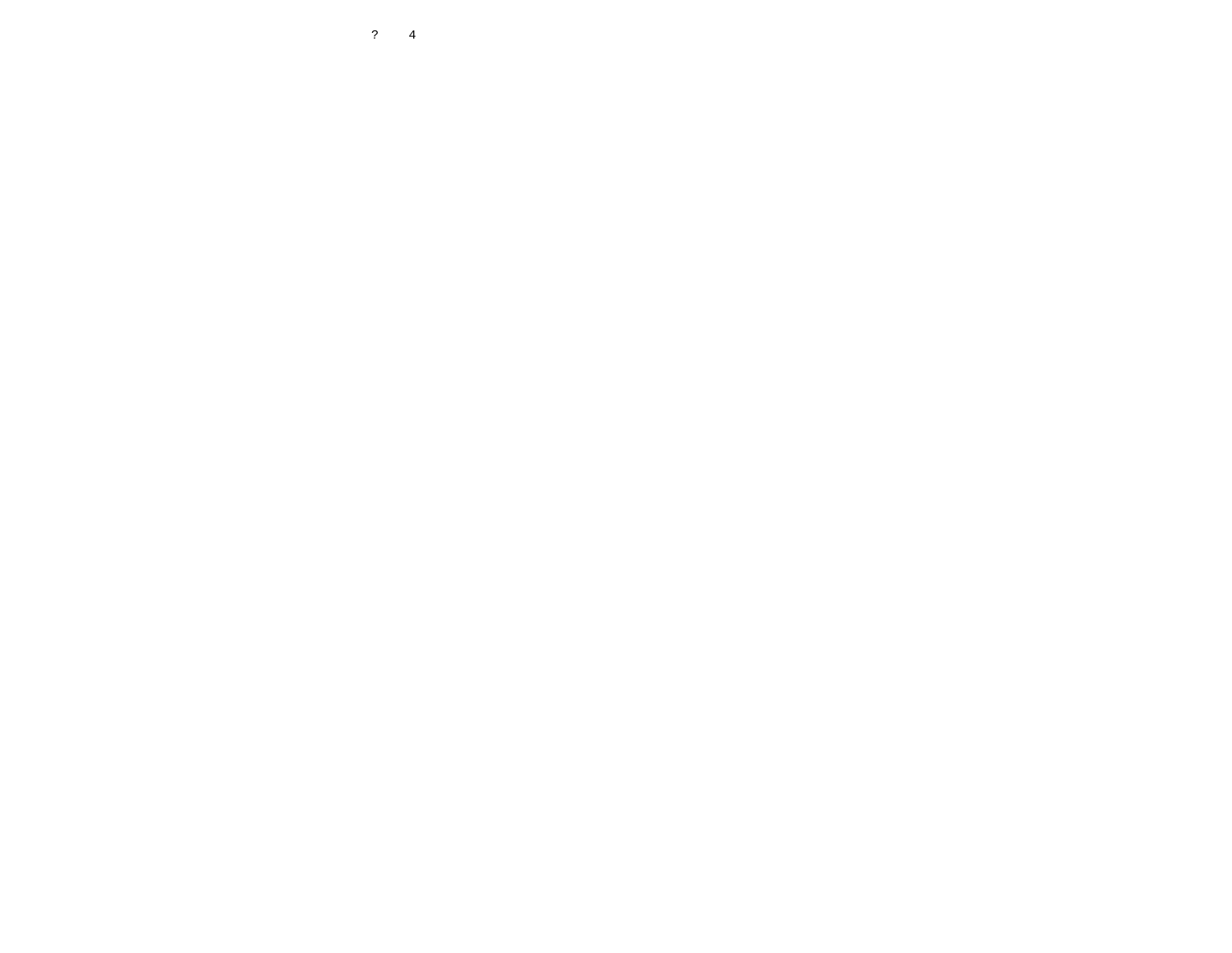## Questionnaires: 27 Student Course Evaluation Questionnaire

|                                                           |             |          |          | Frequencies |          |    |     |      | Instructor       | Course Dept |           | UMBC Level |      | Sect |
|-----------------------------------------------------------|-------------|----------|----------|-------------|----------|----|-----|------|------------------|-------------|-----------|------------|------|------|
| Ouestions                                                 | NR.         | ΝA       |          |             | 3        | 4  | 5.  | Mean | Rank             |             | Mean Mean | Mean       | Mean | Mean |
| General                                                   |             |          |          |             |          |    |     |      |                  |             |           |            |      |      |
| 1. Did you gain new insights, skills from this course     |             | $\Omega$ | 0        |             |          |    | 21  | 4.67 | 395/1481         | 4.55        | 4.56      | 4.29       | 4.14 | 4.67 |
| 2. Did the instructor make clear the expected goals       | O           | $\Omega$ | $\Omega$ | $\Omega$    |          |    | 21  | 4.70 | 274/1481         | 4.68        | 4.57      | 4.23       | 4.18 | 4.70 |
| 3. Did the exam questions reflect the expected goals      |             | $\Omega$ | $\Omega$ | $\Omega$    |          |    | 20  | 4.67 | 334/1249         | 4.74        | 4.70      | 4.27       | 4.14 | 4.67 |
| 4. Did other evaluations reflect the expected goals       | $\Omega$    |          | $\Omega$ |             |          |    | 1.8 | 4.58 | 364/1424         | 4.46        | 4.55      | 4.21       | 4.06 | 4.58 |
| 5. Did assigned readings contribute to what you learned   | $\mathbf 0$ | $\Omega$ |          |             |          | 10 | 1 O | 4.00 | 707/1396         | 4.01        | 4.25      | 3.98       | 3.89 | 4.00 |
| 6. Did written assignments contribute to what you learned | $\mathbf 0$ | $\Omega$ | $\Omega$ |             | ศ        | 10 | 1 O | 4.07 | 713/1342         | 4.06        | 4.41      | 4.07       | 3.88 | 4.07 |
| 7. Was the grading system clearly explained               | $\mathbf 0$ | $\Omega$ | $\Omega$ | $\Omega$    |          | 10 | 15  | 4.48 | 490/1459         | 4.57        | 4.50      | 4.16       | 4.17 | 4.48 |
| 8. How many times was class cancelled                     | 0           | $\Omega$ | $\Omega$ | $\Omega$    | $\Omega$ |    | 27  | 5.00 | 1/1480           | 4.93        | 4.48      | 4.68       | 4.64 | 5.00 |
| 9. How would you grade the overall teaching effectiveness |             |          | U        | ∩           |          | 13 | 11  | 4.40 | 473/1450         | 4.56        | 4.46      | 4.09       | 3.97 | 4.40 |
| Lecture                                                   |             |          |          |             |          |    |     |      |                  |             |           |            |      |      |
| 1. Were the instructor's lectures well prepared           | $\Omega$    |          |          | $\Omega$    | $\Omega$ |    | 20  | 4.74 | 433/1409         | 4.76        | 4.65      | 4.42       | 4.36 | 4.74 |
| 2. Did the instructor seem interested in the subject      | 0           | $\Omega$ | $\Omega$ | $\Omega$    | $\Omega$ |    | 25  | 4.93 | 400/1407         | 4.94        | 4.89      | 4.69       | 4.57 | 4.93 |
| 3. Was lecture material presented and explained clearly   | 0           | $\Omega$ | 0        | $\Omega$    |          |    | 19  | 4.67 | 376/1399         | 4.70        | 4.54      | 4.26       | 4.23 | 4.67 |
| 4. Did the lectures contribute to what you learned        | 0           | $\Omega$ | $\Omega$ | $\Omega$    |          |    | 2.2 | 4.81 | 239/1400         | 4.82        | 4.68      | 4.27       | 4.19 | 4.81 |
| 5. Did audiovisual techniques enhance your understanding  | $\Omega$    | 23       |          |             |          |    |     |      | $2.50$ ****/1179 | 4.00        | 3.95      | 3.96       | 3.85 | **** |
| Discussion                                                |             |          |          |             |          |    |     |      |                  |             |           |            |      |      |
| 1. Did class discussions contribute to what you learned   | 10          | $\Omega$ | O        | $\Omega$    | κ        |    | 1 N | 4.41 | 427/1262         | 4.51        | 4.31      | 4.05       | 3.77 | 4.41 |
| 2. Were all students actively encouraged to participate   | 10          | $\Omega$ | $\Omega$ | $\Omega$    |          |    | 12  | 4.65 | 470/1259         | 4.73        | 4.43      | 4.29       | 4.06 | 4.65 |
| 3. Did the instructor encourage fair and open discussion  | 10          | $\Omega$ | 0        | $\Omega$    |          |    | 13  | 4.71 | 419/1256         | 4.82        | 4.54      | 4.30       | 4.08 | 4.71 |
| 4. Were special techniques successful                     | 10          | 11       |          |             |          |    |     |      | $4.00$ ****/ 788 | 3.50        | 4.16      | 4.00       | 3.80 | **** |

| Credits Earned |              | Cum. GPA      |          |               | Expected Grades | Reasons                |             | Type                        |     | Majors                            |     |
|----------------|--------------|---------------|----------|---------------|-----------------|------------------------|-------------|-----------------------------|-----|-----------------------------------|-----|
| $00 - 27$      |              | $0.00 - 0.99$ |          | Α             | 14              | Required for Majors 14 |             | Graduate                    | 0   | Major                             |     |
| $28 - 55$      |              | $1.00 - 1.99$ | $\Omega$ | В             | 13              |                        |             |                             |     |                                   |     |
| $56 - 83$      |              | $2.00 - 2.99$ | 6        | C.            | 0               | General                | 10          | Under-grad                  | -27 | Non-major                         | -27 |
| $84 - 150$     | 6            | $3.00 - 3.49$ | 9        | D             | 0               |                        |             |                             |     |                                   |     |
| Grad.          | $\mathbf{0}$ | $3.50 - 4.00$ | 6        | F             | $\Omega$        | Electives              |             |                             |     | #### - Means there are not enough |     |
|                |              |               |          | P             | $\Omega$        |                        |             | responses to be significant |     |                                   |     |
|                |              |               |          |               | $\Omega$        | Other                  | $\sim$<br>▵ |                             |     |                                   |     |
|                |              |               |          | $\mathcal{L}$ | $\Omega$        |                        |             |                             |     |                                   |     |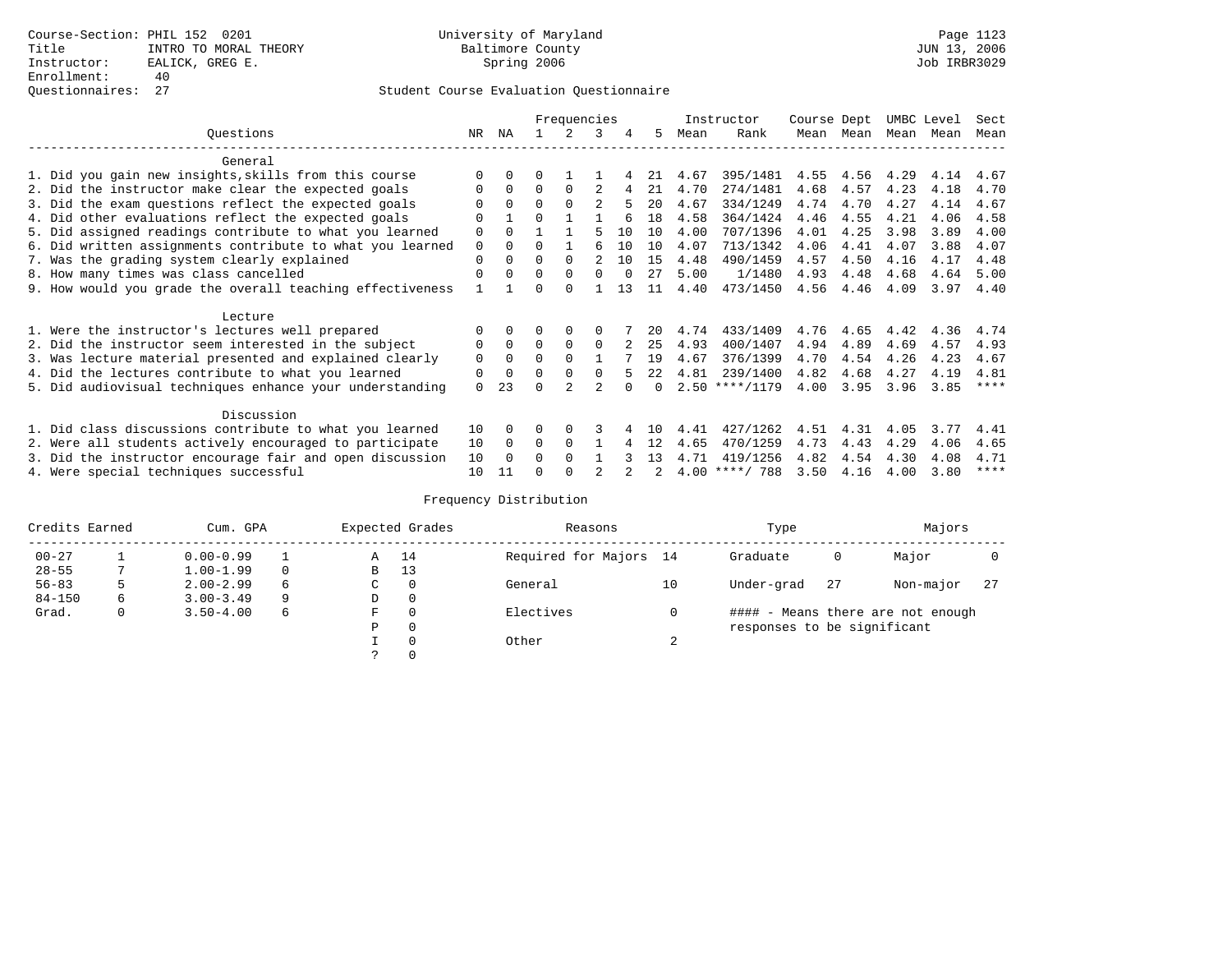## Questionnaires: 22 Student Course Evaluation Questionnaire

|                                                           |     |                |          |                | Frequencies |   |    |      | Instructor | Course Dept |      | UMBC Level |      | Sect |
|-----------------------------------------------------------|-----|----------------|----------|----------------|-------------|---|----|------|------------|-------------|------|------------|------|------|
| Ouestions                                                 | NR. | ΝA             |          |                | 3           | 4 | 5  | Mean | Rank       | Mean        | Mean | Mean       | Mean | Mean |
| General                                                   |     |                |          |                |             |   |    |      |            |             |      |            |      |      |
| 1. Did you gain new insights, skills from this course     |     | 0              |          |                |             |   |    | 4.09 | 1012/1481  | 4.55        | 4.56 | 4.29       | 4.14 | 4.09 |
| 2. Did the instructor make clear the expected goals       |     | $\Omega$       | 0        |                |             |   | 13 | 4.48 | 560/1481   | 4.68        | 4.57 | 4.23       | 4.18 | 4.48 |
| 3. Did the exam questions reflect the expected goals      |     | $\Omega$       | $\Omega$ | $\Omega$       |             |   | 16 | 4.68 | 310/1249   | 4.74        | 4.70 | 4.27       | 4.14 | 4.68 |
| 4. Did other evaluations reflect the expected goals       |     | 11             | 0        | $\Omega$       | 4           |   |    | 3.90 | 1087/1424  | 4.46        | 4.55 | 4.21       | 4.06 | 3.90 |
| 5. Did assigned readings contribute to what you learned   |     | $\Omega$       |          | $\overline{2}$ | 2           |   | 13 | 4.33 | 435/1396   | 4.01        | 4.25 | 3.98       | 3.89 | 4.33 |
| 6. Did written assignments contribute to what you learned |     | 12             |          |                |             |   |    | 3.78 | 974/1342   | 4.06        | 4.41 | 4.07       | 3.88 | 3.78 |
| 7. Was the grading system clearly explained               |     | 0              |          | $\Omega$       |             |   | 15 | 4.57 | 378/1459   | 4.57        | 4.50 | 4.16       | 4.17 | 4.57 |
| 8. How many times was class cancelled                     |     | $\Omega$       | 0        | $\Omega$       | $\cap$      |   | 16 | 4.76 | 871/1480   | 4.93        | 4.48 | 4.68       | 4.64 | 4.76 |
| 9. How would you grade the overall teaching effectiveness | 5   | $\mathcal{L}$  |          | $\cap$         |             |   |    | 4.40 | 473/1450   | 4.56        | 4.46 | 4.09       | 3.97 | 4.40 |
|                                                           |     |                |          |                |             |   |    |      |            |             |      |            |      |      |
| Lecture                                                   |     |                |          |                |             |   |    |      |            |             |      |            |      |      |
| 1. Were the instructor's lectures well prepared           |     |                |          |                |             |   |    | 4.55 | 705/1409   | 4.76        | 4.65 | 4.42       | 4.36 | 4.55 |
| 2. Did the instructor seem interested in the subject      | 2   | $\mathbf 0$    | $\Omega$ | $\Omega$       |             |   | 18 | 4.85 | 614/1407   | 4.94        | 4.89 | 4.69       | 4.57 | 4.85 |
| 3. Was lecture material presented and explained clearly   | 3   | $\Omega$       | 0        | $\Omega$       |             |   | 13 | 4.63 | 417/1399   | 4.70        | 4.54 | 4.26       | 4.23 | 4.63 |
| 4. Did the lectures contribute to what you learned        |     | 0              | 0        |                |             |   | 15 | 4.65 | 433/1400   | 4.82        | 4.68 | 4.27       | 4.19 | 4.65 |
| 5. Did audiovisual techniques enhance your understanding  | 3   | $\mathfrak{D}$ |          |                |             |   |    | 4.00 | 590/1179   | 4.00        | 3.95 | 3.96       | 3.85 | 4.00 |
|                                                           |     |                |          |                |             |   |    |      |            |             |      |            |      |      |
| Discussion                                                |     |                |          |                |             |   |    |      |            |             |      |            |      |      |
| 1. Did class discussions contribute to what you learned   | б.  | $\Omega$       | U        | $\Omega$       |             |   |    | 4.31 | 527/1262   | 4.51        | 4.31 | 4.05       | 3.77 | 4.31 |
| 2. Were all students actively encouraged to participate   | 6   | $\Omega$       | 0        | $\Omega$       | $\Omega$    |   | 13 | 4.81 | 294/1259   | 4.73        | 4.43 | 4.29       | 4.06 | 4.81 |
| 3. Did the instructor encourage fair and open discussion  | 6   |                |          | $\Omega$       |             |   | 13 | 4.75 | 357/1256   | 4.82        | 4.54 | 4.30       | 4.08 | 4.75 |
| 4. Were special techniques successful                     | 8   |                |          |                |             |   |    | 3.50 | 604/788    | 3.50        | 4.16 | 4.00       | 3.80 | 3.50 |

| Credits Earned |   | Cum. GPA      |   |               | Expected Grades | Reasons             |        | Type                        |    | Majors                            |     |
|----------------|---|---------------|---|---------------|-----------------|---------------------|--------|-----------------------------|----|-----------------------------------|-----|
| $00 - 27$      |   | $0.00 - 0.99$ |   | Α             | 13              | Required for Majors |        | Graduate                    | 0  | Major                             |     |
| $28 - 55$      | 2 | $1.00 - 1.99$ |   | В             |                 |                     |        |                             |    |                                   |     |
| $56 - 83$      | 2 | $2.00 - 2.99$ |   | $\sim$<br>◡   | 0               | General             |        | Under-grad                  | 22 | Non-major                         | -21 |
| $84 - 150$     | 5 | $3.00 - 3.49$ | 4 | D             | 0               |                     |        |                             |    |                                   |     |
| Grad.          | 0 | $3.50 - 4.00$ | 4 | F             | 0               | Electives           |        |                             |    | #### - Means there are not enough |     |
|                |   |               |   | Ρ             | 0               |                     |        | responses to be significant |    |                                   |     |
|                |   |               |   |               | 0               | Other               | $\sim$ |                             |    |                                   |     |
|                |   |               |   | $\mathcal{L}$ |                 |                     |        |                             |    |                                   |     |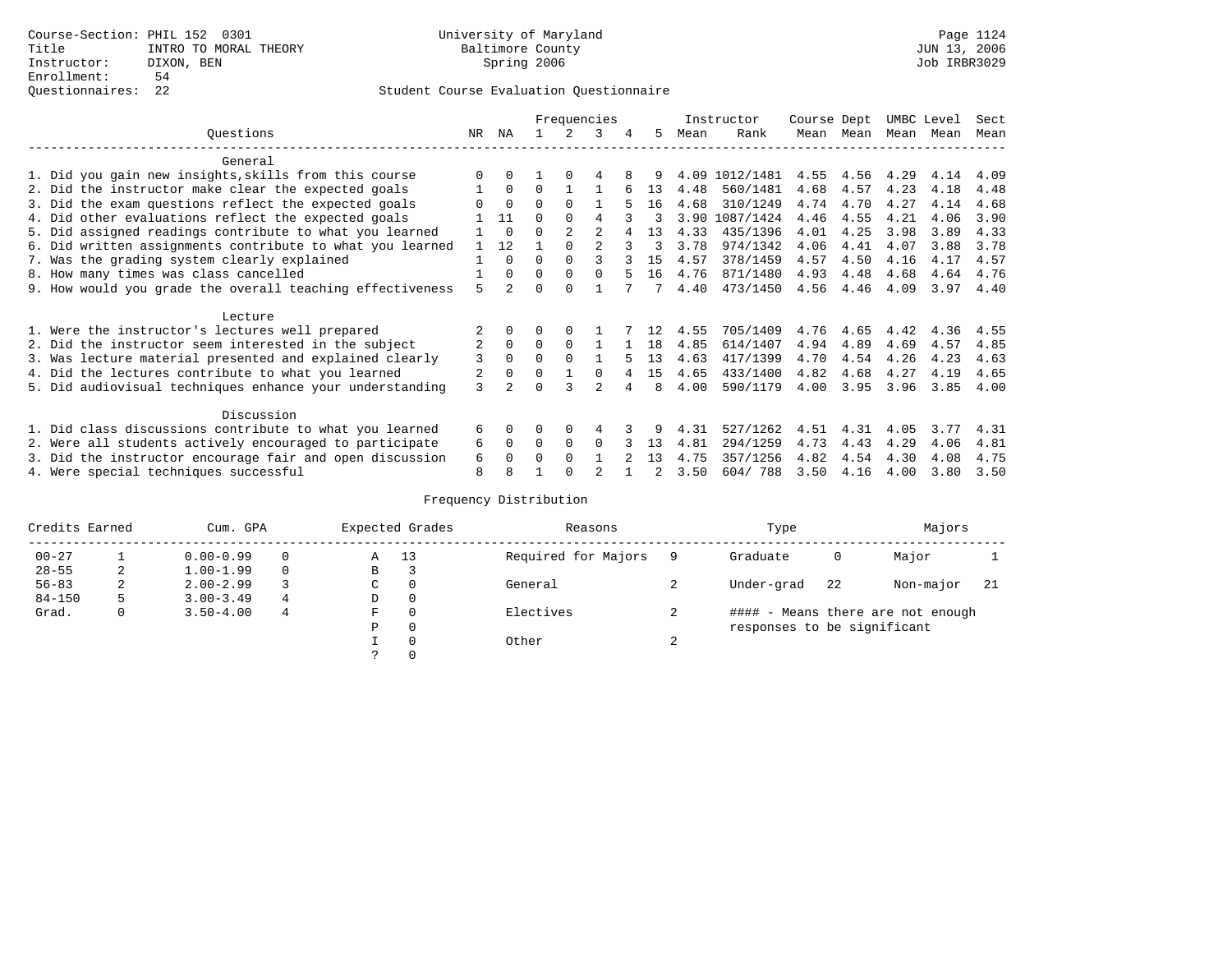|                                                           |             |                |                |          | Frequencies |                |      |      | Instructor       | Course Dept |           | UMBC Level |      | Sect        |
|-----------------------------------------------------------|-------------|----------------|----------------|----------|-------------|----------------|------|------|------------------|-------------|-----------|------------|------|-------------|
| Ouestions                                                 | NR.         | ΝA             |                |          | 3           | 4              | 5.   | Mean | Rank             |             | Mean Mean | Mean       | Mean | Mean        |
| General                                                   |             |                |                |          |             |                |      |      |                  |             |           |            |      |             |
| 1. Did you gain new insights, skills from this course     |             | $\Omega$       | 0              | $\Omega$ | $\Omega$    |                | 20   | 4.83 | 210/1481         | 4.55        | 4.56      | 4.29       | 4.14 | 4.83        |
| 2. Did the instructor make clear the expected goals       | O           | $\Omega$       | $\Omega$       | $\Omega$ | $\Omega$    |                | 22.2 | 4.92 | 103/1481         | 4.68        | 4.57      | 4.23       | 4.18 | 4.92        |
| 3. Did the exam questions reflect the expected goals      |             | $\Omega$       | $\Omega$       | $\Omega$ | $\Omega$    |                | 21   | 4.88 | 160/1249         | 4.74        | 4.70      | 4.27       | 4.14 | 4.88        |
| 4. Did other evaluations reflect the expected goals       | O           | $\Omega$       | $\Omega$       | $\Omega$ |             |                | 20   | 4.75 | 217/1424         | 4.46        | 4.55      | 4.21       | 4.06 | 4.75        |
| 5. Did assigned readings contribute to what you learned   | $\mathbf 0$ | 4              | $\mathfrak{D}$ | $\Omega$ |             | $\overline{2}$ | 9    | 3.80 | 877/1396         | 4.01        | 4.25      | 3.98       | 3.89 | 3.80        |
| 6. Did written assignments contribute to what you learned | $\Omega$    | $\mathfrak{D}$ |                |          |             |                | 14   | 4.27 | 527/1342         | 4.06        | 4.41      | 4.07       | 3.88 | 4.27        |
| 7. Was the grading system clearly explained               |             | $\Omega$       | $\Omega$       | $\Omega$ | $\cap$      |                | 2.2. | 4.96 | 51/1459          | 4.57        | 4.50      | 4.16       | 4.17 | 4.96        |
| 8. How many times was class cancelled                     |             | $\Omega$       | $\Omega$       | $\Omega$ | $\Omega$    | $\Omega$       | 23   | 5.00 | 1/1480           | 4.93        | 4.48      | 4.68       | 4.64 | 5.00        |
| 9. How would you grade the overall teaching effectiveness | 4           | <sup>n</sup>   | ∩              | ∩        | $\cap$      | $\cap$         | 20   | 5.00 | 1/1450           | 4.56        | 4.46      | 4.09       | 3.97 | 5.00        |
| Lecture                                                   |             |                |                |          |             |                |      |      |                  |             |           |            |      |             |
| 1. Were the instructor's lectures well prepared           | $\Omega$    |                |                | $\Omega$ | $\Omega$    |                | 23   | 4.96 | 94/1409          | 4.76        | 4.65      | 4.42       | 4.36 | 4.96        |
| 2. Did the instructor seem interested in the subject      | 0           | $\Omega$       | $\Omega$       | $\Omega$ | $\Omega$    | $\Omega$       | 24   | 5.00 | 1/1407           | 4.94        | 4.89      | 4.69       | 4.57 | 5.00        |
| 3. Was lecture material presented and explained clearly   | 0           | $\Omega$       | $\Omega$       | $\Omega$ | $\Omega$    |                | 23   | 4.96 | 65/1399          | 4.70        | 4.54      | 4.26       | 4.23 | 4.96        |
| 4. Did the lectures contribute to what you learned        | 0           | $\Omega$       | 0              | $\Omega$ | $\Omega$    |                | 23   | 4.96 | 73/1400          | 4.82        | 4.68      | 4.27       | 4.19 | 4.96        |
| 5. Did audiovisual techniques enhance your understanding  | $\Omega$    | 19             |                |          |             |                |      | 4.80 | $***/1179$       | 4.00        | 3.95      | 3.96       | 3.85 | ****        |
| Discussion                                                |             |                |                |          |             |                |      |      |                  |             |           |            |      |             |
| 1. Did class discussions contribute to what you learned   | 8           | $\Omega$       | 0              | $\Omega$ |             |                | 15   | 4.88 | 138/1262         | 4.51        | 4.31      | 4.05       | 3.77 | 4.88        |
| 2. Were all students actively encouraged to participate   | 8           | $\Omega$       | $\Omega$       | $\Omega$ | $\Omega$    | $\Omega$       | 16   | 5.00 | 1/1259           | 4.73        | 4.43      | 4.29       | 4.06 | 5.00        |
| 3. Did the instructor encourage fair and open discussion  | 8           | $\Omega$       | O              | $\Omega$ | $\Omega$    | $\cap$         | 16   | 5.00 | 1/1256           | 4.82        | 4.54      | 4.30       | 4.08 | 5.00        |
| 4. Were special techniques successful                     | 8           | 11             |                |          |             |                |      |      | $4.20$ ****/ 788 | 3.50        | 4.16      | 4.00       | 3.80 | $***$ * * * |

| Credits Earned |          | Cum. GPA      |    |   | Expected Grades | Reasons                | Type                        |     | Majors                            |     |
|----------------|----------|---------------|----|---|-----------------|------------------------|-----------------------------|-----|-----------------------------------|-----|
| $00 - 27$      | $\Omega$ | $0.00 - 0.99$ |    | Α | -21             | Required for Majors 13 | Graduate                    | 0   | Major                             |     |
| $28 - 55$      |          | $1.00 - 1.99$ |    | B | <b>.</b>        |                        |                             |     |                                   |     |
| $56 - 83$      |          | $2.00 - 2.99$ | 4  | C | 0               | General                | Under-grad                  | -24 | Non-major                         | -24 |
| $84 - 150$     | 14       | $3.00 - 3.49$ | 10 | D | 0               |                        |                             |     |                                   |     |
| Grad.          | 0        | $3.50 - 4.00$ | 4  | F | 0               | Electives              |                             |     | #### - Means there are not enough |     |
|                |          |               |    | Ρ | 0               |                        | responses to be significant |     |                                   |     |
|                |          |               |    |   | $\Omega$        | Other                  |                             |     |                                   |     |
|                |          |               |    |   |                 |                        |                             |     |                                   |     |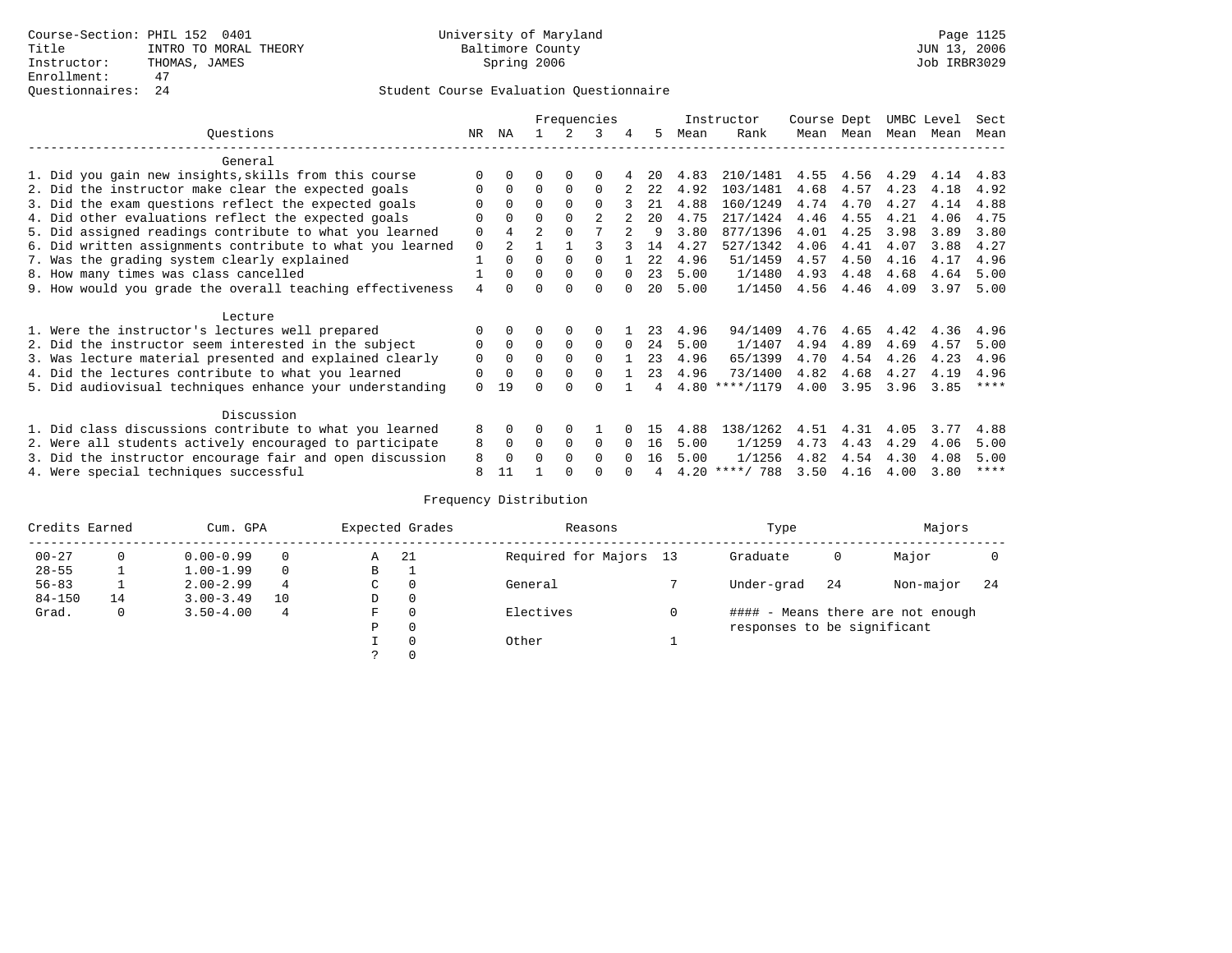|                                                           | Frequencies    |          |          |          | Instructor     | Course Dept |    |      | UMBC Level       | Sect |           |           |      |             |
|-----------------------------------------------------------|----------------|----------|----------|----------|----------------|-------------|----|------|------------------|------|-----------|-----------|------|-------------|
| Ouestions                                                 | NR.            | ΝA       |          |          | 3              | 4           | 5. | Mean | Rank             |      | Mean Mean | Mean Mean |      | Mean        |
| General                                                   |                |          |          |          |                |             |    |      |                  |      |           |           |      |             |
| 1. Did you gain new insights, skills from this course     |                |          |          |          |                |             | 16 | 4.21 | 896/1481         | 4.21 | 4.56      | 4.29      | 4.40 | 4.21        |
| 2. Did the instructor make clear the expected goals       |                | $\Omega$ | $\Omega$ | 3        | 6              | 9           | 15 | 4.09 | 963/1481         | 4.09 | 4.57      | 4.23      | 4.29 | 4.09        |
| 3. Did the exam questions reflect the expected goals      |                | $\Omega$ | $\Omega$ |          |                | 12          | 15 | 4.28 | 718/1249         | 4.28 | 4.70      | 4.27      | 4.36 | 4.28        |
| 4. Did other evaluations reflect the expected goals       |                |          | $\Omega$ | $\cap$   |                | 14          | 13 | 4.33 | 645/1424         | 4.33 | 4.55      | 4.21      | 4.28 | 4.33        |
| 5. Did assigned readings contribute to what you learned   | $\overline{2}$ |          | $\Omega$ | $\Omega$ | б              |             | 19 | 4.41 | 380/1396         | 4.41 | 4.25      | 3.98      | 3.94 | 4.41        |
| 6. Did written assignments contribute to what you learned |                | $\Omega$ | $\Omega$ |          |                | 10          | 16 | 4.27 | 527/1342         | 4.27 | 4.41      | 4.07      | 4.05 | 4.27        |
| 7. Was the grading system clearly explained               |                | $\Omega$ |          |          | 11             | 8           | 6  | 3.33 | 1318/1459        | 3.33 | 4.50      | 4.16      | 4.17 | 3.33        |
| 8. How many times was class cancelled                     |                |          | $\Omega$ | २        | 13             | 13          | 3  |      | 3.50 1454/1480   | 3.50 | 4.48      | 4.68      | 4.68 | 3.50        |
| 9. How would you grade the overall teaching effectiveness | 5              |          |          |          |                | 17          | 9  | 4.17 | 712/1450         | 4.17 | 4.46      | 4.09      | 4.15 | 4.17        |
| Lecture                                                   |                |          |          |          |                |             |    |      |                  |      |           |           |      |             |
| 1. Were the instructor's lectures well prepared           |                | $\Omega$ |          |          |                |             |    |      | 4.21 1055/1409   | 4.21 | 4.65      | 4.42      | 4.47 | 4.21        |
| 2. Did the instructor seem interested in the subject      |                | $\Omega$ | $\Omega$ |          | O              |             | 30 | 4.91 | 500/1407         | 4.91 | 4.89      | 4.69      | 4.78 | 4.91        |
| 3. Was lecture material presented and explained clearly   | 1              | $\Omega$ |          |          |                | 13          | 11 | 3.94 | 1067/1399        | 3.94 | 4.54      | 4.26      | 4.29 | 3.94        |
| 4. Did the lectures contribute to what you learned        |                | $\Omega$ | $\Omega$ |          |                | 1 O         | 19 | 4.39 | 716/1400         | 4.39 | 4.68      | 4.27      | 4.34 | 4.39        |
| 5. Did audiovisual techniques enhance your understanding  | $\mathfrak{D}$ | 28       |          |          |                |             |    |      | $2.00$ ****/1179 | **** | 3.95      | 3.96      | 4.05 | $***$ * * * |
| Discussion                                                |                |          |          |          |                |             |    |      |                  |      |           |           |      |             |
| 1. Did class discussions contribute to what you learned   | 21             | $\Omega$ |          |          |                |             |    |      | 3.31 1070/1262   | 3.31 | 4.31      | 4.05      | 4.11 | 3.31        |
| 2. Were all students actively encouraged to participate   |                | $\Omega$ | 2        | $\Omega$ |                |             | 6  | 3.85 | 1007/1259        | 3.85 | 4.43      | 4.29      | 4.34 | 3.85        |
| 3. Did the instructor encourage fair and open discussion  | 21             | $\Omega$ | $\Omega$ | $\Omega$ | $\mathfrak{D}$ |             |    | 4.38 | 692/1256         | 4.38 | 4.54      | 4.30      | 4.28 | 4.38        |
| 4. Were special techniques successful                     | 21             | 10       |          |          |                |             |    |      | $3.33$ ****/ 788 | **** | 4.16      | 4.00      | 3.98 | $***$ * * * |

| Credits Earned |   | Cum. GPA      |    |               | Expected Grades | Reasons                | Type                        |    | Majors                            |     |
|----------------|---|---------------|----|---------------|-----------------|------------------------|-----------------------------|----|-----------------------------------|-----|
| $00 - 27$      | 2 | $0.00 - 0.99$ |    | A             | 13              | Required for Majors 16 | Graduate                    | 0  | Major                             |     |
| $28 - 55$      | 4 | $1.00 - 1.99$ |    | B             | 12              |                        |                             |    |                                   |     |
| $56 - 83$      |   | $2.00 - 2.99$ |    | $\sim$<br>◡   |                 | General                | Under-grad                  | 34 | Non-major                         | -34 |
| $84 - 150$     | 5 | $3.00 - 3.49$ | 8  | D             | 0               |                        |                             |    |                                   |     |
| Grad.          | 0 | $3.50 - 4.00$ | 10 | F             | 0               | Electives              |                             |    | #### - Means there are not enough |     |
|                |   |               |    | Ρ             | 0               |                        | responses to be significant |    |                                   |     |
|                |   |               |    |               | 0               | Other                  |                             |    |                                   |     |
|                |   |               |    | $\mathcal{D}$ |                 |                        |                             |    |                                   |     |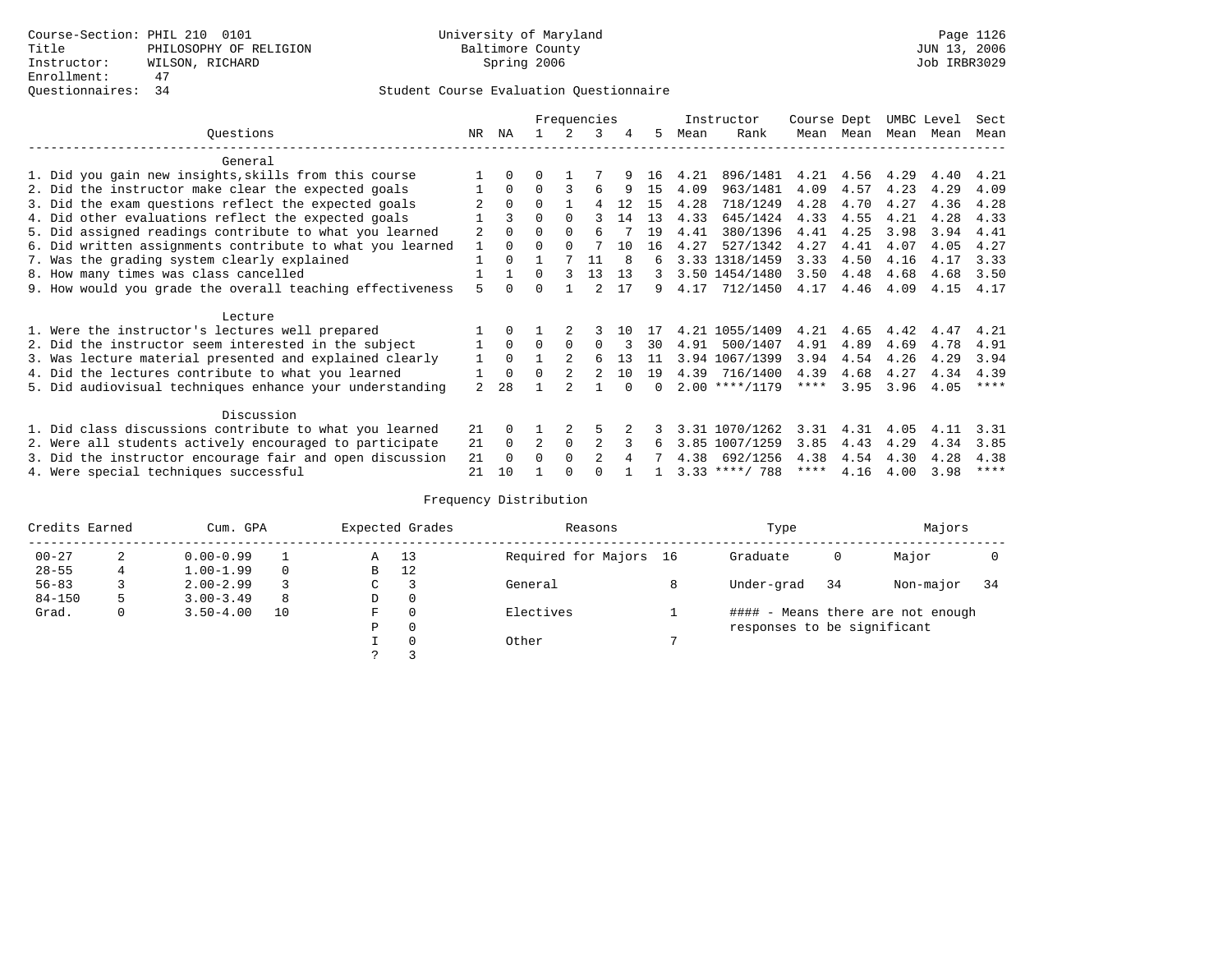|                                                           | Frequencies |          |                |                |                | Instructor | Course Dept |      |                    | UMBC Level | Sect      |      |      |             |
|-----------------------------------------------------------|-------------|----------|----------------|----------------|----------------|------------|-------------|------|--------------------|------------|-----------|------|------|-------------|
| Ouestions                                                 | NR          | NA       | $\mathbf{1}$   | 2              | 3              |            | 5           | Mean | Rank               |            | Mean Mean | Mean | Mean | Mean        |
| General                                                   |             |          |                |                |                |            |             |      |                    |            |           |      |      |             |
| 1. Did you gain new insights, skills from this course     | $\Omega$    |          |                |                |                |            | 11          |      | 4.11 1006/1481     | 4.11       | 4.56      | 4.29 | 4.40 | 4.11        |
| 2. Did the instructor make clear the expected goals       |             | $\Omega$ | $\Omega$       | 2              | 4              | 11         | 10          | 4.07 | 971/1481           | 4.07       | 4.57      | 4.23 | 4.29 | 4.07        |
| 3. Did the exam questions reflect the expected goals      | $\Omega$    | $\Omega$ | $\Omega$       |                |                | 10         | -17         | 4.57 | 432/1249           | 4.57       | 4.70      | 4.27 | 4.36 | 4.57        |
| 4. Did other evaluations reflect the expected goals       | $\Omega$    |          | $\Omega$       | $\cap$         |                |            | 17          | 4.59 | 344/1424           | 4.59       | 4.55      | 4.21 | 4.28 | 4.59        |
| 5. Did assigned readings contribute to what you learned   | $\mathbf 0$ | 8        | $\overline{a}$ | 3              | $\overline{2}$ | 4          | 9           | 3.75 | 918/1396           | 3.75       | 4.25      | 3.98 | 3.94 | 3.75        |
| 6. Did written assignments contribute to what you learned | $\mathbf 0$ |          |                | $\Omega$       | ζ              |            | 17          | 4.41 | 405/1342           | 4.41       | 4.41      | 4.07 | 4.05 | 4.41        |
| 7. Was the grading system clearly explained               | $\mathbf 0$ | 2        |                | 3              |                |            | 10          |      | 3.81 1125/1459     | 3.81       | 4.50      | 4.16 | 4.17 | 3.81        |
| 8. How many times was class cancelled                     | 1           | $\Omega$ |                | 3              |                | 12         | 4           |      | 3.56 1451/1480     | 3.56       | 4.48      | 4.68 | 4.68 | 3.56        |
| 9. How would you grade the overall teaching effectiveness | 3           | $\Omega$ | $\Omega$       | $\mathfrak{D}$ | 6              | 10         |             | 3.88 | 989/1450           | 3.88       | 4.46      | 4.09 | 4.15 | 3.88        |
| Lecture                                                   |             |          |                |                |                |            |             |      |                    |            |           |      |      |             |
| 1. Were the instructor's lectures well prepared           |             |          |                |                |                |            |             |      | 3.32 1327/1409     | 3.32       | 4.65      | 4.42 | 4.47 | 3.32        |
| 2. Did the instructor seem interested in the subject      | 0           | $\Omega$ | $\Omega$       | $\Omega$       | $\mathbf{1}$   |            | 23          | 4.79 | 766/1407           | 4.79       | 4.89      | 4.69 | 4.78 | 4.79        |
| 3. Was lecture material presented and explained clearly   | $\Omega$    | $\Omega$ |                | 5              | 8              | 6          | 8           |      | 3.54 1231/1399     | 3.54       | 4.54      | 4.26 | 4.29 | 3.54        |
| 4. Did the lectures contribute to what you learned        | 0           | $\Omega$ |                |                | 9              | 9          |             |      | 3.79 1130/1400     | 3.79       | 4.68      | 4.27 | 4.34 | 3.79        |
| 5. Did audiovisual techniques enhance your understanding  | 1           |          |                | $\cap$         |                |            | 5           | 3.79 | 773/1179           | 3.79       | 3.95      | 3.96 | 4.05 | 3.79        |
| Discussion                                                |             |          |                |                |                |            |             |      |                    |            |           |      |      |             |
| 1. Did class discussions contribute to what you learned   | 22          |          | ∩              |                |                |            |             |      | $4.17$ ****/1262   | ****       | 4.31      | 4.05 | 4.11 | ****        |
| 2. Were all students actively encouraged to participate   | 22          | $\Omega$ | $\Omega$       | $\Omega$       | ζ              |            | $\Omega$    |      | $3.50$ ****/1259   | $***$ * *  | 4.43      | 4.29 | 4.34 | ****        |
| 3. Did the instructor encourage fair and open discussion  | 22          | $\Omega$ | $\Omega$       | $\Omega$       | $\overline{a}$ | 2          | 2           |      | $4.00$ ****/1256   | ****       | 4.54      | 4.30 | 4.28 | ****        |
| 4. Were special techniques successful                     | 22          |          | $\Omega$       | 3              | $\Omega$       | 2          | $\Omega$    |      | $2.80$ ****/ 788   | ****       | 4.16      | 4.00 | 3.98 | $***$ * * * |
| Seminar                                                   |             |          |                |                |                |            |             |      |                    |            |           |      |      |             |
| 1. Were assigned topics relevant to the announced theme   | 27          |          | ∩              | $\Omega$       | $\Omega$       |            |             |      | $5.00$ ****/<br>68 | ****       | 5.00      | 4.49 | 5.00 | ****        |
| 2. Was the instructor available for individual attention  | 27          | $\Omega$ | 0              | 0              | 0              |            |             |      | $5.00$ ****/<br>69 | ****       | 5.00      | 4.53 | 4.83 | ****        |
| 3. Did research projects contribute to what you learned   | 27          | $\Omega$ | $\Omega$       | $\Omega$       | $\Omega$       | $\Omega$   |             |      | $5.00$ ****/<br>63 | ****       | ****      | 4.44 | 4.00 | $* * * *$   |
| 4. Did presentations contribute to what you learned       | 27          | $\Omega$ | $\Omega$       | $\Omega$       | $\Omega$       |            |             |      | $5.00$ ****/<br>69 | ****       | ****      | 4.35 | 4.72 | ****        |
| 5. Were criteria for grading made clear                   | 27          |          | ∩              | $\cap$         | $\cap$         |            |             |      | $5.00$ ****/<br>68 | ****       | * * * *   | 3.92 | 3.55 | $***$ * * * |

| Credits Earned |   | Cum. GPA      |          |   | Expected Grades | Reasons                |  | Type                        |     | Majors                            |     |
|----------------|---|---------------|----------|---|-----------------|------------------------|--|-----------------------------|-----|-----------------------------------|-----|
| $00 - 27$      |   | $0.00 - 0.99$ | $\Omega$ | Α | -23             | Required for Majors 19 |  | Graduate                    |     | Major                             |     |
| $28 - 55$      | 0 | $1.00 - 1.99$ | $\Omega$ | B | 2               |                        |  |                             |     |                                   |     |
| $56 - 83$      | 8 | $2.00 - 2.99$ | -2       | C |                 | General                |  | Under-grad                  | -27 | Non-major                         | -28 |
| $84 - 150$     | 8 | $3.00 - 3.49$ |          | D | $\circ$         |                        |  |                             |     |                                   |     |
| Grad.          |   | $3.50 - 4.00$ | 10       | F | 0               | Electives              |  |                             |     | #### - Means there are not enough |     |
|                |   |               |          | Р | 0               |                        |  | responses to be significant |     |                                   |     |
|                |   |               |          |   | $\Omega$        | Other                  |  |                             |     |                                   |     |
|                |   |               |          |   |                 |                        |  |                             |     |                                   |     |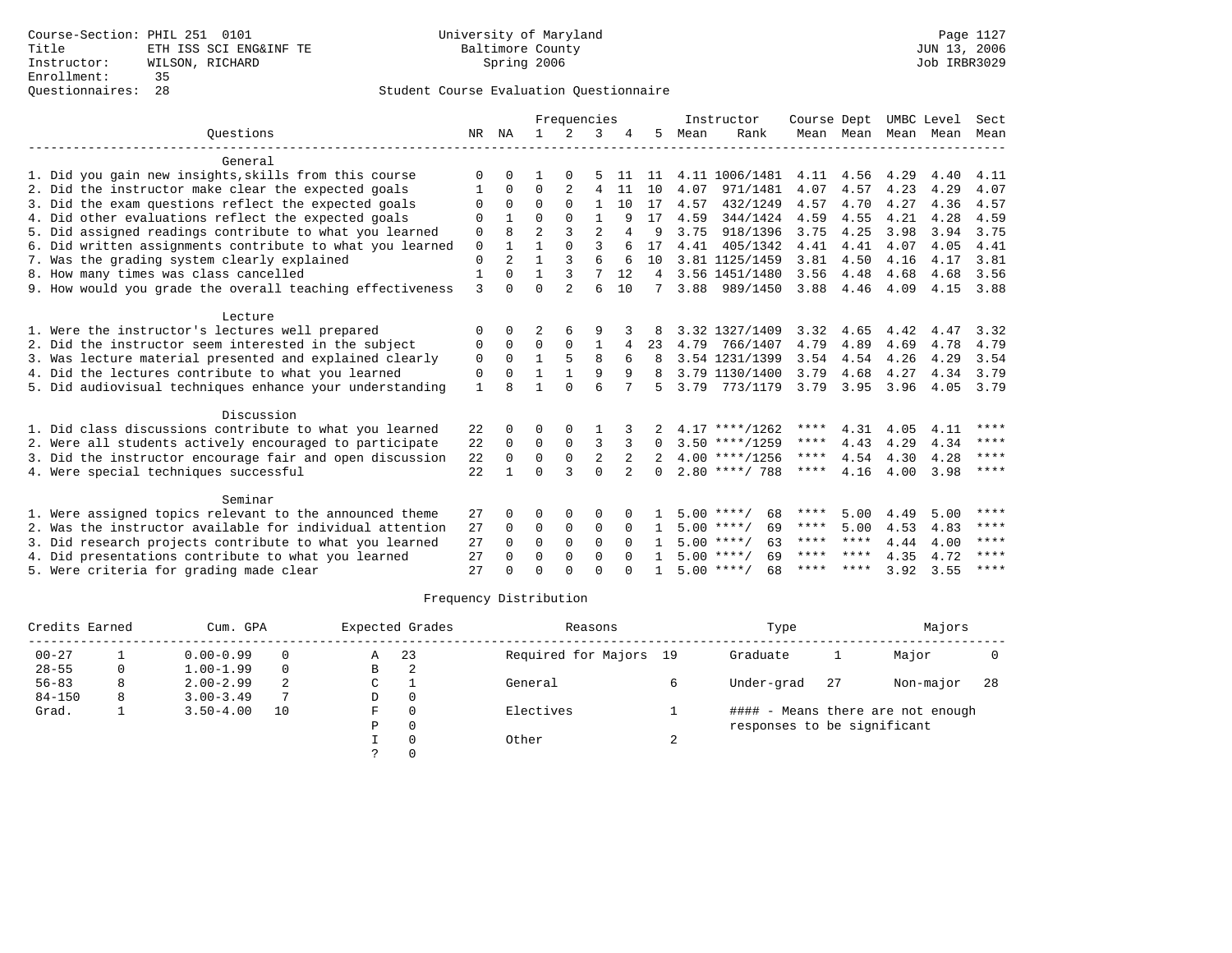# Questionnaires: 27 Student Course Evaluation Questionnaire

|                                                           | Frequencies    |             |                |          |                | Instructor | Course Dept  |      | UMBC Level       |           | Sect |      |      |             |
|-----------------------------------------------------------|----------------|-------------|----------------|----------|----------------|------------|--------------|------|------------------|-----------|------|------|------|-------------|
| Ouestions                                                 | NR.            | ΝA          |                |          | 3              | 4          | 5.           | Mean | Rank             | Mean      | Mean | Mean | Mean | Mean        |
| General                                                   |                |             |                |          |                |            |              |      |                  |           |      |      |      |             |
|                                                           |                |             |                |          |                |            |              |      |                  |           |      |      |      |             |
| 1. Did you gain new insights, skills from this course     | $\Omega$       | $\Omega$    |                | $\Omega$ |                |            | 12           | 4.22 | 883/1481         | 4.22      | 4.56 | 4.29 | 4.29 | 4.22        |
| 2. Did the instructor make clear the expected goals       | 0              | $\Omega$    | $\Omega$       |          | 4              | 10         | 11           | 4.11 | 950/1481         | 4.11      | 4.57 | 4.23 | 4.23 | 4.11        |
| 3. Did the exam questions reflect the expected goals      |                | $\Omega$    |                | $\Omega$ |                | 9          | 16           | 4.44 | 573/1249         | 4.44      | 4.70 | 4.27 | 4.28 | 4.44        |
| 4. Did other evaluations reflect the expected goals       | $\Omega$       | 14          |                | $\Omega$ |                |            |              | 4.23 | 762/1424         | 4.23      | 4.55 | 4.21 | 4.27 | 4.23        |
| 5. Did assigned readings contribute to what you learned   | 0              | $\Omega$    |                | 4        |                |            | 11           | 3.74 | 926/1396         | 3.74      | 4.25 | 3.98 | 4.00 | 3.74        |
| 6. Did written assignments contribute to what you learned | $\Omega$       | 10          | $\mathfrak{D}$ |          |                |            | 6            |      | 3.71 1018/1342   | 3.71      | 4.41 | 4.07 | 4.12 | 3.71        |
| 7. Was the grading system clearly explained               | $\Omega$       | $\Omega$    |                |          |                |            | 13           | 4.00 | 961/1459         | 4.00      | 4.50 | 4.16 | 4.17 | 4.00        |
| 8. How many times was class cancelled                     | 0              | $\Omega$    | $\Omega$       | $\Omega$ |                | 11         | 9            |      | 4.07 1331/1480   | 4.07      | 4.48 | 4.68 | 4.65 | 4.07        |
| 9. How would you grade the overall teaching effectiveness | $\overline{4}$ | $\cap$      | 0              | $\cap$   | ς              | 12         | 8            | 4.22 | 672/1450         | 4.22      | 4.46 | 4.09 | 4.10 | 4.22        |
|                                                           |                |             |                |          |                |            |              |      |                  |           |      |      |      |             |
| Lecture                                                   |                |             |                |          |                |            |              |      |                  |           |      |      |      |             |
| 1. Were the instructor's lectures well prepared           |                |             |                |          |                |            |              | 4.50 | 762/1409         | 4.50      | 4.65 | 4.42 | 4.43 | 4.50        |
| 2. Did the instructor seem interested in the subject      | 2              | $\Omega$    | $\Omega$       | $\Omega$ | $\overline{c}$ |            | 18           | 4.64 | 986/1407         | 4.64      | 4.89 | 4.69 | 4.67 | 4.64        |
| 3. Was lecture material presented and explained clearly   | 3              | $\Omega$    | $\Omega$       |          | 4              | q          | 11           | 4.29 | 792/1399         | 4.29      | 4.54 | 4.26 | 4.27 | 4.29        |
| 4. Did the lectures contribute to what you learned        |                | $\mathbf 0$ | $\Omega$       |          |                |            | 19           | 4.64 | 444/1400         | 4.64      | 4.68 | 4.27 | 4.28 | 4.64        |
| 5. Did audiovisual techniques enhance your understanding  | $\mathfrak{D}$ | 20          |                |          |                |            |              |      | $2.60$ ****/1179 | $***$ * * | 3.95 | 3.96 | 4.02 | $* * * * *$ |
|                                                           |                |             |                |          |                |            |              |      |                  |           |      |      |      |             |
| Discussion                                                |                |             |                |          |                |            |              |      |                  |           |      |      |      |             |
| 1. Did class discussions contribute to what you learned   | 14             | $\Omega$    |                | ∩        | κ              |            |              | 3.85 | 836/1262         | 3.85      | 4.31 | 4.05 | 4.14 | 3.85        |
| 2. Were all students actively encouraged to participate   |                | $\Omega$    | $\Omega$       |          |                |            | 5            | 4.08 | 875/1259         | 4.08      | 4.43 | 4.29 | 4.34 | 4.08        |
| 3. Did the instructor encourage fair and open discussion  | 14<br>14       | $\Omega$    | 0              |          |                |            | 6            | 4.08 | 872/1256         | 4.08      | 4.54 | 4.30 | 4.34 | 4.08        |
| 4. Were special techniques successful                     | 14             | 11          |                |          |                |            | <sup>n</sup> |      | $2.50$ ****/ 788 | ****      | 4.16 | 4.00 | 4.07 | $***$ * * * |

| Credits Earned |    | Cum. GPA      |    |   | Expected Grades | Reasons             |    | Type                        |    | Majors                            |     |
|----------------|----|---------------|----|---|-----------------|---------------------|----|-----------------------------|----|-----------------------------------|-----|
| $00 - 27$      | 0  | $0.00 - 0.99$ |    | Α | 10              | Required for Majors |    | Graduate                    |    | Major                             |     |
| $28 - 55$      | 0  | $1.00 - 1.99$ |    | B | 8               |                     |    |                             |    |                                   |     |
| $56 - 83$      |    | $2.00 - 2.99$ | 6  | C | 5               | General             |    | Under-grad                  | 26 | Non-major                         | -21 |
| $84 - 150$     | 18 | $3.00 - 3.49$ | 4  | D | 0               |                     |    |                             |    |                                   |     |
| Grad.          |    | $3.50 - 4.00$ | 11 | F | 0               | Electives           |    |                             |    | #### - Means there are not enough |     |
|                |    |               |    | Ρ | 0               |                     |    | responses to be significant |    |                                   |     |
|                |    |               |    |   | $\Omega$        | Other               | 20 |                             |    |                                   |     |
|                |    |               |    |   | 2               |                     |    |                             |    |                                   |     |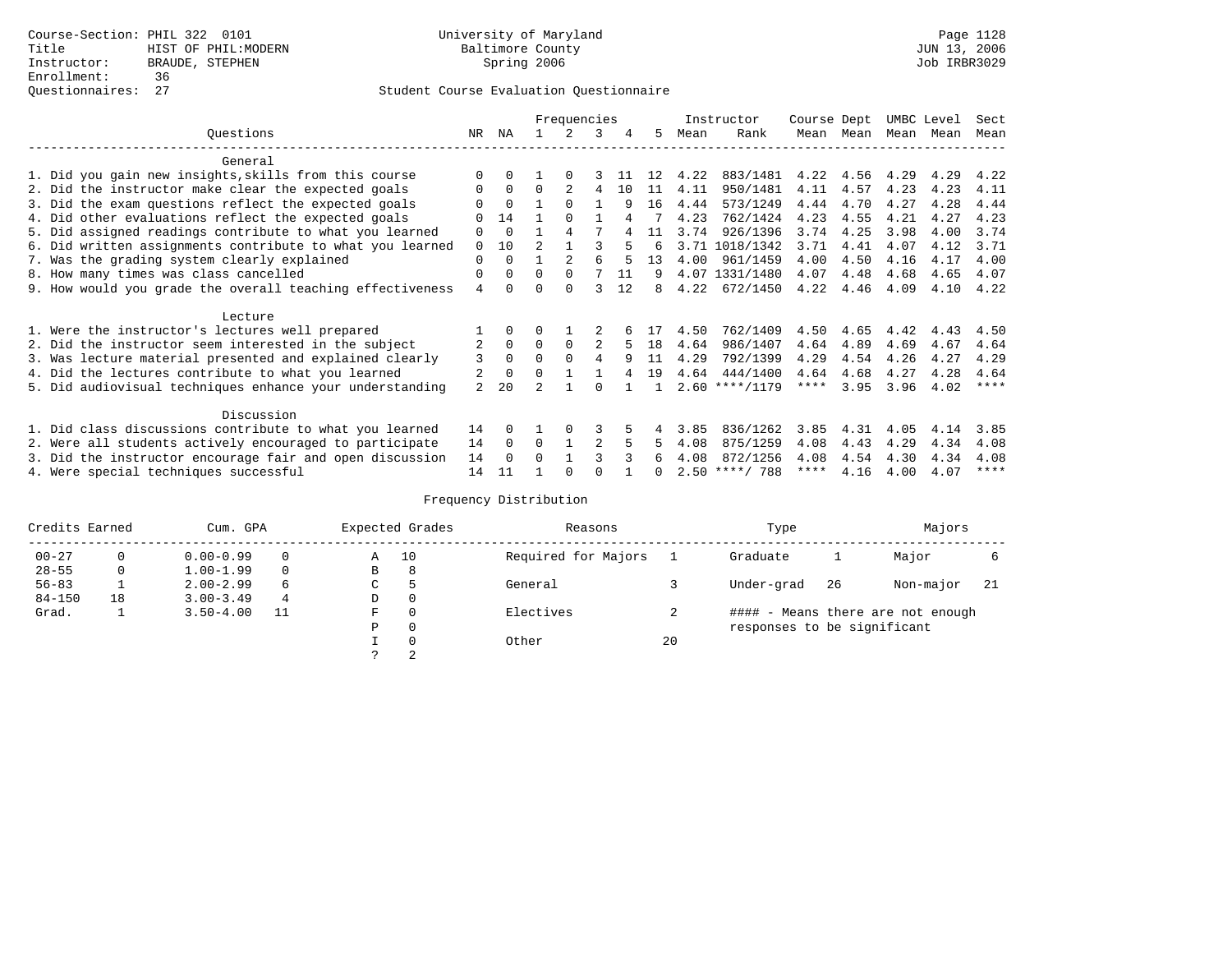|                                                           | Frequencies |          |          |          |              |   |                | Instructor | Course Dept    |      | UMBC Level |      | Sect |      |
|-----------------------------------------------------------|-------------|----------|----------|----------|--------------|---|----------------|------------|----------------|------|------------|------|------|------|
| Ouestions                                                 | NR          | ΝA       |          | 2        | 3            |   | 5.             | Mean       | Rank           | Mean | Mean       | Mean | Mean | Mean |
| General                                                   |             |          |          |          |              |   |                |            |                |      |            |      |      |      |
| 1. Did you gain new insights, skills from this course     |             |          |          |          |              |   |                | 4.29       | 805/1481       | 4.29 | 4.56       | 4.29 | 4.29 | 4.29 |
| 2. Did the instructor make clear the expected goals       |             |          | $\Omega$ |          |              |   | 4              | 4.57       | 434/1481       | 4.57 | 4.57       | 4.23 | 4.23 | 4.57 |
| 3. Did the exam questions reflect the expected goals      |             | $\Omega$ | $\Omega$ |          |              |   | б.             | 4.86       | 172/1249       | 4.86 | 4.70       | 4.27 | 4.28 | 4.86 |
| 4. Did other evaluations reflect the expected goals       |             |          |          |          |              |   |                | 4.14       | 863/1424       | 4.14 | 4.55       | 4.21 | 4.27 | 4.14 |
| 5. Did assigned readings contribute to what you learned   | $\Omega$    |          |          |          |              |   | 4              | 4.00       | 707/1396       | 4.00 | 4.25       | 3.98 | 4.00 | 4.00 |
| 6. Did written assignments contribute to what you learned | $\Omega$    |          |          |          |              |   | 3              | 4.00       | 755/1342       | 4.00 | 4.41       | 4.07 | 4.12 | 4.00 |
| 7. Was the grading system clearly explained               | $\Omega$    | $\Omega$ | $\Omega$ | $\Omega$ |              |   | $\overline{4}$ | 4.57       | 378/1459       | 4.57 | 4.50       | 4.16 | 4.17 | 4.57 |
| 8. How many times was class cancelled                     | ∩           |          | $\Omega$ | $\Omega$ |              |   |                |            | 3.83 1429/1480 | 3.83 | 4.48       | 4.68 | 4.65 | 3.83 |
| 9. How would you grade the overall teaching effectiveness |             | $\cap$   | $\cap$   | $\cap$   | <sup>n</sup> |   | $2^{\circ}$    | 4.33       | 546/1450       | 4.33 | 4.46       | 4.09 | 4.10 | 4.33 |
| Lecture                                                   |             |          |          |          |              |   |                |            |                |      |            |      |      |      |
| 1. Were the instructor's lectures well prepared           |             |          |          | 0        |              |   | 6              | 4.86       | 261/1409       | 4.86 | 4.65       | 4.42 | 4.43 | 4.86 |
| 2. Did the instructor seem interested in the subject      | $\Omega$    | $\Omega$ | $\Omega$ | $\Omega$ | $\Omega$     |   | 5.             | 4.71       | 899/1407       | 4.71 | 4.89       | 4.69 | 4.67 | 4.71 |
| 3. Was lecture material presented and explained clearly   | $\Omega$    | $\cap$   | $\Omega$ | $\cap$   | $\cap$       |   | 5              | 4.71       | 311/1399       | 4.71 | 4.54       | 4.26 | 4.27 | 4.71 |
| 4. Did the lectures contribute to what you learned        | $\Omega$    | $\Omega$ | $\Omega$ | $\Omega$ | $\Omega$     | 2 | 5.             | 4.71       | 361/1400       | 4.71 | 4.68       | 4.27 | 4.28 | 4.71 |
| 5. Did audiovisual techniques enhance your understanding  | $\Omega$    |          | ∩        |          |              |   |                | 4.00       | 590/1179       | 4.00 | 3.95       | 3.96 | 4.02 | 4.00 |
| Discussion                                                |             |          |          |          |              |   |                |            |                |      |            |      |      |      |
| 1. Did class discussions contribute to what you learned   | 3           | $\Omega$ | $\Omega$ | $\Omega$ |              |   | 2              | 4.00       | 708/1262       | 4.00 | 4.31       | 4.05 | 4.14 | 4.00 |
| 2. Were all students actively encouraged to participate   | 3           | $\Omega$ | $\Omega$ | $\Omega$ |              |   | 3              | 4.50       | 588/1259       | 4.50 | 4.43       | 4.29 | 4.34 | 4.50 |
| 3. Did the instructor encourage fair and open discussion  | 3           |          |          |          |              |   |                | 4.25       | 773/1256       | 4.25 | 4.54       | 4.30 | 4.34 | 4.25 |

| Credits Earned |   | Cum. GPA      |          | Expected Grades | Reasons             | Type                        |   | Majors                            |  |
|----------------|---|---------------|----------|-----------------|---------------------|-----------------------------|---|-----------------------------------|--|
| $00 - 27$      |   | $0.00 - 0.99$ | 0        | Α               | Required for Majors | Graduate                    | 0 | Major                             |  |
| $28 - 55$      | 0 | $1.00 - 1.99$ | $\Omega$ | B               |                     |                             |   |                                   |  |
| $56 - 83$      |   | $2.00 - 2.99$ | $\Omega$ | C               | General             | Under-grad                  |   | Non-major                         |  |
| $84 - 150$     |   | $3.00 - 3.49$ | 0        | D               |                     |                             |   |                                   |  |
| Grad.          |   | $3.50 - 4.00$ | 4        | F               | Electives           |                             |   | #### - Means there are not enough |  |
|                |   |               |          | D               |                     | responses to be significant |   |                                   |  |
|                |   |               |          |                 | Other               |                             |   |                                   |  |
|                |   |               |          |                 |                     |                             |   |                                   |  |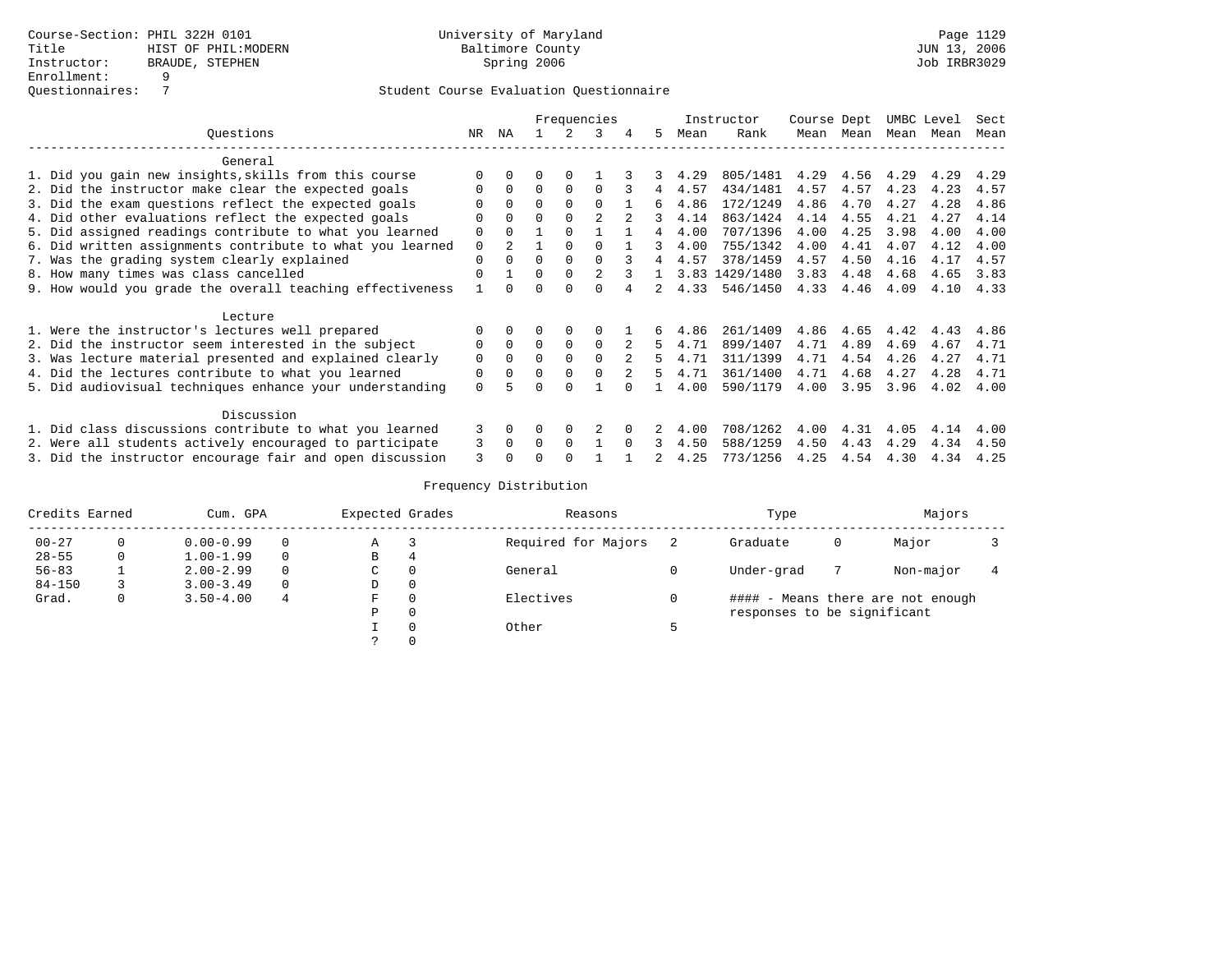|                                                                                                |                |                  |                            |                | Frequencies                |                      |                   |        | Instructor                               | Course Dept UMBC Level |                     |              |              | Sect        |
|------------------------------------------------------------------------------------------------|----------------|------------------|----------------------------|----------------|----------------------------|----------------------|-------------------|--------|------------------------------------------|------------------------|---------------------|--------------|--------------|-------------|
| Questions                                                                                      |                | NR NA            | 1                          | 2              | 3                          | 4                    |                   | 5 Mean | Rank                                     |                        | Mean Mean Mean Mean |              |              | Mean        |
|                                                                                                |                |                  |                            |                |                            |                      |                   |        |                                          |                        |                     |              |              |             |
| General                                                                                        |                |                  |                            |                |                            |                      |                   |        |                                          |                        |                     |              |              |             |
| 1. Did you gain new insights, skills from this course                                          | 1              | 0                | 2                          | $\Omega$       | 3                          | 6                    | 30                | 4.51   | 540/1481                                 | 4.51                   | 4.56                | 4.29         | 4.29         | 4.51        |
| 2. Did the instructor make clear the expected goals                                            | $\overline{a}$ | $\mathbf 0$      | $\Omega$                   | 2              | 5                          | 13                   | 20                | 4.28   | 801/1481                                 | 4.28                   | 4.57                | 4.23         | 4.23         | 4.28        |
| 3. Did the exam questions reflect the expected goals                                           | 2              | 1                | $\Omega$                   | $\mathbf{1}$   | 4                          | 10                   | 24                | 4.46   | 548/1249                                 | 4.46                   | 4.70                | 4.27         | 4.28         | 4.46        |
| 4. Did other evaluations reflect the expected goals                                            | 2              | 25               | $\Omega$                   | $\Omega$       | 2                          | 6                    | 7                 | 4.33   | 645/1424                                 | 4.33                   | 4.55                | 4.21         | 4.27         | 4.33        |
| 5. Did assigned readings contribute to what you learned                                        | 3              | 6                | $\overline{2}$             | $\mathbf{1}$   | 7                          | 7                    | 16                | 4.03   | 687/1396                                 | 4.03                   | 4.25                | 3.98         | 4.00         | 4.03        |
| 6. Did written assignments contribute to what you learned                                      | 2              | 31               | $\mathbf 0$                | $\mathbf{1}$   | 0                          | 1                    | 7                 |        | $4.56$ ****/1342                         | $***$ * * *            | 4.41                | 4.07         | 4.12         | $***$       |
| 7. Was the grading system clearly explained                                                    | 2              | $\Omega$         | 3                          | $\overline{4}$ | 8                          | 10                   | 15                |        | 3.75 1154/1459                           | 3.75                   | 4.50                | 4.16         | 4.17         | 3.75        |
| 8. How many times was class cancelled                                                          | $\overline{c}$ | $\mathbf 0$      | $\Omega$<br>$\Omega$       | 4              | 15<br>6                    | 18                   | 3                 |        | 3.50 1454/1480                           | 3.50                   | 4.48                | 4.68         | 4.65         | 3.50        |
| 9. How would you grade the overall teaching effectiveness                                      | 10             | 2                |                            | $\Omega$       |                            | 13                   |                   |        | 11 4.17 722/1450                         | 4.17                   | 4.46                | 4.09         | 4.10         | 4.17        |
| Lecture                                                                                        |                |                  |                            |                |                            |                      |                   |        |                                          |                        |                     |              |              |             |
| 1. Were the instructor's lectures well prepared                                                | 3              | $\mathbf 0$      | 0                          | 1              | 6                          |                      | 15 17             |        | 4.23 1043/1409                           | 4.23                   | 4.65                | 4.42         | 4.43         | 4.23        |
| 2. Did the instructor seem interested in the subject                                           | 5              | 0                | 0                          | 1              | 1                          | 3                    | 32                | 4.78   | 766/1407                                 | 4.78                   | 4.89                | 4.69         | 4.67         | 4.78        |
| 3. Was lecture material presented and explained clearly                                        | 4              | 0                | 1                          | 2              | 4                          | 14                   | 17                | 4.16   | 920/1399                                 | 4.16                   | 4.54                | 4.26         | 4.27         | 4.16        |
| 4. Did the lectures contribute to what you learned                                             | 5              | 0                | $\Omega$                   | $\Omega$       | 2                          | 10                   | 25                | 4.62   | 468/1400                                 | 4.62                   | 4.68                | 4.27         | 4.28         | 4.62        |
| 5. Did audiovisual techniques enhance your understanding                                       | 7              | 27               | $\Omega$                   | $\Omega$       | $\mathbf{1}$               | $\Omega$             | 7                 |        | $4.75$ ****/1179                         | $***$ * * *            | 3.95                | 3.96         | 4.02         | $***$       |
|                                                                                                |                |                  |                            |                |                            |                      |                   |        |                                          |                        |                     |              |              |             |
| Discussion                                                                                     |                |                  |                            |                |                            |                      |                   |        |                                          |                        |                     |              |              |             |
| 1. Did class discussions contribute to what you learned                                        | 30             | 0                | $\overline{2}$             | 1              | 4                          | 1                    | 4                 |        | 3.33 1059/1262                           | 3.33                   | 4.31                | 4.05         | 4.14         | 3.33        |
| 2. Were all students actively encouraged to participate                                        | 30             | 0                | $\mathbf 0$                | $\mathbf{1}$   | $\mathbf{1}$               | 3                    | 7                 | 4.33   | 729/1259                                 | 4.33                   | 4.43                | 4.29         | 4.34         | 4.33        |
| 3. Did the instructor encourage fair and open discussion                                       | 30             | 0                | 1                          | 0              | $\mathbf 0$                | 3                    | 8                 | 4.42   | 669/1256                                 | 4.42                   | 4.54                | 4.30         | 4.34         | 4.42        |
| 4. Were special techniques successful                                                          | 30             | 10               | $\mathbf 0$                | $\Omega$       | $\Omega$                   | $\Omega$             | $\overline{2}$    |        | $5.00$ ****/ 788                         | ****                   | 4.16                | 4.00         | 4.07         | $***$       |
|                                                                                                |                |                  |                            |                |                            |                      |                   |        |                                          |                        |                     |              |              |             |
| Laboratory                                                                                     |                |                  |                            |                |                            |                      |                   |        |                                          |                        |                     |              |              |             |
| 1. Did the lab increase understanding of the material                                          | 41             | 0                | 0                          | $\mathbf 0$    | $\Omega$                   | 0                    | $\mathbf{1}$      |        | $5.00$ ****/ 246                         |                        |                     | 4.20         | 4.20         |             |
| 2. Were you provided with adequate background information                                      | 41             | 0                | $\mathbf 0$                | $\mathbf{0}$   | $\mathbf 0$                | 0                    | 1                 | 5.00   | ****/ 249                                | ****                   | ****                | 4.11         | 4.23         | ****        |
| 3. Were necessary materials available for lab activities                                       | 41             | 0                | 0                          | 0              | 0                          | $\Omega$             | $\mathbf{1}$      |        | $5.00$ ****/ 242                         | ****                   | ****                | 4.40         | 4.36         | $***$       |
| 4. Did the lab instructor provide assistance                                                   | 41             | $\Omega$         | $\mathbf 0$                | 0              | $\mathbf 0$                | $\Omega$             | $\mathbf{1}$      |        | $5.00$ ****/ 240                         | ****                   | ****                | 4.20         | 3.96         | $***$       |
| 5. Were requirements for lab reports clearly specified                                         | 41             | $\Omega$         | $\Omega$                   | $\Omega$       | $\Omega$                   | $\Omega$             | $\mathbf{1}$      |        | $5.00$ ****/ 217                         | ****                   | ****                | 4.04         | 4.11         | ****        |
|                                                                                                |                |                  |                            |                |                            |                      |                   |        |                                          |                        |                     |              |              |             |
| Seminar                                                                                        |                |                  |                            |                |                            |                      |                   |        |                                          |                        |                     |              |              | ****        |
| 1. Were assigned topics relevant to the announced theme                                        | 41             | 0                | 0                          | 0              | $\mathbf 0$                | 0                    | 1                 |        | $5.00$ ****/<br>68<br>$5.00$ ****/       | ****<br>$***$ * *      | 5.00                | 4.49         | 4.70         |             |
| 2. Was the instructor available for individual attention                                       | 41             | $\mathsf 0$      | $\mathbf 0$                | $\mathsf 0$    | $\mathbf 0$                | 0                    | 1                 |        | 69                                       | ****                   | 5.00<br>****        | 4.53         | 4.66         | ****        |
| 3. Did research projects contribute to what you learned                                        | 41<br>41       | 0<br>$\mathbf 0$ | $\mathbf 0$<br>$\mathbf 0$ | 0<br>0         | $\mathbf 0$<br>$\mathbf 0$ | $\Omega$<br>$\Omega$ | 1<br>$\mathbf{1}$ |        | $5.00$ ****/<br>63<br>$5.00$ ****/<br>69 | ****                   | $***$ *             | 4.44         | 4.56         | ****        |
| 4. Did presentations contribute to what you learned<br>5. Were criteria for grading made clear | 41             | $\Omega$         | $\Omega$                   | $\Omega$       | $\Omega$                   | $\Omega$             | $\mathbf{1}$      |        | $5.00$ ****/<br>68                       | ****                   | ****                | 4.35<br>3.92 | 4.48<br>4.43 | ****        |
|                                                                                                |                |                  |                            |                |                            |                      |                   |        |                                          |                        |                     |              |              |             |
| Field Work                                                                                     |                |                  |                            |                |                            |                      |                   |        |                                          |                        |                     |              |              |             |
| 1. Did field experience contribute to what you learned                                         | 41             | 0                | 0                          | 0              | 0                          | 0                    | п.                |        | $5.00$ ****/<br>59                       |                        |                     | 4.30         | 4.48         | ****        |
| 2. Did you clearly understand your evaluation criteria                                         | 41             | 0                | 0                          | 0              | 0                          | $\Omega$             | $\mathbf{1}$      | 5.00   | $***/$<br>51                             | ****                   | ****                | 4.00         | 4.13         | ****        |
| 3. Was the instructor available for consultation                                               | 41             | 0                | $\mathbf 0$                | $\mathbf{0}$   | $\mathbf 0$                | $\mathbf 0$          | $\mathbf{1}$      |        | $5.00$ ****/<br>36                       | ****                   | ****                | 4.60         | 4.33         | ****        |
| 4. To what degree could you discuss your evaluations                                           | 41             | $\mathbf 0$      | $\mathbf 0$                | $\mathbf 0$    | $\mathbf 0$                | $\Omega$             | $\mathbf{1}$      |        | $5.00$ ****/<br>41                       | ****                   | $***$ *             | 4.26         | 3.90         | $***$       |
| 5. Did conferences help you carry out field activities                                         | 41             | $\Omega$         | $\Omega$                   | $\Omega$       | $\Omega$                   | $\Omega$             | $\mathbf{1}$      | 5.00   | $***$ /<br>31                            | ****                   | ****                | 4.42         | 4.00         | $***$       |
|                                                                                                |                |                  |                            |                |                            |                      |                   |        |                                          |                        |                     |              |              |             |
| Self Paced                                                                                     |                |                  |                            |                |                            |                      |                   |        |                                          |                        |                     |              |              |             |
| 1. Did self-paced system contribute to what you learned                                        | 41             | 0                | 0                          | 0              | $\Omega$                   | 0                    | 1                 |        | $5.00$ ****/<br>55                       | ****                   |                     | 4.55         | 4.88         | $***$ * * * |
| 2. Did study questions make clear the expected goal                                            | 41             | $\mathbf 0$      | $\mathbf 0$                | 0              | $\mathbf 0$                | $\mathbf 0$          | 1                 | 5.00   | $***/$<br>31                             | ****                   | ****                | 4.75         | 4.67         | ****        |
| 3. Were your contacts with the instructor helpful                                              | 41             | 0                | 0                          | 0              | 0                          | $\Omega$             | 1                 | 5.00   | $***$ /<br>51                            | ****                   | ****                | 4.65         | 4.88         | ****        |
| 4. Was the feedback/tutoring by proctors helpful                                               | 41             | 0                | $\mathbf 0$                | $\mathbf{0}$   | $\mathbf 0$                | $\Omega$             | $\mathbf{1}$      |        | 34<br>$5.00$ ****/                       | ***                    | ****                | 4.83         | 4.67         | ****        |
| 5. Were there enough proctors for all the students                                             | 41             | $\Omega$         | $\Omega$                   | $\Omega$       | $\Omega$                   | $\Omega$             | $\mathbf{1}$      |        | $5.00$ ****/<br>24                       | $***$ * *              | $***$               | 4.82         | 4.67         | $***$       |
|                                                                                                |                |                  |                            |                |                            |                      |                   |        |                                          |                        |                     |              |              |             |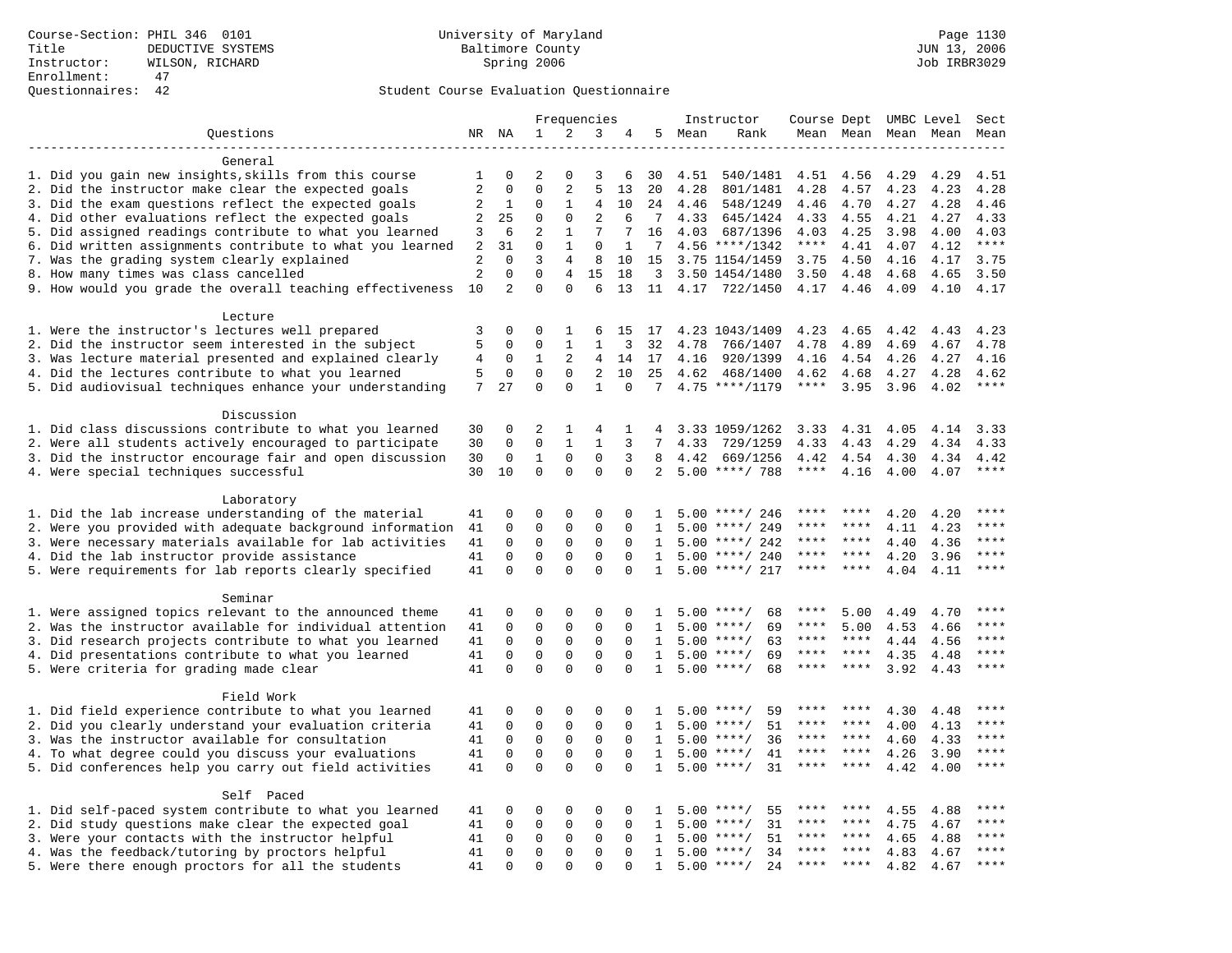| Course-Section: PHIL 346 0101 |                   | University of Maryland                  | Page 1130    |
|-------------------------------|-------------------|-----------------------------------------|--------------|
| Title                         | DEDUCTIVE SYSTEMS | Baltimore County                        | JUN 13, 2006 |
| Instructor:                   | WILSON, RICHARD   | Spring 2006                             | Job IRBR3029 |
| Enrollment:                   | 47                |                                         |              |
| Ouestionnaires: 42            |                   | Student Course Evaluation Questionnaire |              |

| Credits Earned |    | Cum. GPA      |          |   | Expected Grades | Reasons             |    | Type                        |    | Majors                            |    |
|----------------|----|---------------|----------|---|-----------------|---------------------|----|-----------------------------|----|-----------------------------------|----|
| $00 - 27$      |    | $0.00 - 0.99$ |          | Α | 21              | Required for Majors |    | Graduate                    | 0  | Major                             |    |
| $28 - 55$      |    | $1.00 - 1.99$ | $\Omega$ | B |                 |                     |    |                             |    |                                   |    |
| $56 - 83$      | 2  | $2.00 - 2.99$ | 7        | C | 5               | General             |    | Under-grad                  | 42 | Non-major                         | 37 |
| $84 - 150$     | 18 | $3.00 - 3.49$ | 8        | D | 0               |                     |    |                             |    |                                   |    |
| Grad.          |    | $3.50 - 4.00$ | 10       | F | 0               | Electives           |    |                             |    | #### - Means there are not enough |    |
|                |    |               |          | Ρ | 0               |                     |    | responses to be significant |    |                                   |    |
|                |    |               |          |   | 0               | Other               | 28 |                             |    |                                   |    |
|                |    |               |          |   | 4               |                     |    |                             |    |                                   |    |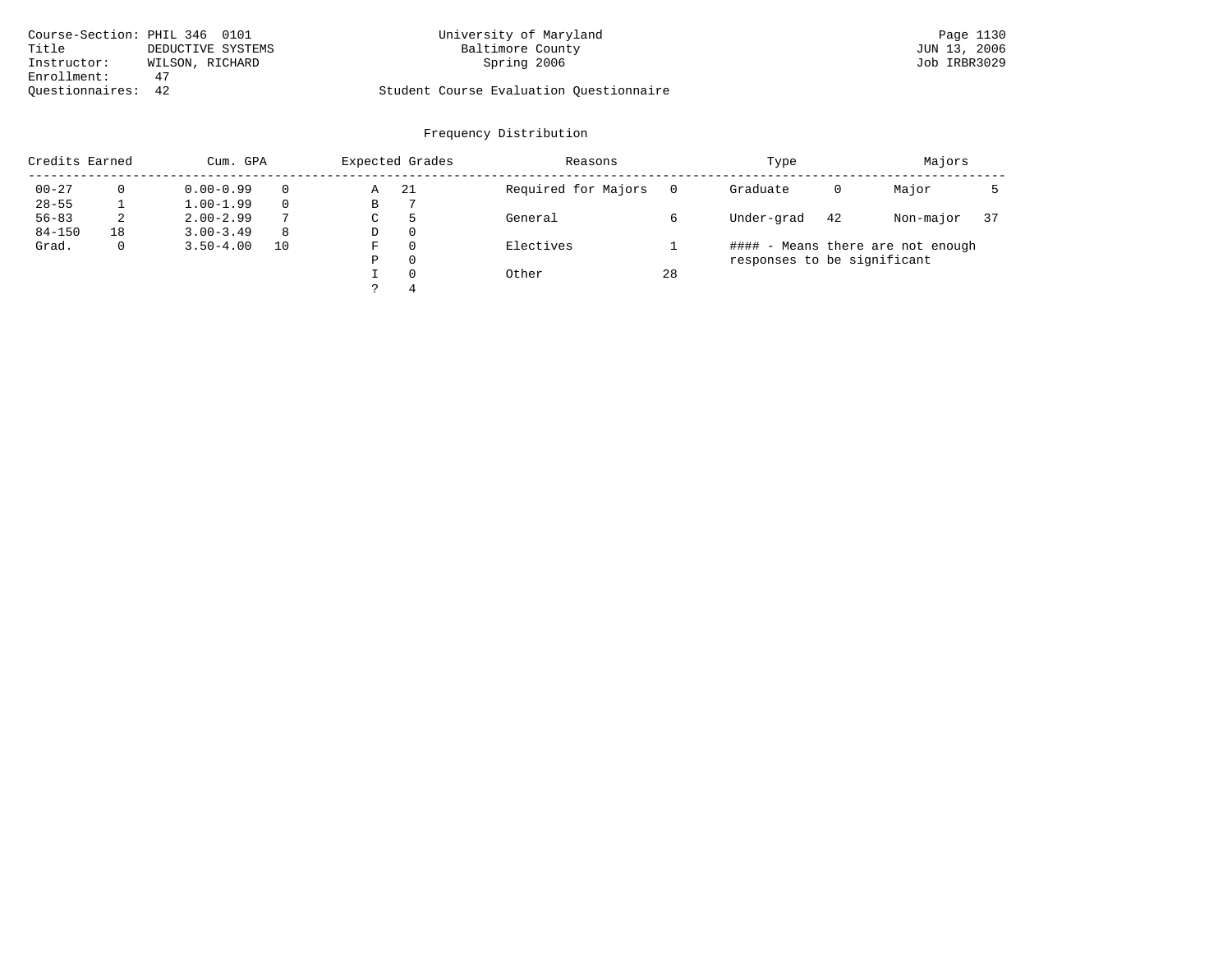|                                                           | Frequencies |              |          |              |          |          | Instructor    | Course Dept |                | UMBC Level |      | Sect |      |      |
|-----------------------------------------------------------|-------------|--------------|----------|--------------|----------|----------|---------------|-------------|----------------|------------|------|------|------|------|
| Ouestions                                                 | NR.         | ΝA           |          |              | 3        |          | 5.            | Mean        | Rank           | Mean       | Mean | Mean | Mean | Mean |
| General                                                   |             |              |          |              |          |          |               |             |                |            |      |      |      |      |
| 1. Did you gain new insights, skills from this course     | ∩           |              | U        |              | ∩        |          | 1 N           | 4.62        | 450/1481       | 4.62       | 4.56 | 4.29 | 4.29 | 4.62 |
| 2. Did the instructor make clear the expected goals       | $\Omega$    | $\Omega$     | $\Omega$ |              | $\cap$   | 4        | 8             | 4.46        | 574/1481       | 4.46       | 4.57 | 4.23 | 4.23 | 4.46 |
| 3. Did the exam questions reflect the expected goals      |             |              | $\Omega$ | $\Omega$     |          |          | 1 N           | 4.69        | 298/1249       | 4.69       | 4.70 | 4.27 | 4.28 | 4.69 |
| 4. Did other evaluations reflect the expected goals       | $\Omega$    |              | $\Omega$ |              |          |          | я             | 4.46        | 485/1424       | 4.46       | 4.55 | 4.21 | 4.27 | 4.46 |
| 5. Did assigned readings contribute to what you learned   | $\Omega$    |              |          |              |          |          |               | 4.38        | 395/1396       | 4.38       | 4.25 | 3.98 | 4.00 | 4.38 |
| 6. Did written assignments contribute to what you learned | $\mathbf 0$ |              | $\Omega$ |              |          | $2^{1}$  | q             | 4.54        | 283/1342       | 4.54       | 4.41 | 4.07 | 4.12 | 4.54 |
| 7. Was the grading system clearly explained               | $\Omega$    |              | $\Omega$ | $\cap$       |          |          | 10            | 4.62        | 332/1459       | 4.62       | 4.50 | 4.16 | 4.17 | 4.62 |
| 8. How many times was class cancelled                     | $\Omega$    | $\Omega$     | $\Omega$ | $\Omega$     |          | 10       | $\mathcal{L}$ |             | 4.08 1331/1480 | 4.08       | 4.48 | 4.68 | 4.65 | 4.08 |
| 9. How would you grade the overall teaching effectiveness | 3           | <sup>n</sup> | U        | <sup>n</sup> |          | $\cap$   | 8             | 4.60        | 259/1450       | 4.60       | 4.46 | 4.09 | 4.10 | 4.60 |
| Lecture                                                   |             |              |          |              |          |          |               |             |                |            |      |      |      |      |
| 1. Were the instructor's lectures well prepared           |             |              |          |              | $\Omega$ |          |               | 4.75        | 417/1409       | 4.75       | 4.65 | 4.42 | 4.43 | 4.75 |
| 2. Did the instructor seem interested in the subject      |             | $\Omega$     | $\Omega$ | $\Omega$     | $\Omega$ | $\Omega$ | 12.           | 5.00        | 1/1407         | 5.00       | 4.89 | 4.69 | 4.67 | 5.00 |
| 3. Was lecture material presented and explained clearly   |             | $\Omega$     | $\Omega$ |              |          |          | 6             | 4.42        | 671/1399       | 4.42       | 4.54 | 4.26 | 4.27 | 4.42 |
| 4. Did the lectures contribute to what you learned        |             | $\Omega$     | $\Omega$ |              |          |          | 9             | 4.67        | 421/1400       | 4.67       | 4.68 | 4.27 | 4.28 | 4.67 |
| 5. Did audiovisual techniques enhance your understanding  |             |              |          |              |          |          |               | 3.80        | 760/1179       | 3.80       | 3.95 | 3.96 | 4.02 | 3.80 |
|                                                           |             |              |          |              |          |          |               |             |                |            |      |      |      |      |
| Discussion                                                |             |              |          |              |          |          |               |             |                |            |      |      |      |      |
| 1. Did class discussions contribute to what you learned   | 3           | 0            | O        | 0            |          |          | 6             | 4.40        | 437/1262       | 4.40       | 4.31 | 4.05 | 4.14 | 4.40 |
| 2. Were all students actively encouraged to participate   | 3           | $\Omega$     | $\Omega$ | $\Omega$     |          |          | 6             | 4.50        | 588/1259       | 4.50       | 4.43 | 4.29 | 4.34 | 4.50 |
| 3. Did the instructor encourage fair and open discussion  | 3           |              | O        | $\Omega$     | $\cap$   |          |               | 4.70        | 428/1256       | 4.70       | 4.54 | 4.30 | 4.34 | 4.70 |
| 4. Were special techniques successful                     | 3           |              |          |              |          |          |               | 3.50        | 604/788        | 3.50       | 4.16 | 4.00 | 4.07 | 3.50 |

| Credits Earned |   | Cum. GPA      |          | Expected Grades |          | Reasons             | Type                        |    | Majors                            |    |
|----------------|---|---------------|----------|-----------------|----------|---------------------|-----------------------------|----|-----------------------------------|----|
| $00 - 27$      |   | $0.00 - 0.99$ |          | Α               |          | Required for Majors | Graduate                    | 0  | Major                             |    |
| $28 - 55$      | 0 | $1.00 - 1.99$ | $\Omega$ | В               | л.       |                     |                             |    |                                   |    |
| $56 - 83$      | 2 | $2.00 - 2.99$ |          | C               | 2        | General             | Under-grad                  | 13 | Non-major                         | 10 |
| $84 - 150$     |   | $3.00 - 3.49$ |          | D               | 0        |                     |                             |    |                                   |    |
| Grad.          | 0 | $3.50 - 4.00$ | 4        | F               | $\Omega$ | Electives           |                             |    | #### - Means there are not enough |    |
|                |   |               |          | Ρ               |          |                     | responses to be significant |    |                                   |    |
|                |   |               |          |                 | $\Omega$ | Other               |                             |    |                                   |    |
|                |   |               |          |                 |          |                     |                             |    |                                   |    |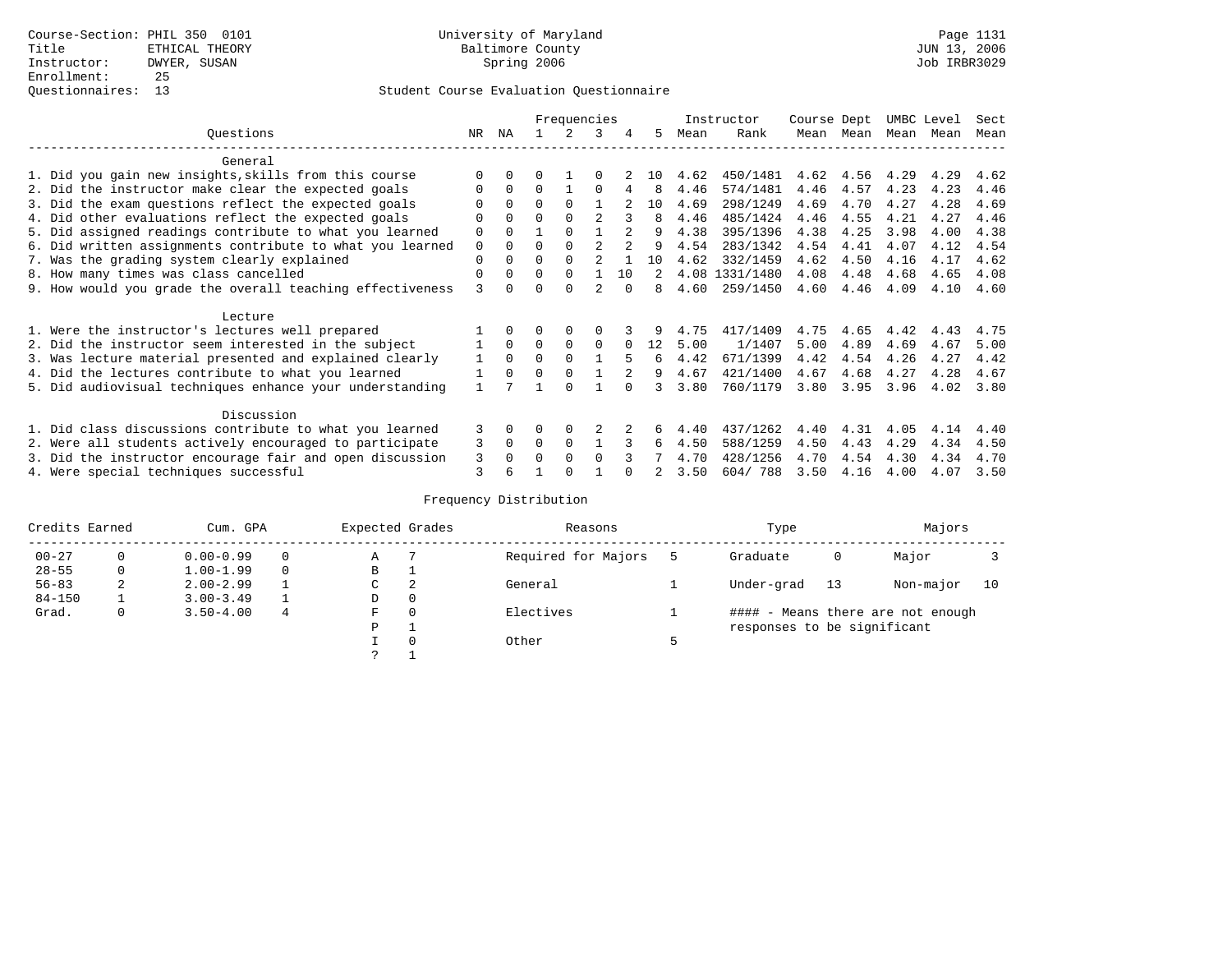|                                                           |                |                |              |                | Frequencies    |              |                |      | Instructor         | Course Dept UMBC Level |                |      |      | Sect              |
|-----------------------------------------------------------|----------------|----------------|--------------|----------------|----------------|--------------|----------------|------|--------------------|------------------------|----------------|------|------|-------------------|
| Ouestions                                                 | NR NA          |                | $\mathbf{1}$ | $\overline{2}$ | 3              | 4            | 5              | Mean | Rank               |                        | Mean Mean Mean |      | Mean | Mean              |
|                                                           |                |                |              |                |                |              |                |      |                    |                        |                |      |      |                   |
| General                                                   |                |                |              |                |                |              |                |      |                    |                        |                |      |      |                   |
| 1. Did you gain new insights, skills from this course     | 0              | 0              | 0            | $\Omega$       | 1              |              | 9              | 4.53 | 522/1481           | 4.53                   | 4.56           | 4.29 | 4.29 | 4.53              |
| 2. Did the instructor make clear the expected goals       | $\Omega$       | $\Omega$       | $\Omega$     | $\Omega$       | $\Omega$       | 9            | 6              | 4.40 | 661/1481           | 4.40                   | 4.57           | 4.23 | 4.23 | 4.40              |
| 3. Did the exam questions reflect the expected goals      | $\Omega$       | 9              | $\Omega$     | $\Omega$       | $\Omega$       | 3            | 3              | 4.50 | 498/1249           | 4.50                   | 4.70           | 4.27 | 4.28 | 4.50              |
| 4. Did other evaluations reflect the expected goals       | $\Omega$       | $\Omega$       | $\Omega$     | $\Omega$       | $\Omega$       | 6            | 9              | 4.60 | 334/1424           | 4.60                   | 4.55           | 4.21 | 4.27 | 4.60              |
| 5. Did assigned readings contribute to what you learned   | $\mathbf{1}$   | $\Omega$       | $\Omega$     | $\Omega$       | $\overline{a}$ | 5            |                | 4.36 | 419/1396           | 4.36                   | 4.25           | 3.98 | 4.00 | 4.36              |
| 6. Did written assignments contribute to what you learned | $\mathbf 0$    | $\Omega$       | $\Omega$     | $\Omega$       | $\overline{2}$ | 7            | 6              | 4.27 | 534/1342           | 4.27                   | 4.41           | 4.07 | 4.12 | 4.27              |
| 7. Was the grading system clearly explained               | $\mathbf 0$    | 0              | $\Omega$     | $\Omega$       | $\mathbf{1}$   | 6            | 8              | 4.47 | 520/1459           | 4.47                   | 4.50           | 4.16 | 4.17 | 4.47              |
| 8. How many times was class cancelled                     | $\Omega$       | $\Omega$       | $\Omega$     | $\Omega$       | $\mathbf{1}$   | 9            | 5              |      | 4.27 1208/1480     | 4.27                   | 4.48           | 4.68 | 4.65 | 4.27              |
| 9. How would you grade the overall teaching effectiveness | $\overline{2}$ | $\Omega$       | $\Omega$     | $\Omega$       | $\Omega$       | 7            | 6              | 4.46 | 389/1450           | 4.46                   | 4.46           | 4.09 | 4.10 | 4.46              |
|                                                           |                |                |              |                |                |              |                |      |                    |                        |                |      |      |                   |
| Lecture                                                   |                |                |              |                |                |              |                |      |                    |                        |                |      |      |                   |
| 1. Were the instructor's lectures well prepared           | 2              | 0              | 0            | 0              | 0              |              | 11             | 4.85 | 275/1409           | 4.85                   | 4.65           | 4.42 | 4.43 | 4.85              |
| 2. Did the instructor seem interested in the subject      | $\sqrt{2}$     | 0              | $\Omega$     | $\Omega$       | $\Omega$       |              | 11             | 4.85 | 636/1407           | 4.85                   | 4.89           | 4.69 | 4.67 | 4.85              |
| 3. Was lecture material presented and explained clearly   | 2              | 0              | $\Omega$     | $\Omega$       | $\Omega$       | 5            | 8              | 4.62 | 445/1399           | 4.62                   | 4.54           | 4.26 | 4.27 | 4.62              |
| 4. Did the lectures contribute to what you learned        | $\overline{2}$ | $\mathbf 0$    | $\Omega$     | $\Omega$       | $\Omega$       |              | 11             | 4.85 | 208/1400           | 4.85                   | 4.68           | 4.27 | 4.28 | 4.85              |
| 5. Did audiovisual techniques enhance your understanding  | 2              | $\overline{2}$ | $\Omega$     | $\Omega$       | $\mathbf{1}$   | 6            | $\overline{4}$ | 4.27 | 426/1179           |                        | 4.27 3.95      | 3.96 |      | $4.02 \quad 4.27$ |
|                                                           |                |                |              |                |                |              |                |      |                    |                        |                |      |      |                   |
| Discussion                                                |                |                |              |                |                |              |                |      |                    |                        |                |      |      |                   |
| 1. Did class discussions contribute to what you learned   | 6              | 0              | $\Omega$     | $\Omega$       |                |              |                | 4.67 | 264/1262           | 4.67                   | 4.31           | 4.05 | 4.14 | 4.67              |
| 2. Were all students actively encouraged to participate   | 6              | $\mathbf 0$    | 0            | 0              | $\mathbf{1}$   | 3            | 5              | 4.44 | 643/1259           | 4.44                   | 4.43           | 4.29 | 4.34 | 4.44              |
| 3. Did the instructor encourage fair and open discussion  | 6              | $\mathbf 0$    | $\Omega$     | $\mathbf 0$    | $\mathbf{1}$   | 1            |                | 4.67 | 457/1256           | 4.67                   | 4.54           | 4.30 | 4.34 | 4.67              |
| 4. Were special techniques successful                     | 6              | 7              | $\Omega$     | $\Omega$       | $\mathbf{1}$   | $\mathbf{1}$ | $\Omega$       |      | $3.50$ ****/ 788   | $***$ * * *            | 4.16           | 4.00 | 4.07 | $***$ * * *       |
|                                                           |                |                |              |                |                |              |                |      |                    |                        |                |      |      |                   |
| Laboratory                                                |                |                |              |                |                |              |                |      |                    |                        |                |      |      |                   |
| 1. Did the lab increase understanding of the material     | 14             | 0              | O            | 0              | $\Omega$       |              |                |      | $5.00$ ****/ 246   | ****                   | ****           | 4.20 | 4.20 | ****              |
| 2. Were you provided with adequate background information | 14             | $\Omega$       | 0            | $\mathbf 0$    | $\mathbf 0$    | $\Omega$     | 1              |      | $5.00$ ****/ 249   | ****                   | ****           | 4.11 | 4.23 | ****              |
| 3. Were necessary materials available for lab activities  | 14             | $\Omega$       | $\Omega$     | $\Omega$       | $\Omega$       | $\Omega$     | $\mathbf{1}$   |      | $5.00$ ****/ 242   | ****                   | ****           | 4.40 | 4.36 | ****              |
| 4. Did the lab instructor provide assistance              | 14             | $\Omega$       | $\Omega$     | $\Omega$       | $\Omega$       | $\Omega$     | $\mathbf{1}$   |      | $5.00$ ****/ 240   | ****                   | ****           | 4.20 | 3.96 | ****              |
| Field Work                                                |                |                |              |                |                |              |                |      |                    |                        |                |      |      |                   |
| 1. Did field experience contribute to what you learned    | 14             | $\Omega$       | 0            | $\mathbf 0$    | $\mathbf 0$    | $\Omega$     |                |      | $5.00$ ****/<br>59 |                        |                | 4.30 | 4.48 | ****              |
|                                                           | 14             | $\Omega$       | $\mathbf 0$  | $\Omega$       | $\Omega$       | $\Omega$     | $\mathbf{1}$   |      | $5.00$ ****/<br>51 | ****                   | ****           | 4.00 | 4.13 | ****              |
| 2. Did you clearly understand your evaluation criteria    |                |                |              |                |                |              |                |      |                    |                        |                |      |      |                   |
| Self Paced                                                |                |                |              |                |                |              |                |      |                    |                        |                |      |      |                   |
| 1. Did self-paced system contribute to what you learned   | 14             | 0              | $\Omega$     | 0              | $\mathbf 0$    | $\Omega$     |                |      | 55<br>$5.00$ ****/ | ****                   | ****           | 4.55 | 4.88 | ****              |
| 2. Did study questions make clear the expected goal       | 14             | 0              | 0            | $\mathbf 0$    | $\mathbf 0$    | $\mathbf{1}$ | $\Omega$       | 4.00 | 31<br>$* * * * /$  | ****                   |                | 4.75 | 4.67 | ****              |
| 3. Were your contacts with the instructor helpful         | 14             | O              | $\Omega$     | $\Omega$       | $\Omega$       | $\Omega$     |                |      | $5.00$ ****/<br>51 | ****                   | ****           | 4.65 | 4.88 | ****              |
|                                                           |                |                |              |                |                |              |                |      |                    |                        |                |      |      |                   |

| Credits Earned |   | Cum. GPA      |          |   | Expected Grades | Reasons             |   | Type                        |    | Majors                            |    |
|----------------|---|---------------|----------|---|-----------------|---------------------|---|-----------------------------|----|-----------------------------------|----|
| $00 - 27$      |   | $0.00 - 0.99$ | $\Omega$ | A | 10              | Required for Majors |   | Graduate                    | 0  | Major                             |    |
| $28 - 55$      | 0 | $1.00 - 1.99$ | $\Omega$ | В |                 |                     |   |                             |    |                                   |    |
| $56 - 83$      | 4 | $2.00 - 2.99$ | 2        | C | $\Omega$        | General             |   | Under-grad                  | 15 | Non-major                         | 12 |
| $84 - 150$     | 6 | $3.00 - 3.49$ |          | D | $\Omega$        |                     |   |                             |    |                                   |    |
| Grad.          | 0 | $3.50 - 4.00$ | 4        | F | $\Omega$        | Electives           |   |                             |    | #### - Means there are not enough |    |
|                |   |               |          | Ρ | $\Omega$        |                     |   | responses to be significant |    |                                   |    |
|                |   |               |          |   | $\Omega$        | Other               | 6 |                             |    |                                   |    |
|                |   |               |          |   |                 |                     |   |                             |    |                                   |    |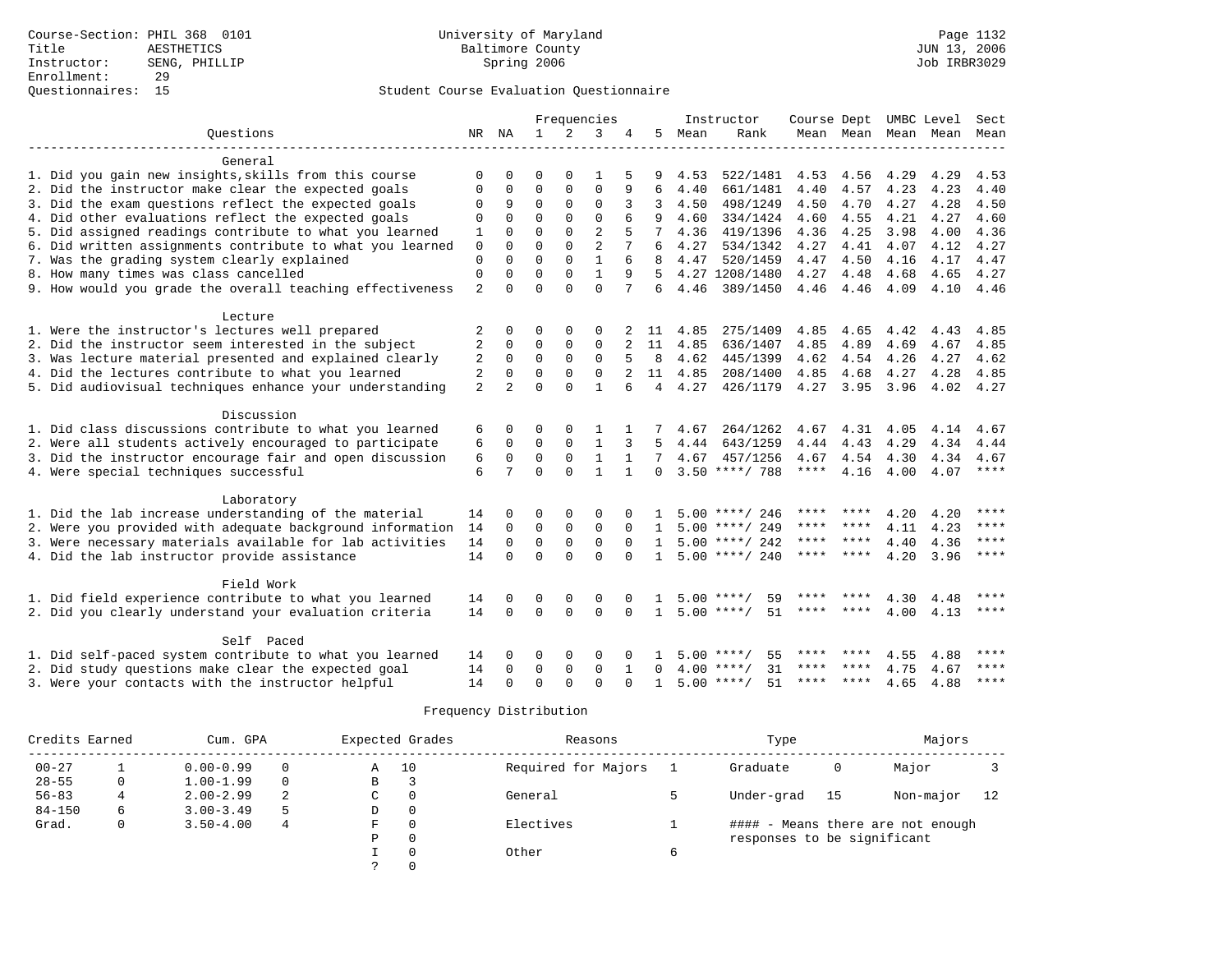|                                                           |             |                |                |             | Frequencies    |                |              |      | Instructor         | Course Dept |         |      | UMBC Level               | Sect        |
|-----------------------------------------------------------|-------------|----------------|----------------|-------------|----------------|----------------|--------------|------|--------------------|-------------|---------|------|--------------------------|-------------|
| Ouestions                                                 |             | NR NA          | 1              | 2           | 3              | 4              | 5            | Mean | Rank               |             |         |      | Mean Mean Mean Mean Mean |             |
|                                                           |             |                |                |             |                |                |              |      |                    |             |         |      |                          |             |
| General                                                   |             |                |                |             |                |                |              |      |                    |             |         |      |                          |             |
| 1. Did you gain new insights, skills from this course     | $\Omega$    | 0              | O              | $\Omega$    |                |                | 20           | 4.73 | 316/1481           | 4.73        | 4.56    | 4.29 | 4.29                     | 4.73        |
| 2. Did the instructor make clear the expected goals       | $\Omega$    | 0              | $\Omega$       | $\Omega$    | $\mathbf{1}$   | 2              | 23           | 4.85 | 155/1481           | 4.85        | 4.57    | 4.23 | 4.23                     | 4.85        |
| 3. Did the exam questions reflect the expected goals      | $\Omega$    | $\Omega$       | $\Omega$       | $\Omega$    | $\Omega$       | $\mathbf{1}$   | 25           | 4.96 | 57/1249            | 4.96        | 4.70    | 4.27 | 4.28                     | 4.96        |
| 4. Did other evaluations reflect the expected goals       | $\Omega$    | $\Omega$       | $\Omega$       | $\Omega$    | $\Omega$       | 4              | 22           | 4.85 | 161/1424           | 4.85        | 4.55    | 4.21 | 4.27                     | 4.85        |
| 5. Did assigned readings contribute to what you learned   | $\mathsf 0$ | $\Omega$       | $\Omega$       | $\Omega$    | $\mathbf{1}$   |                | 18           | 4.65 | 201/1396           | 4.65        | 4.25    | 3.98 | 4.00                     | 4.65        |
| 6. Did written assignments contribute to what you learned | 1           |                | $\Omega$       | $\Omega$    | $\Omega$       |                | 17           | 4.71 | 158/1342           | 4.71        | 4.41    | 4.07 | 4.12                     | 4.71        |
| 7. Was the grading system clearly explained               | 1           | $\Omega$       | $\Omega$       | $\Omega$    | $\Omega$       | $\overline{2}$ | 23           | 4.92 | 81/1459            | 4.92        | 4.50    | 4.16 | 4.17                     | 4.92        |
| 8. How many times was class cancelled                     | 1           | $\Omega$       | 0              | 0           | $\Omega$       | $\mathbf{1}$   | 2.4          | 4.96 | 281/1480           | 4.96        | 4.48    | 4.68 | 4.65                     | 4.96        |
| 9. How would you grade the overall teaching effectiveness | 6           | $\Omega$       | $\Omega$       | $\Omega$    | $\Omega$       |                | 13           | 4.65 | 224/1450           | 4.65        | 4.46    | 4.09 | 4.10                     | 4.65        |
| Lecture                                                   |             |                |                |             |                |                |              |      |                    |             |         |      |                          |             |
| 1. Were the instructor's lectures well prepared           | $\Omega$    | 0              | 0              | $\Omega$    | $\Omega$       |                | 19           | 4.73 | 450/1409           | 4.73        | 4.65    | 4.42 | 4.43                     | 4.73        |
| 2. Did the instructor seem interested in the subject      | $\Omega$    | $\Omega$       | $\Omega$       | 0           | $\mathbf 0$    |                | 25           | 4.96 | 200/1407           | 4.96        | 4.89    | 4.69 | 4.67                     | 4.96        |
| 3. Was lecture material presented and explained clearly   | $\mathbf 0$ | 0              | 0              | 0           | 2              |                | 22           | 4.77 | 256/1399           | 4.77        | 4.54    | 4.26 | 4.27                     | 4.77        |
|                                                           | $\mathbf 0$ | $\Omega$       | $\Omega$       | $\Omega$    | $\Omega$       | $\mathbf{1}$   | 25           | 4.96 | 59/1400            | 4.96        | 4.68    | 4.27 | 4.28                     | 4.96        |
| 4. Did the lectures contribute to what you learned        |             | 17             | $\overline{a}$ | $\Omega$    | $\mathfrak{D}$ |                |              |      |                    | 3.56        |         |      |                          |             |
| 5. Did audiovisual techniques enhance your understanding  | $\mathbf 0$ |                |                |             |                |                | 4            | 3.56 | 877/1179           |             | 3.95    | 3.96 | 4.02                     | 3.56        |
| Discussion                                                |             |                |                |             |                |                |              |      |                    |             |         |      |                          |             |
| 1. Did class discussions contribute to what you learned   | 8           | 0              | O              | $\Omega$    | $\Omega$       |                | 12           | 4.67 | 264/1262           | 4.67        | 4.31    | 4.05 | 4.14                     | 4.67        |
| 2. Were all students actively encouraged to participate   | 8           | $\Omega$       | $\Omega$       | $\mathbf 0$ | $\Omega$       |                | $1 \quad 17$ | 4.94 | 127/1259           | 4.94        | 4.43    | 4.29 | 4.34                     | 4.94        |
| 3. Did the instructor encourage fair and open discussion  | 8           | $\Omega$       | $\Omega$       | $\Omega$    | $\Omega$       |                | $1 \quad 17$ | 4.94 | 130/1256           | 4.94        | 4.54    | 4.30 | 4.34                     | 4.94        |
| 4. Were special techniques successful                     | 8           | $\overline{a}$ | $\Omega$       | $\Omega$    | $\mathbf{1}$   | 4              | 11           | 4.63 | 145/788            | 4.63        | 4.16    | 4.00 | 4.07 4.63                |             |
| Laboratory                                                |             |                |                |             |                |                |              |      |                    |             |         |      |                          |             |
| 1. Did the lab increase understanding of the material     | 25          | $\Omega$       | $\Omega$       | 0           | $\Omega$       |                |              |      | $5.00$ ****/ 246   | ****        |         | 4.20 | 4.20                     | ****        |
| 2. Were you provided with adequate background information | 25          | 0              | 0              | $\mathsf 0$ | $\mathsf 0$    | $\Omega$       | $\mathbf{1}$ |      | $5.00$ ****/ 249   | ****        | ****    | 4.11 | 4.23                     | $* * * * *$ |
| 3. Were necessary materials available for lab activities  | 25          | $\Omega$       | $\Omega$       | $\Omega$    | $\Omega$       | $\Omega$       | $\mathbf{1}$ |      | $5.00$ ****/ 242   | ****        | ****    | 4.40 | 4.36                     | $***$ * * * |
|                                                           |             |                |                |             |                |                |              |      |                    |             |         |      |                          |             |
| Seminar                                                   |             |                |                |             |                |                |              |      |                    |             |         |      |                          |             |
| 1. Were assigned topics relevant to the announced theme   | 25          | 0              | O              | $\Omega$    | $\Omega$       | <sup>0</sup>   |              |      | 68<br>$5.00$ ****/ | ****        | 5.00    | 4.49 | 4.70                     | ****        |
| 2. Was the instructor available for individual attention  | 25          | $\Omega$       | $\Omega$       | $\mathbf 0$ | $\mathbf 0$    | $\Omega$       | 1            |      | $5.00$ ****/<br>69 | ****        | 5.00    | 4.53 | 4.66                     | ****        |
| 3. Did research projects contribute to what you learned   | 25          | $\Omega$       | $\mathbf 0$    | $\mathbf 0$ | $\mathbf 0$    | $\Omega$       |              |      | $5.00$ ****/<br>63 | ****        | $***$ * | 4.44 | 4.56                     | ****        |
| 4. Did presentations contribute to what you learned       | 25          | 0              | $\Omega$       | $\Omega$    | $\Omega$       | $\Omega$       |              | 5.00 | 69<br>$* * * * /$  | ****        | ****    | 4.35 | 4.48                     | $***$ * * * |
| 5. Were criteria for grading made clear                   | 25          | U              | $\Omega$       | ∩           | $\cap$         |                |              |      | $5.00$ ****/<br>68 | ****        | $***$ * | 3.92 | 4.43                     | $* * * * *$ |

| Credits Earned |    | Cum. GPA      |   | Expected Grades |          | Reasons             |    | Type                        |    | Majors                            |    |
|----------------|----|---------------|---|-----------------|----------|---------------------|----|-----------------------------|----|-----------------------------------|----|
| $00 - 27$      |    | $0.00 - 0.99$ |   | Α               | 13       | Required for Majors |    | Graduate                    |    | Major                             |    |
| $28 - 55$      | ∠  | $1.00 - 1.99$ |   | B               | 5        |                     |    |                             |    |                                   |    |
| $56 - 83$      |    | $2.00 - 2.99$ | 6 | C               |          | General             |    | Under-grad                  | 25 | Non-major                         | 17 |
| $84 - 150$     | 6. | $3.00 - 3.49$ | 5 | D               | 0        |                     |    |                             |    |                                   |    |
| Grad.          |    | $3.50 - 4.00$ |   | F               | $\Omega$ | Electives           |    |                             |    | #### - Means there are not enough |    |
|                |    |               |   | Ρ               | 0        |                     |    | responses to be significant |    |                                   |    |
|                |    |               |   |                 | $\Omega$ | Other               | 16 |                             |    |                                   |    |
|                |    |               |   |                 |          |                     |    |                             |    |                                   |    |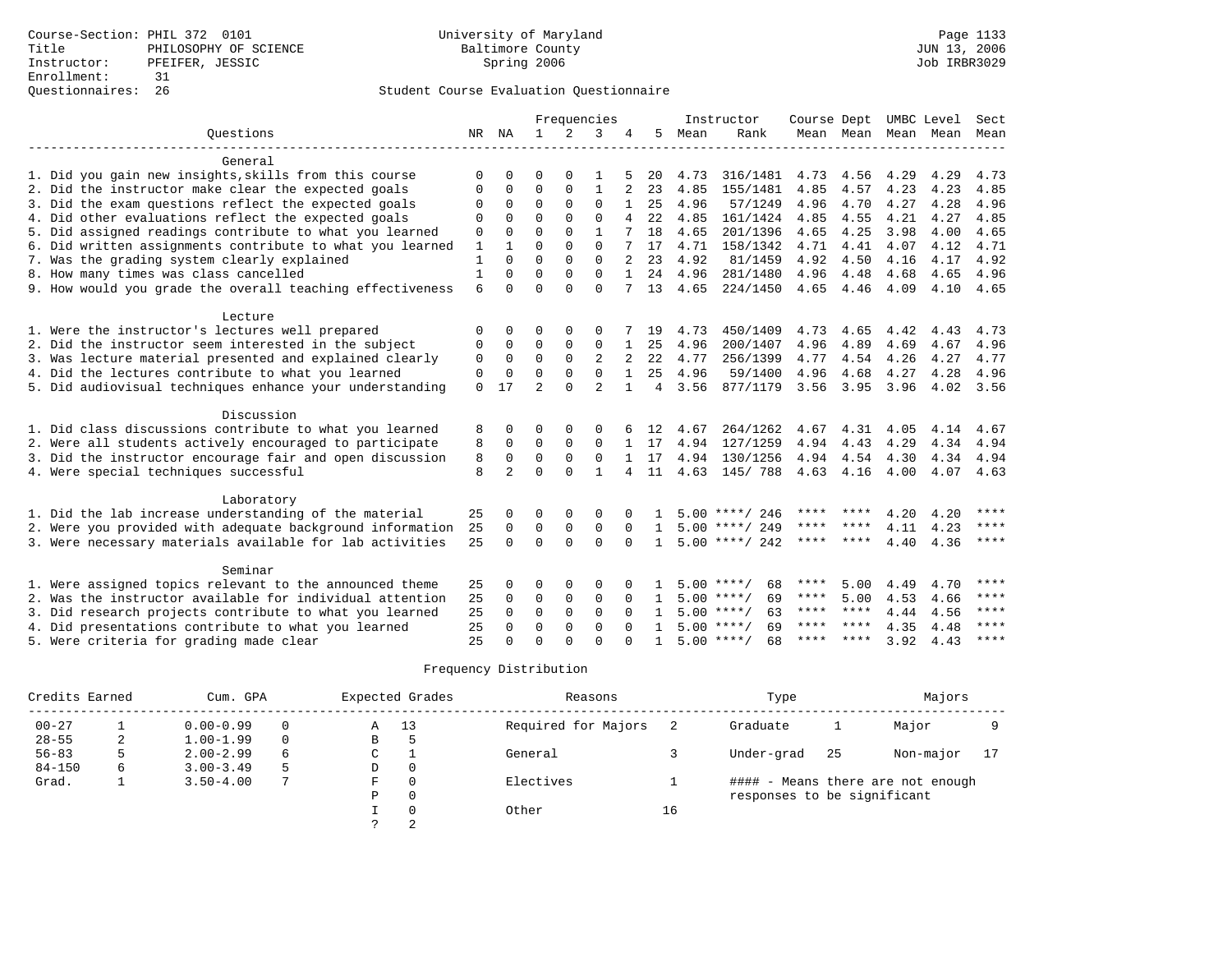### Questionnaires: 7 Student Course Evaluation Questionnaire

|                                                           |          |              |          |                | Frequencies    |          |    |      | Instructor       | Course Dept |      | UMBC Level |      | Sect        |
|-----------------------------------------------------------|----------|--------------|----------|----------------|----------------|----------|----|------|------------------|-------------|------|------------|------|-------------|
| Ouestions                                                 | NR.      | ΝA           |          |                | 3              | 4        | 5  | Mean | Rank             | Mean        | Mean | Mean       | Mean | Mean        |
| General                                                   |          |              |          |                |                |          |    |      |                  |             |      |            |      |             |
| 1. Did you gain new insights, skills from this course     |          | <sup>0</sup> |          | $\Omega$       |                |          |    | 4.86 | 196/1481         | 4.86        | 4.56 | 4.29       | 4.29 | 4.86        |
| 2. Did the instructor make clear the expected goals       |          | $\Omega$     | $\Omega$ | $\Omega$       | $\Omega$       |          | 5  | 4.71 | 264/1481         | 4.71        | 4.57 | 4.23       | 4.23 | 4.71        |
| 3. Did the exam questions reflect the expected goals      |          | $\Omega$     | $\Omega$ | $\overline{2}$ | $\Omega$       | $\Omega$ | 5  | 4.14 | 824/1249         | 4.14        | 4.70 | 4.27       | 4.28 | 4.14        |
| 4. Did other evaluations reflect the expected goals       | 0        |              |          | $\Omega$       | $\Omega$       |          | 4  | 4.17 | 840/1424         | 4.17        | 4.55 | 4.21       | 4.27 | 4.17        |
| 5. Did assigned readings contribute to what you learned   | 0        |              |          |                | $\overline{a}$ |          |    | 3.29 | 1188/1396        | 3.29        | 4.25 | 3.98       | 4.00 | 3.29        |
| 6. Did written assignments contribute to what you learned | 0        |              | U        | $\Omega$       |                |          |    | 4.33 | 474/1342         | 4.33        | 4.41 | 4.07       | 4.12 | 4.33        |
| 7. Was the grading system clearly explained               | 0        |              |          | $\Omega$       |                |          |    | 4.71 | 224/1459         | 4.71        | 4.50 | 4.16       | 4.17 | 4.71        |
| 8. How many times was class cancelled                     | 0        | $\Omega$     | $\Omega$ | $\Omega$       | $\Omega$       | 5        | 2  |      | 4.29 1193/1480   | 4.29        | 4.48 | 4.68       | 4.65 | 4.29        |
| 9. How would you grade the overall teaching effectiveness | 3        |              |          |                |                |          |    | 4.75 | 164/1450         | 4.75        | 4.46 | 4.09       | 4.10 | 4.75        |
| Lecture                                                   |          |              |          |                |                |          |    |      |                  |             |      |            |      |             |
| 1. Were the instructor's lectures well prepared           |          |              |          |                |                |          |    | 5.00 | 1/1409           | 5.00        | 4.65 | 4.42       | 4.43 | 5.00        |
| 2. Did the instructor seem interested in the subject      | 0        | $\Omega$     | $\Omega$ | 0              | $\Omega$       |          | б. | 4.86 | 614/1407         | 4.86        | 4.89 | 4.69       | 4.67 | 4.86        |
| 3. Was lecture material presented and explained clearly   | 0        | $\Omega$     |          | $\Omega$       | $\Omega$       |          | 5  | 4.29 | 801/1399         | 4.29        | 4.54 | 4.26       | 4.27 | 4.29        |
| 4. Did the lectures contribute to what you learned        | 0        | $\Omega$     | $\Omega$ |                | 0              |          | б. | 4.57 | 521/1400         | 4.57        | 4.68 | 4.27       | 4.28 | 4.57        |
| 5. Did audiovisual techniques enhance your understanding  | $\Omega$ |              |          |                |                |          |    | 3.83 | 739/1179         | 3.83        | 3.95 | 3.96       | 4.02 | 3.83        |
| Discussion                                                |          |              |          |                |                |          |    |      |                  |             |      |            |      |             |
| 1. Did class discussions contribute to what you learned   |          | $\Omega$     | U        |                | $\Omega$       |          |    | 3.83 | 842/1262         | 3.83        | 4.31 | 4.05       | 4.14 | 3.83        |
| 2. Were all students actively encouraged to participate   |          | $\Omega$     | 2        | 0              |                |          |    |      | 2.83 1195/1259   | 2.83        | 4.43 | 4.29       | 4.34 | 2.83        |
| 3. Did the instructor encourage fair and open discussion  |          | 0            | 2        | $\Omega$       | 2              |          |    |      | 2.83 1200/1256   | 2.83        | 4.54 | 4.30       | 4.34 | 2.83        |
| 4. Were special techniques successful                     |          | 5            |          |                |                |          |    |      | $5.00$ ****/ 788 | ****        | 4.16 | 4.00       | 4.07 | $***$ * * * |

| Credits Earned |          | Cum. GPA      | Expected Grades |          | Reasons             |          | Type                        |   | Majors                            |  |
|----------------|----------|---------------|-----------------|----------|---------------------|----------|-----------------------------|---|-----------------------------------|--|
| $00 - 27$      | $\Omega$ | $0.00 - 0.99$ | А               | 4        | Required for Majors | $\Omega$ | Graduate                    | 0 | Major                             |  |
| $28 - 55$      | 0        | $1.00 - 1.99$ | В               | 3        |                     |          |                             |   |                                   |  |
| $56 - 83$      | 2        | $2.00 - 2.99$ | $\sim$<br>◡     | 0        | General             |          | Under-grad                  |   | Non-major                         |  |
| $84 - 150$     | 2        | $3.00 - 3.49$ | D               | 0        |                     |          |                             |   |                                   |  |
| Grad.          | 0        | $3.50 - 4.00$ | F               | 0        | Electives           |          |                             |   | #### - Means there are not enough |  |
|                |          |               | Ρ               | 0        |                     |          | responses to be significant |   |                                   |  |
|                |          |               |                 | $\Omega$ | Other               | $\sim$   |                             |   |                                   |  |
|                |          |               |                 |          |                     |          |                             |   |                                   |  |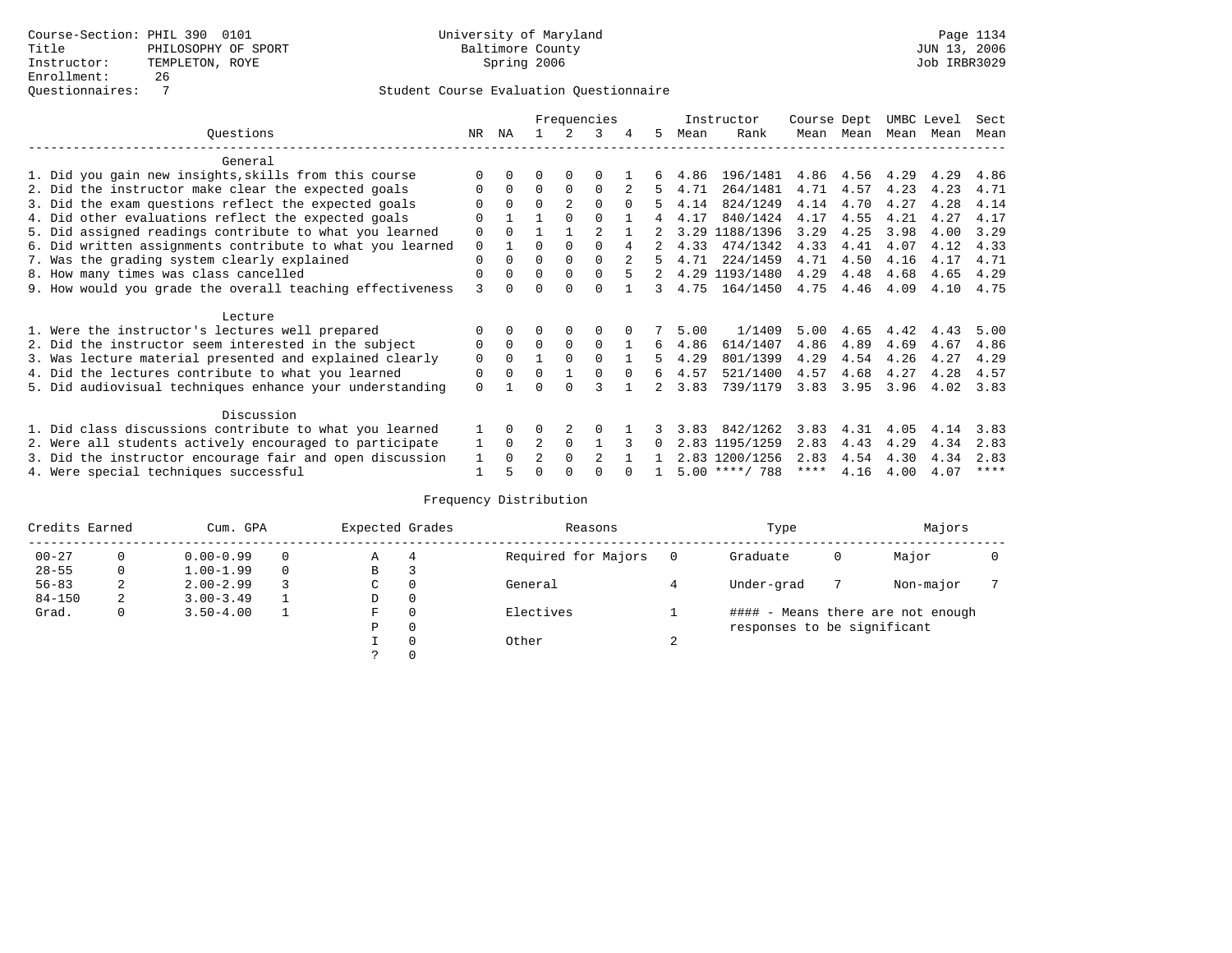|                                                           |              |                |          |          | Frequencies    |    |    |      | Instructor       | Course Dept |           | UMBC Level |           | Sect        |
|-----------------------------------------------------------|--------------|----------------|----------|----------|----------------|----|----|------|------------------|-------------|-----------|------------|-----------|-------------|
| Ouestions                                                 | NR           | ΝA             |          | 2        | 3              | 4  | .5 | Mean | Rank             |             | Mean Mean |            | Mean Mean | Mean        |
| General                                                   |              |                |          |          |                |    |    |      |                  |             |           |            |           |             |
| 1. Did you gain new insights, skills from this course     | <sup>0</sup> | $\Omega$       | 0        | 2        | 0              |    | 11 | 4.39 | 698/1481         | ****        | 4.74      | 4.29       | 4.14      | 4.39        |
| 2. Did the instructor make clear the expected goals       | <sup>0</sup> | $\mathbf 0$    | $\Omega$ | $\Omega$ | 3              |    | 14 | 4.61 | 386/1481         | ****        | 4.64      | 4.23       | 4.18      | 4.61        |
| 3. Did the exam questions reflect the expected goals      | 0            | 14             | $\Omega$ | $\Omega$ |                |    |    | 4.75 | $***/1249$       | ****        | 4.58      | 4.27       | 4.14      | $***$ * * * |
| 4. Did other evaluations reflect the expected goals       | U            | $\overline{a}$ |          | $\Omega$ |                |    | 13 | 4.69 | 271/1424         | $***$ * *   | 4.56      | 4.21       | 4.06      | 4.69        |
| 5. Did assigned readings contribute to what you learned   | 0            | $\Omega$       | 0        |          | $\overline{a}$ |    | 11 | 4.39 | 395/1396         | ****        | 4.48      | 3.98       | 3.89      | 4.39        |
| 6. Did written assignments contribute to what you learned | $\mathbf 0$  | $\Omega$       | 0        |          | $\mathfrak{D}$ |    | 12 | 4.44 | 364/1342         | ****        | 4.20      | 4.07       | 3.88      | 4.44        |
| 7. Was the grading system clearly explained               | $\Omega$     | $\Omega$       | U        |          |                |    | 14 | 4.61 | 332/1459         | ****        | 4.50      | 4.16       | 4.17      | 4.61        |
| 8. How many times was class cancelled                     | 0            | 0              | $\Omega$ | $\Omega$ | $\Omega$       |    | 17 | 4.94 | 421/1480         | $***$ * *   | 4.53      | 4.68       | 4.64      | 4.94        |
| 9. How would you grade the overall teaching effectiveness |              | <sup>n</sup>   | U        |          |                | б. | 9  | 4.35 | 525/1450         | ****        | 4.56      | 4.09       | 3.97      | 4.35        |
| Lecture                                                   |              |                |          |          |                |    |    |      |                  |             |           |            |           |             |
| 1. Were the instructor's lectures well prepared           | 0            | $\Omega$       |          | $\Omega$ |                |    | 14 | 4.72 | 466/1409         | ****        | 4.79      | 4.42       | 4.36      | 4.72        |
| 2. Did the instructor seem interested in the subject      | 0            | $\Omega$       | $\Omega$ | $\Omega$ | $\Omega$       | 3  | 15 | 4.83 | 659/1407         | ****        | 4.54      | 4.69       | 4.57      | 4.83        |
| 3. Was lecture material presented and explained clearly   | 0            | $\Omega$       | $\Omega$ |          |                |    | 14 | 4.61 | 445/1399         | ****        | 4.69      | 4.26       | 4.23      | 4.61        |
| 4. Did the lectures contribute to what you learned        | 0            | $\Omega$       | $\Omega$ |          |                |    | 15 | 4.67 | 421/1400         | ****        | 4.78      | 4.27       | 4.19      | 4.67        |
| 5. Did audiovisual techniques enhance your understanding  | 0            |                |          |          |                |    | 14 | 4.76 | 129/1179         | $***$ * *   | 4.38      | 3.96       | 3.85      | 4.76        |
| Discussion                                                |              |                |          |          |                |    |    |      |                  |             |           |            |           |             |
| 1. Did class discussions contribute to what you learned   | 2            | $\Omega$       |          |          |                |    |    | 4.50 | 345/1262         | ****        | 4.36      | 4.05       | 3.77      | 4.50        |
| 2. Were all students actively encouraged to participate   | 2            | $\Omega$       | $\Omega$ | $\Omega$ | 2              |    | 12 | 4.63 | 489/1259         | ****        | 4.67      | 4.29       | 4.06      | 4.63        |
| 3. Did the instructor encourage fair and open discussion  | 2            | $\Omega$       |          | $\cap$   |                |    | 13 | 4.56 | 538/1256         | ****        | 4.62      | 4.30       | 4.08      | 4.56        |
| 4. Were special techniques successful                     | 2            | 13             |          |          |                |    |    |      | $4.00$ ****/ 788 | ****        | 4.32      | 4.00       | 3.80      | $***$ * *   |

| Credits Earned |              | Cum. GPA      |          |               | Expected Grades | Reasons             |                          | Type                        |    | Majors                            |    |
|----------------|--------------|---------------|----------|---------------|-----------------|---------------------|--------------------------|-----------------------------|----|-----------------------------------|----|
| $00 - 27$      |              | $0.00 - 0.99$ |          | Α             | 15              | Required for Majors |                          | Graduate                    | 0  | Major                             |    |
| $28 - 55$      | 2            | $1.00 - 1.99$ | $\Omega$ | В             | - 11            |                     |                          |                             |    |                                   |    |
| $56 - 83$      |              | $2.00 - 2.99$ |          | C.            | 0               | General             | 10                       | Under-grad                  | 18 | Non-major                         | 18 |
| $84 - 150$     |              | $3.00 - 3.49$ |          | D             | 0               |                     |                          |                             |    |                                   |    |
| Grad.          | $\mathbf{0}$ | $3.50 - 4.00$ | 9        | F             | $\Omega$        | Electives           | $\overline{\phantom{a}}$ |                             |    | #### - Means there are not enough |    |
|                |              |               |          | P             |                 |                     |                          | responses to be significant |    |                                   |    |
|                |              |               |          |               | $\Omega$        | Other               |                          |                             |    |                                   |    |
|                |              |               |          | $\mathcal{L}$ | $\Omega$        |                     |                          |                             |    |                                   |    |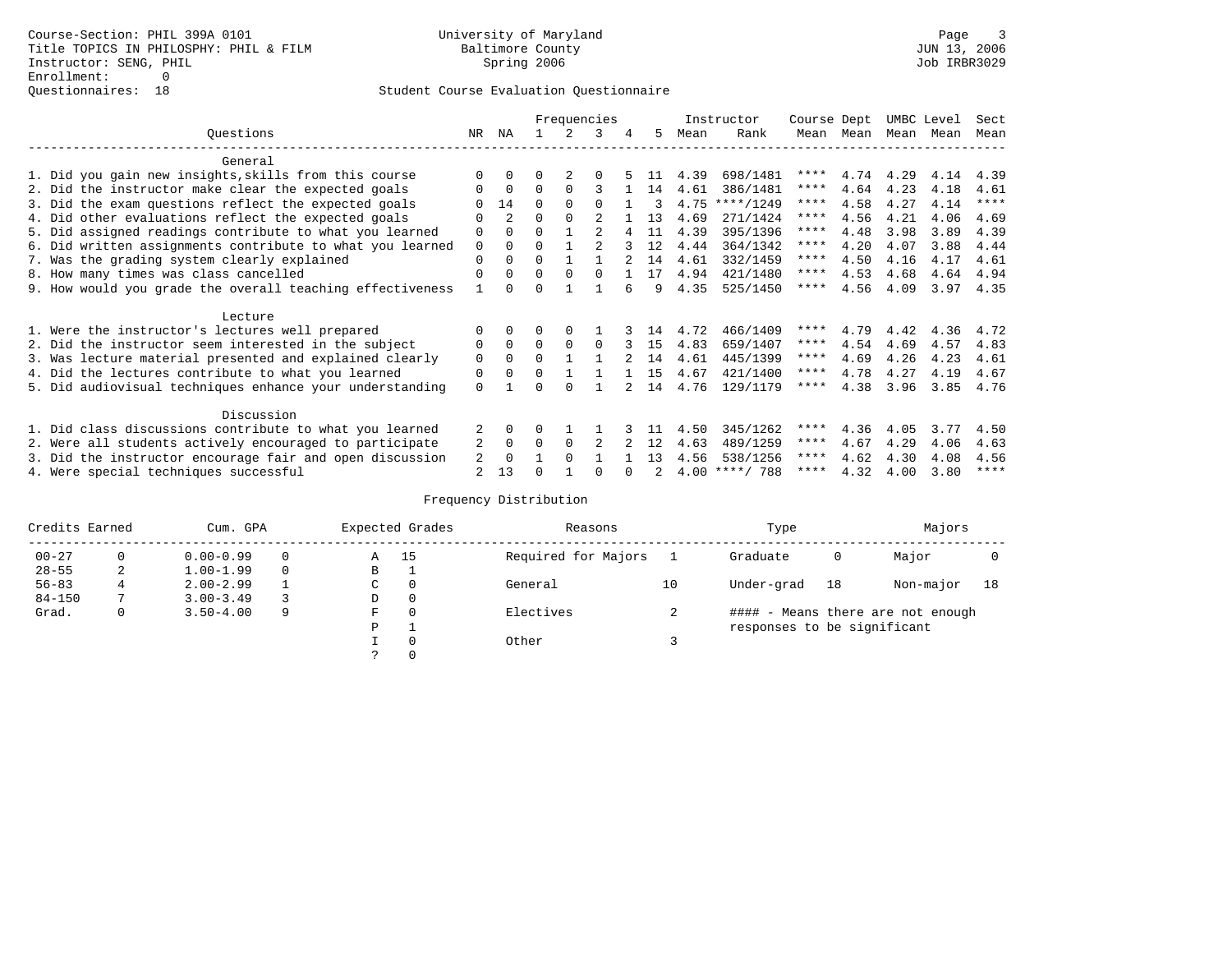|                                                           |          |          |          |             | Frequencies |          |    | Instructor |        | Course Dept |      | UMBC Level |      | Sect |
|-----------------------------------------------------------|----------|----------|----------|-------------|-------------|----------|----|------------|--------|-------------|------|------------|------|------|
| Questions                                                 | NR.      | ΝA       |          |             | 3           | 4        | 5. | Mean       | Rank   | Mean        | Mean | Mean       | Mean | Mean |
| General                                                   |          |          |          |             |             |          |    |            |        |             |      |            |      |      |
| 1. Did you gain new insights, skills from this course     |          | $\Omega$ | O        | $\Omega$    | $\Omega$    |          |    | 5.00       | 1/1481 | 5.00        | 4.56 | 4.29       | 4.45 | 5.00 |
| 2. Did the instructor make clear the expected goals       |          | $\Omega$ | $\Omega$ | $\Omega$    | $\Omega$    | $\Omega$ | 1  | 5.00       | 1/1481 | 5.00        | 4.57 | 4.23       | 4.32 | 5.00 |
| 3. Did the exam questions reflect the expected goals      |          | $\Omega$ | $\Omega$ | $\Omega$    | $\Omega$    | $\Omega$ |    | 5.00       | 1/1249 | 5.00        | 4.70 | 4.27       | 4.44 | 5.00 |
| 4. Did other evaluations reflect the expected goals       | O        | $\Omega$ | O        | $\Omega$    | $\Omega$    | $\Omega$ |    | 5.00       | 1/1424 | 5.00        | 4.55 | 4.21       | 4.35 | 5.00 |
| 5. Did assigned readings contribute to what you learned   | 0        | $\Omega$ | O        | $\Omega$    | $\Omega$    | $\Omega$ |    | 5.00       | 1/1396 | 5.00        | 4.25 | 3.98       | 4.09 | 5.00 |
| 6. Did written assignments contribute to what you learned | 0        | $\Omega$ |          | $\Omega$    | $\Omega$    | $\Omega$ |    | 5.00       | 1/1342 | 5.00        | 4.41 | 4.07       | 4.21 | 5.00 |
| 7. Was the grading system clearly explained               | 0        |          |          | $\Omega$    | $\Omega$    | $\Omega$ |    | 5.00       | 1/1459 | 5.00        | 4.50 | 4.16       | 4.25 | 5.00 |
| 8. How many times was class cancelled                     | 0        | $\Omega$ | 0        | $\Omega$    | $\Omega$    | $\Omega$ |    | 5.00       | 1/1480 | 5.00        | 4.48 | 4.68       | 4.74 | 5.00 |
| 9. How would you grade the overall teaching effectiveness | $\Omega$ |          |          | U           | U           |          |    | 5.00       | 1/1450 | 5.00        | 4.46 | 4.09       | 4.28 | 5.00 |
| Lecture                                                   |          |          |          |             |             |          |    |            |        |             |      |            |      |      |
| 1. Were the instructor's lectures well prepared           |          |          |          | $\Omega$    | $\Omega$    |          |    | 5.00       | 1/1409 | 5.00        | 4.65 | 4.42       | 4.51 | 5.00 |
| 2. Did the instructor seem interested in the subject      | 0        | $\Omega$ | $\Omega$ | $\mathbf 0$ | 0           | $\Omega$ |    | 5.00       | 1/1407 | 5.00        | 4.89 | 4.69       | 4.79 | 5.00 |
| 3. Was lecture material presented and explained clearly   | 0        | $\Omega$ | 0        | $\Omega$    | $\Omega$    | $\Omega$ |    | 5.00       | 1/1399 | 5.00        | 4.54 | 4.26       | 4.36 | 5.00 |
| 4. Did the lectures contribute to what you learned        | 0        | $\Omega$ | 0        | $\mathbf 0$ | 0           | $\Omega$ |    | 5.00       | 1/1400 | 5.00        | 4.68 | 4.27       | 4.38 | 5.00 |
| 5. Did audiovisual techniques enhance your understanding  | $\Omega$ |          |          | U           | U           |          |    | 5.00       | 1/1179 | 5.00        | 3.95 | 3.96       | 4.07 | 5.00 |
| Discussion                                                |          |          |          |             |             |          |    |            |        |             |      |            |      |      |
| 1. Did class discussions contribute to what you learned   | $\Omega$ | $\Omega$ | U        | $\Omega$    | $\Omega$    |          |    | 5.00       | 1/1262 | 5.00        | 4.31 | 4.05       | 4.33 | 5.00 |
| 2. Were all students actively encouraged to participate   | 0        | $\Omega$ | $\Omega$ | $\mathbf 0$ | 0           | $\Omega$ |    | 5.00       | 1/1259 | 5.00        | 4.43 | 4.29       | 4.57 | 5.00 |
| 3. Did the instructor encourage fair and open discussion  | 0        |          | U        | $\Omega$    | $\Omega$    | $\Omega$ |    | 5.00       | 1/1256 | 5.00        | 4.54 | 4.30       | 4.60 | 5.00 |
| 4. Were special techniques successful                     | $\Omega$ |          |          |             | O           |          |    | 5.00       | 1/ 788 | 5.00        | 4.16 | 4.00       | 4.26 | 5.00 |

| Credits Earned |             | Cum. GPA      | Expected Grades |          | Reasons             | Type                        |   | Majors                            |  |
|----------------|-------------|---------------|-----------------|----------|---------------------|-----------------------------|---|-----------------------------------|--|
| $00 - 27$      | 0           | $0.00 - 0.99$ | Α               | 0        | Required for Majors | Graduate                    | 0 | Major                             |  |
| $28 - 55$      | $\mathbf 0$ | $1.00 - 1.99$ | В               | <b>.</b> |                     |                             |   |                                   |  |
| $56 - 83$      | 0           | $2.00 - 2.99$ | $\sim$<br>◡     | 0        | General             | Under-grad                  |   | Non-major                         |  |
| $84 - 150$     | 0           | $3.00 - 3.49$ | D               | 0        |                     |                             |   |                                   |  |
| Grad.          | 0           | $3.50 - 4.00$ | F               | 0        | Electives           |                             |   | #### - Means there are not enough |  |
|                |             |               | Ρ               | 0        |                     | responses to be significant |   |                                   |  |
|                |             |               |                 | $\Omega$ | Other               |                             |   |                                   |  |
|                |             |               | C.              |          |                     |                             |   |                                   |  |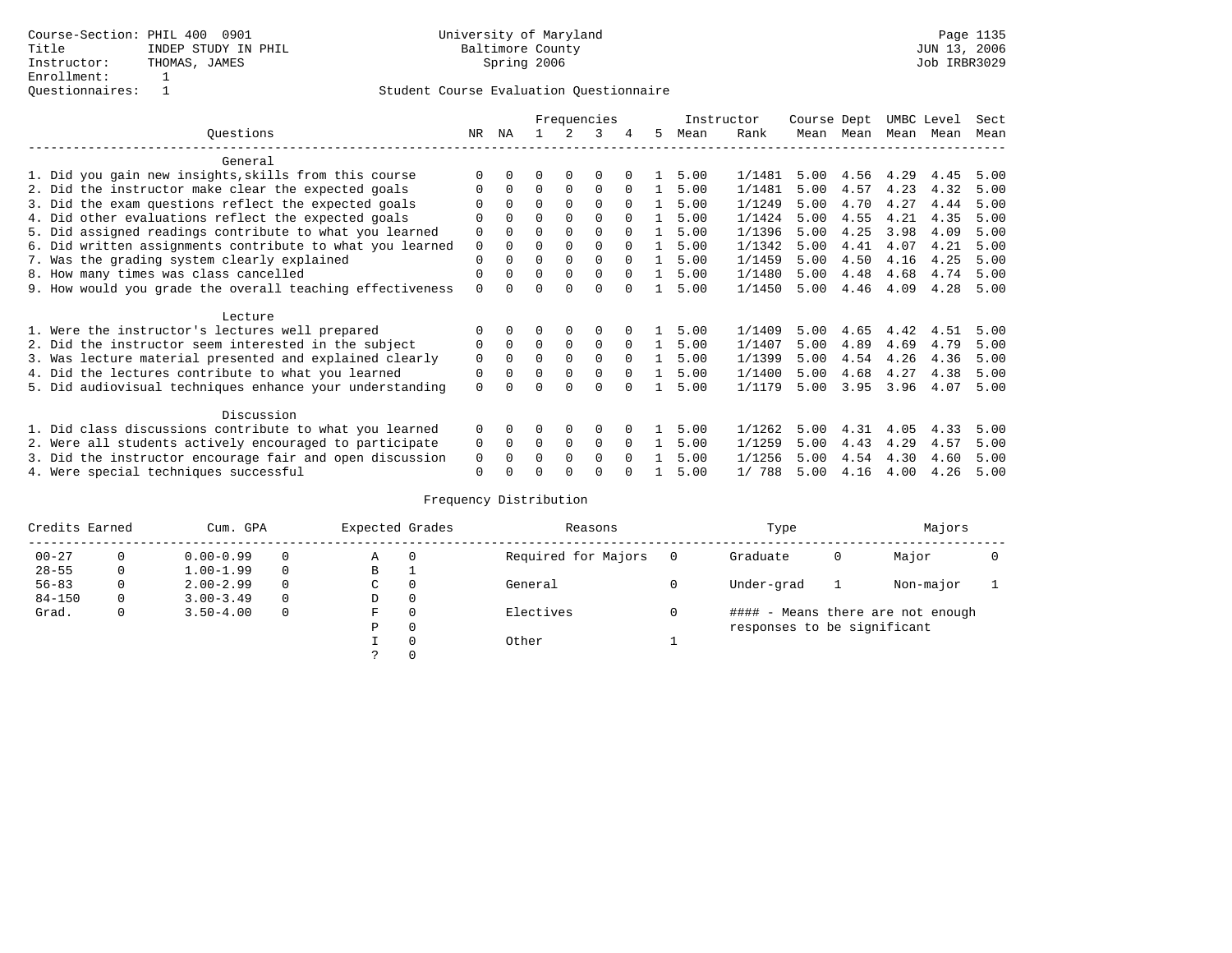|                                                           |          |          | Frequencies  |          |                  |    |      | Instructor | Course Dept |           |      | UMBC Level | Sect |
|-----------------------------------------------------------|----------|----------|--------------|----------|------------------|----|------|------------|-------------|-----------|------|------------|------|
| Ouestions                                                 | NR.      | ΝA       |              |          | 4                | 5. | Mean | Rank       | Mean        | Mean      | Mean | Mean       | Mean |
| General                                                   |          |          |              |          |                  |    |      |            |             |           |      |            |      |
| 1. Did you gain new insights, skills from this course     |          |          |              |          | $\left( \right)$ |    | 5.00 | 1/1481     | 5.00        | 4.56 4.29 |      | 4.45       | 5.00 |
| 2. Did the instructor make clear the expected goals       |          |          | $\Omega$     | 0        | $\Omega$         |    | 5.00 | 1/1481     | 5.00        | 4.57      | 4.23 | 4.32       | 5.00 |
| 4. Did other evaluations reflect the expected goals       | $\Omega$ | $\Omega$ | $\Omega$     | 0        | $\Omega$         |    | 5.00 | 1/1424     | 5.00        | 4.55      | 4.21 | 4.35       | 5.00 |
| 5. Did assigned readings contribute to what you learned   | $\Omega$ | $\Omega$ | $\Omega$     | 0        | $\Omega$         |    | 5.00 | 1/1396     | 5.00        | 4.25      | 3.98 | 4.09       | 5.00 |
| 6. Did written assignments contribute to what you learned | $\Omega$ |          | $\Omega$     | 0        | $\Omega$         |    | 5.00 | 1/1342     | 5.00        | 4.41      | 4.07 | 4.21       | 5.00 |
| 8. How many times was class cancelled                     |          | $\Omega$ | $\Omega$     | $\Omega$ | $\Omega$         |    | 5.00 | 1/1480     | 5.00        | 4.48      | 4.68 | 4.74       | 5.00 |
| 9. How would you grade the overall teaching effectiveness |          |          | <sup>0</sup> | 0        |                  |    | 5.00 | 1/1450     | 5.00        | 4.46      | 4.09 | 4.28       | 5.00 |
| Lecture                                                   |          |          |              |          |                  |    |      |            |             |           |      |            |      |
| 1. Were the instructor's lectures well prepared           |          |          |              |          |                  |    | 5.00 | 1/1409     | 5.00        | 4.65      | 4.42 | 4.51       | 5.00 |
| 2. Did the instructor seem interested in the subject      |          | $\Omega$ | $\Omega$     | 0        | $\Omega$         |    | 5.00 | 1/1407     | 5.00        | 4.89      | 4.69 | 4.79       | 5.00 |
| 3. Was lecture material presented and explained clearly   |          | 0        | $\Omega$     | $\Omega$ | $\Omega$         |    | 5.00 | 1/1399     | 5.00        | 4.54      | 4.26 | 4.36       | 5.00 |
| 4. Did the lectures contribute to what you learned        | 0        |          | $\Omega$     | U        |                  |    | 5.00 | 1/1400     | 5.00        | 4.68      | 4.27 | 4.38       | 5.00 |

| Credits Earned<br>Cum. GPA |   |               | Expected Grades |   |          | Reasons             | Type                        |   | Majors                            |  |
|----------------------------|---|---------------|-----------------|---|----------|---------------------|-----------------------------|---|-----------------------------------|--|
| $00 - 27$                  |   | $0.00 - 0.99$ | 0               | A |          | Required for Majors | Graduate                    | 0 | Major                             |  |
| $28 - 55$                  |   | $1.00 - 1.99$ | $\Omega$        | в |          |                     |                             |   |                                   |  |
| $56 - 83$                  |   | $2.00 - 2.99$ | $\Omega$        | C |          | General             | Under-grad                  |   | Non-major                         |  |
| $84 - 150$                 |   | $3.00 - 3.49$ | $\Omega$        | D | $\Omega$ |                     |                             |   |                                   |  |
| Grad.                      | 0 | $3.50 - 4.00$ |                 | F |          | Electives           |                             |   | #### - Means there are not enough |  |
|                            |   |               |                 | Ρ |          |                     | responses to be significant |   |                                   |  |
|                            |   |               |                 |   |          | Other               |                             |   |                                   |  |
|                            |   |               |                 |   |          |                     |                             |   |                                   |  |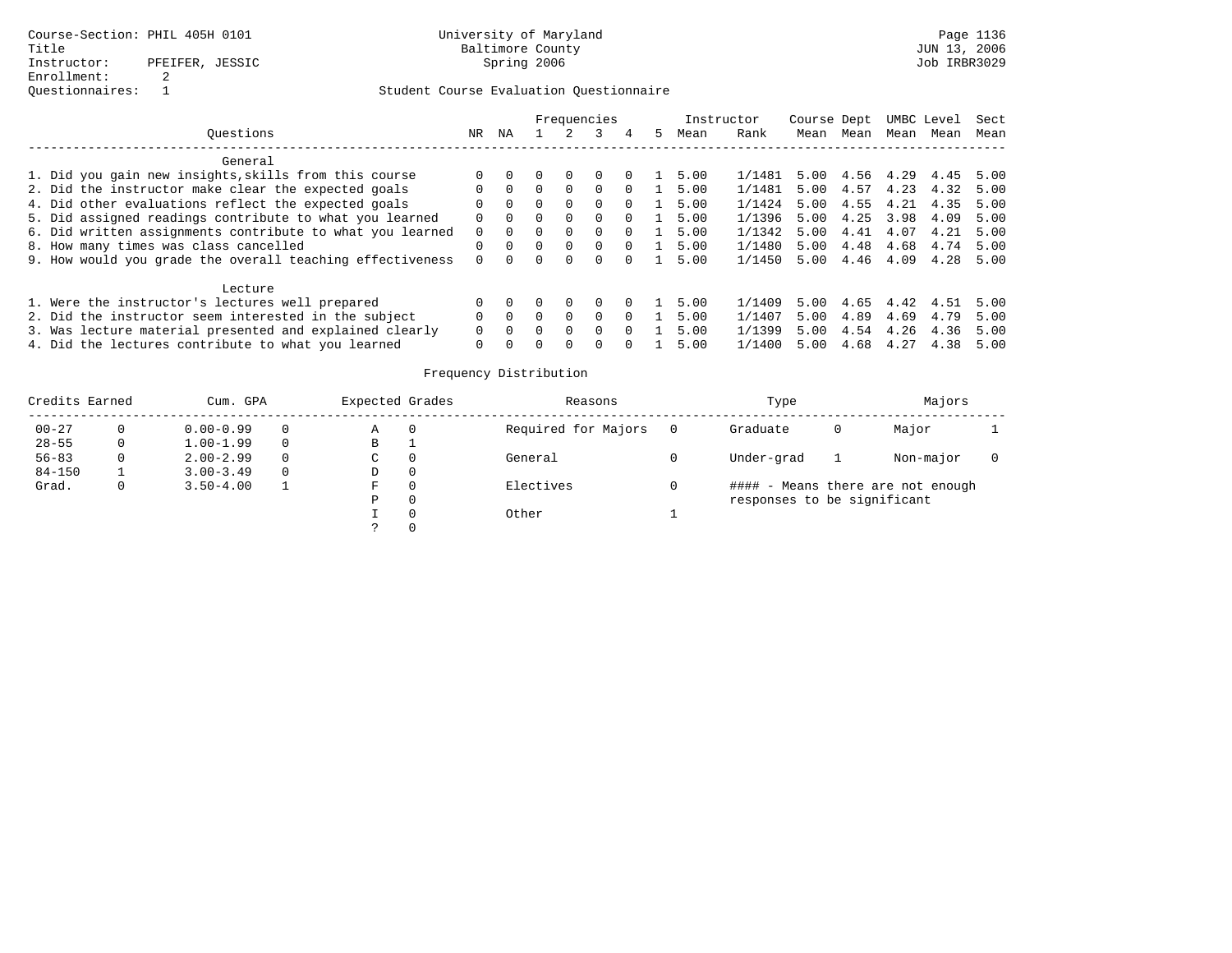|                                                           |             |                | Frequencies |               |                | Instructor | Course Dept     |      | UMBC Level       |      | Sect      |           |      |             |
|-----------------------------------------------------------|-------------|----------------|-------------|---------------|----------------|------------|-----------------|------|------------------|------|-----------|-----------|------|-------------|
| Ouestions                                                 | NR          | ΝA             |             | $\mathcal{L}$ | 3              | 4          | 5.              | Mean | Rank             |      | Mean Mean | Mean Mean |      | Mean        |
| General                                                   |             |                |             |               |                |            |                 |      |                  |      |           |           |      |             |
| 1. Did you gain new insights, skills from this course     | $\Omega$    | $\Omega$       | 0           | $\Omega$      |                |            | 1 N             | 4.41 | 665/1481         | 4.41 | 4.56      | 4.29      | 4.45 | 4.41        |
| 2. Did the instructor make clear the expected goals       | O           | $\Omega$       | $\Omega$    |               |                |            | 10              | 4.29 | 779/1481         | 4.29 | 4.57      | 4.23      | 4.32 | 4.29        |
| 3. Did the exam questions reflect the expected goals      |             | 9              | $\Omega$    | $\Omega$      | $\Omega$       | $\Omega$   |                 | 5.00 | 1/1249           | 5.00 | 4.70      | 4.27      | 4.44 | 5.00        |
| 4. Did other evaluations reflect the expected goals       | O           | $\overline{a}$ | O           | $\Omega$      |                | 4          | 10              | 4.60 | 334/1424         | 4.60 | 4.55      | 4.21      | 4.35 | 4.60        |
| 5. Did assigned readings contribute to what you learned   | 0           | $\Omega$       | 0           | $\Omega$      | $\Omega$       | 4          | 13              | 4.76 | 131/1396         | 4.76 | 4.25      | 3.98      | 4.09 | 4.76        |
| 6. Did written assignments contribute to what you learned | $\mathbf 0$ |                | O           | $\Omega$      |                |            | 9               | 4.64 | 206/1342         | 4.64 | 4.41      | 4.07      | 4.21 | 4.64        |
| 7. Was the grading system clearly explained               |             | $\Omega$       | O           | $\Omega$      |                |            | 13              | 4.69 | 253/1459         | 4.69 | 4.50      | 4.16      | 4.25 | 4.69        |
| 8. How many times was class cancelled                     | 0           | $\Omega$       | $\Omega$    | $\Omega$      | $\cap$         |            | 10 <sup>°</sup> |      | 4.59 1006/1480   | 4.59 | 4.48      | 4.68      | 4.74 | 4.59        |
| 9. How would you grade the overall teaching effectiveness | ζ           | 0              | U           |               | $\mathfrak{D}$ |            |                 | 4.21 | 672/1450         | 4.21 | 4.46      | 4.09      | 4.28 | 4.21        |
| Lecture                                                   |             |                |             |               |                |            |                 |      |                  |      |           |           |      |             |
| 1. Were the instructor's lectures well prepared           |             |                |             |               |                |            |                 |      | 4.29 1007/1409   | 4.29 | 4.65      | 4.42      | 4.51 | 4.29        |
| 2. Did the instructor seem interested in the subject      | 0           | $\Omega$       | $\Omega$    |               |                | 2          | 13              |      | 4.59 1046/1407   | 4.59 | 4.89      | 4.69      | 4.79 | 4.59        |
| 3. Was lecture material presented and explained clearly   | $\Omega$    | $\Omega$       | 0           | $\cap$        | २              |            | 9               | 4.35 | 733/1399         | 4.35 | 4.54      | 4.26      | 4.36 | 4.35        |
| 4. Did the lectures contribute to what you learned        | 0           | $\Omega$       | $\Omega$    |               |                |            | 11              | 4.47 | 624/1400         | 4.47 | 4.68      | 4.27      | 4.38 | 4.47        |
| 5. Did audiovisual techniques enhance your understanding  | $\Omega$    | 13             |             | $\cap$        |                |            | $\cap$          |      | $3.25$ ****/1179 | **** | 3.95      | 3.96      | 4.07 | $* * * * *$ |
| Discussion                                                |             |                |             |               |                |            |                 |      |                  |      |           |           |      |             |
| 1. Did class discussions contribute to what you learned   | 2           | $\Omega$       |             |               |                |            |                 | 4.27 | 563/1262         | 4.27 | 4.31      | 4.05      | 4.33 | 4.27        |
| 2. Were all students actively encouraged to participate   | 2           | $\Omega$       | $\Omega$    |               | $\Omega$       |            | 12              | 4.67 | 451/1259         | 4.67 | 4.43      | 4.29      | 4.57 | 4.67        |
| 3. Did the instructor encourage fair and open discussion  | 2           | $\Omega$       |             | $\Omega$      | $\cap$         | $\cap$     | 15              | 5.00 | 1/1256           | 5.00 | 4.54      | 4.30      | 4.60 | 5.00        |
| 4. Were special techniques successful                     | 2           | 13             |             |               |                |            | $\Omega$        |      | $3.50$ ****/ 788 | **** | 4.16      | 4.00      | 4.26 | $***$ * *   |

| Credits Earned |   | Cum. GPA      | Expected Grades |   | Reasons  |                     | Type | Majors                      |    |                                   |  |
|----------------|---|---------------|-----------------|---|----------|---------------------|------|-----------------------------|----|-----------------------------------|--|
| $00 - 27$      | 0 | $0.00 - 0.99$ |                 | Α | 8        | Required for Majors |      | Graduate                    | 0  | Major                             |  |
| $28 - 55$      | 0 | $1.00 - 1.99$ |                 | B | 6        |                     |      |                             |    |                                   |  |
| $56 - 83$      |   | $2.00 - 2.99$ | 4               | ◡ |          | General             |      | Under-grad                  | 17 | Non-major                         |  |
| $84 - 150$     | 8 | $3.00 - 3.49$ | 4               | D | 0        |                     |      |                             |    |                                   |  |
| Grad.          | 0 | $3.50 - 4.00$ | 4               | F | 0        | Electives           |      |                             |    | #### - Means there are not enough |  |
|                |   |               |                 | Ρ | 0        |                     |      | responses to be significant |    |                                   |  |
|                |   |               |                 |   | $\Omega$ | Other               | 10   |                             |    |                                   |  |
|                |   |               |                 | っ |          |                     |      |                             |    |                                   |  |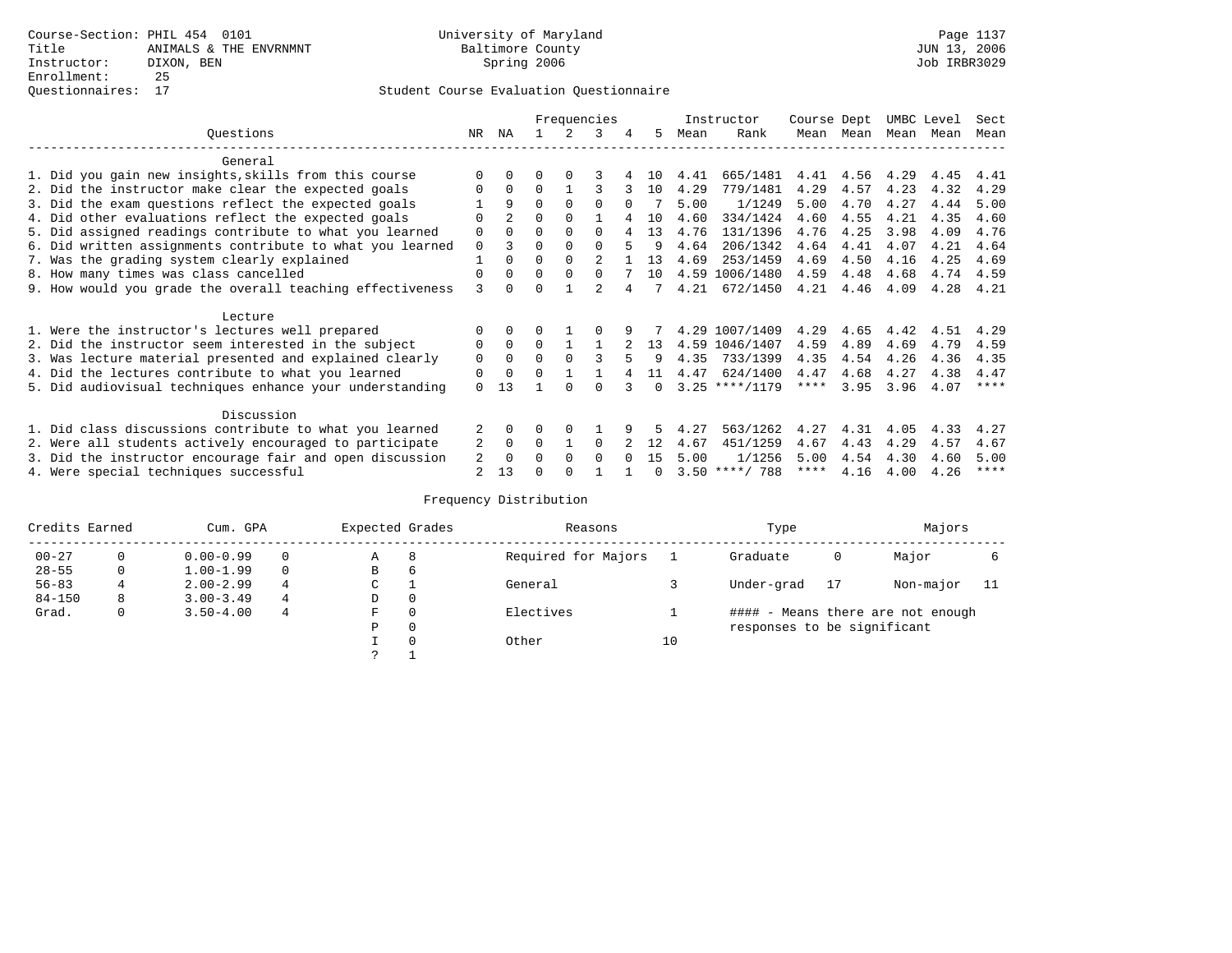|                                                           |          |          | Frequencies  |          |              |              |              |      | Instructor         | Course Dept |                | UMBC Level |      | Sect        |
|-----------------------------------------------------------|----------|----------|--------------|----------|--------------|--------------|--------------|------|--------------------|-------------|----------------|------------|------|-------------|
| Ouestions                                                 | NR       | ΝA       |              | $2^{1}$  | 3            |              | 5            | Mean | Rank               |             | Mean Mean Mean |            | Mean | Mean        |
| General                                                   |          |          |              |          |              |              |              |      |                    |             |                |            |      |             |
| 1. Did you gain new insights, skills from this course     |          |          |              |          |              |              |              | 5.00 | 1/1481             | 5.00        | 4.56           | 4.29       | 4.45 | 5.00        |
| 2. Did the instructor make clear the expected goals       |          |          | $\Omega$     | $\Omega$ | $\Omega$     | $\Omega$     | 5.           | 5.00 | 1/1481             | 5.00        | 4.57           | 4.23       | 4.32 | 5.00        |
| 3. Did the exam questions reflect the expected goals      |          |          | $\Omega$     | $\Omega$ | $\Omega$     |              |              | 5.00 | 1/1249             | 5.00        | 4.70           | 4.27       | 4.44 | 5.00        |
| 4. Did other evaluations reflect the expected goals       |          |          | $\Omega$     |          | $\cap$       |              | 4            | 5.00 | 1/1424             | 5.00        | 4.55           | 4.21       | 4.35 | 5.00        |
| 5. Did assigned readings contribute to what you learned   | $\Omega$ |          | $\Omega$     | $\Omega$ | $\Omega$     |              | 4            | 4.80 | 111/1396           | 4.80        | 4.25           | 3.98       | 4.09 | 4.80        |
| 6. Did written assignments contribute to what you learned | $\Omega$ |          | $\Omega$     | $\Omega$ | $\Omega$     | $\Omega$     | 5.           | 5.00 | 1/1342             | 5.00        | 4.41           | 4.07       | 4.21 | 5.00        |
| 7. Was the grading system clearly explained               | $\Omega$ | $\Omega$ | $\Omega$     | $\Omega$ | $\Omega$     |              | 5            | 5.00 | 1/1459             | 5.00        | 4.50           | 4.16       | 4.25 | 5.00        |
| 8. How many times was class cancelled                     | $\Omega$ |          | $\Omega$     | $\Omega$ | $\Omega$     | $\Omega$     | 5            | 5.00 | 1/1480             | 5.00        | 4.48           | 4.68       | 4.74 | 5.00        |
| 9. How would you grade the overall teaching effectiveness | $\Omega$ |          | $\Omega$     |          | $\cap$       |              | 5            | 5.00 | 1/1450             | 5.00        | 4.46           | 4.09       | 4.28 | 5.00        |
| Lecture                                                   |          |          |              |          |              |              |              |      |                    |             |                |            |      |             |
| 1. Were the instructor's lectures well prepared           |          | $\Omega$ | $\Omega$     | $\Omega$ | $\Omega$     |              | 5.           | 5.00 | 1/1409             | 5.00        | 4.65           | 4.42       | 4.51 | 5.00        |
| 2. Did the instructor seem interested in the subject      | $\Omega$ | $\Omega$ | $\Omega$     | $\Omega$ | $\Omega$     | $\Omega$     | .5           | 5.00 | 1/1407             | 5.00        | 4.89           | 4.69       | 4.79 | 5.00        |
| 3. Was lecture material presented and explained clearly   | $\Omega$ | $\Omega$ | $\Omega$     | $\Omega$ | $\Omega$     |              | 4            | 4.80 | 212/1399           | 4.80        | 4.54           | 4.26       | 4.36 | 4.80        |
| 4. Did the lectures contribute to what you learned        | $\Omega$ | $\cap$   | $\Omega$     | $\cap$   | $\Omega$     |              | 5            | 5.00 | 1/1400             | 5.00        | 4.68           | 4.27       | 4.38 | 5.00        |
| Discussion                                                |          |          |              |          |              |              |              |      |                    |             |                |            |      |             |
| 1. Did class discussions contribute to what you learned   | 3        | $\Omega$ | <sup>0</sup> | $\Omega$ | <sup>0</sup> |              |              | 5.00 | 1/1262             | 5.00        | 4.31           | 4.05       | 4.33 | 5.00        |
| 2. Were all students actively encouraged to participate   | 4        | $\Omega$ | $\Omega$     | $\Omega$ | $\Omega$     | $\Omega$     | $\mathbf{1}$ |      | $5.00$ ****/1259   | $***$ * * * | 4.43           | 4.29       | 4.57 | $***$ * * * |
| 3. Did the instructor encourage fair and open discussion  | 4        | $\cap$   | $\cap$       | $\cap$   | $\cap$       | <sup>n</sup> |              |      | $5.00$ ****/1256   | $***$ * * * | 4.54           | 4.30       | 4.60 | $***$ * * * |
|                                                           |          |          |              |          |              |              |              |      |                    |             |                |            |      |             |
| Seminar                                                   |          |          |              |          |              |              |              |      |                    |             |                |            |      |             |
| 1. Were assigned topics relevant to the announced theme   |          | $\Omega$ | 0            | 0        | 0            |              |              | 5.00 | 1/<br>68           | 5.00        | 5.00           | 4.49       | 4.68 | 5.00        |
| 2. Was the instructor available for individual attention  | 1        | 2        | $\Omega$     | $\Omega$ | $\Omega$     | $\Omega$     |              | 5.00 | 1/<br>69           | 5.00        | 5.00           | 4.53       | 4.64 | 5.00        |
| 4. Did presentations contribute to what you learned       |          | 3        | $\Omega$     | $\Omega$ | $\Omega$     | $\cap$       |              |      | $5.00$ ****/<br>69 | ****        | ****           | 4.35       | 4.53 | ****        |
| 5. Were criteria for grading made clear                   |          | २        | ∩            |          | ∩            |              |              |      | $5.00$ ****/<br>68 |             | **** ****      | 3.92       | 4.10 | ****        |

|            | Credits Earned<br>Cum. GPA |               |          | Expected Grades |          | Reasons             | Type                        | Majors |                                   |  |
|------------|----------------------------|---------------|----------|-----------------|----------|---------------------|-----------------------------|--------|-----------------------------------|--|
| $00 - 27$  |                            | $0.00 - 0.99$ |          | Α               | -2       | Required for Majors | Graduate                    | U      | Major                             |  |
| $28 - 55$  | 0                          | $1.00 - 1.99$ | 0        | B               |          |                     |                             |        |                                   |  |
| $56 - 83$  |                            | $2.00 - 2.99$ |          | C               | $\Omega$ | General             | Under-grad                  | 5      | Non-major                         |  |
| $84 - 150$ | 2                          | $3.00 - 3.49$ | $\Omega$ | D               | 0        |                     |                             |        |                                   |  |
| Grad.      | 0                          | $3.50 - 4.00$ |          | F               | $\Omega$ | Electives           |                             |        | #### - Means there are not enough |  |
|            |                            |               |          | Ρ               | 0        |                     | responses to be significant |        |                                   |  |
|            |                            |               |          |                 | $\Omega$ | Other               |                             |        |                                   |  |
|            |                            |               |          |                 |          |                     |                             |        |                                   |  |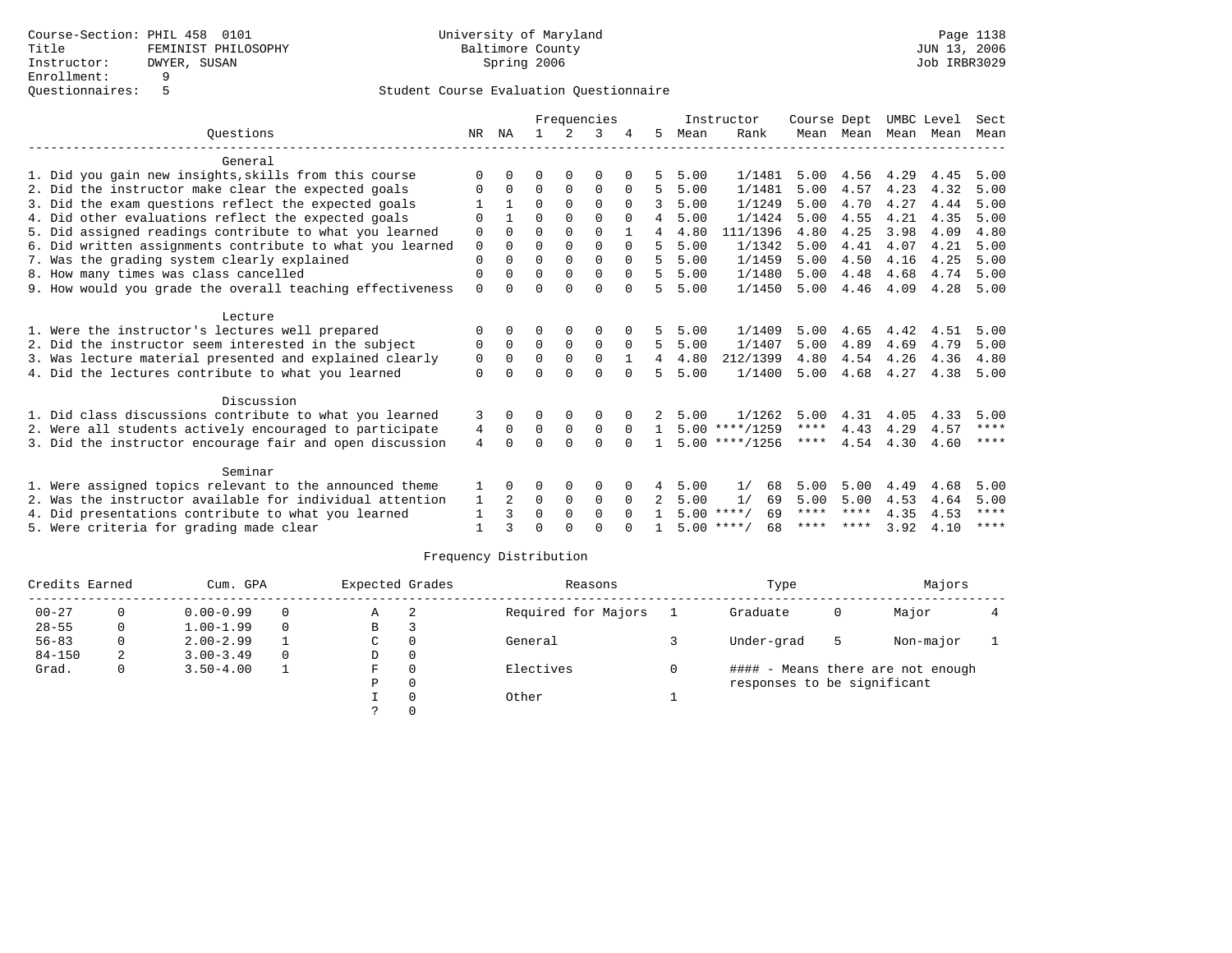|                |              | Frequencies  |                |                |              |              | Instructor |          |                                                                                                                      |                      |                                          |      | Sect               |
|----------------|--------------|--------------|----------------|----------------|--------------|--------------|------------|----------|----------------------------------------------------------------------------------------------------------------------|----------------------|------------------------------------------|------|--------------------|
| NR             | NA           | $\mathbf{1}$ | $\mathfrak{D}$ | 3              |              | 5            | Mean       | Rank     |                                                                                                                      |                      | Mean                                     | Mean | Mean               |
|                |              |              |                |                |              |              |            |          |                                                                                                                      |                      |                                          |      |                    |
| $\Omega$       | $\Omega$     | O            | $\Omega$       |                |              | 15           | 4.82       |          | 4.82                                                                                                                 | 4.56                 | 4.29                                     | 4.45 | 4.82               |
| $\Omega$       | $\mathbf 0$  | $\Omega$     | $\mathbf 0$    | $\overline{2}$ |              | 8            | 4.35       | 715/1481 | 4.35                                                                                                                 | 4.57                 | 4.23                                     | 4.32 | 4.35               |
|                | 11           | $\Omega$     | $\Omega$       | $\mathbf 0$    |              |              | 4.60       | 405/1249 | 4.60                                                                                                                 | 4.70                 | 4.27                                     | 4.44 | 4.60               |
| $\Omega$       | 2            | $\Omega$     | $\Omega$       | $\Omega$       | 4            | 11           | 4.73       | 232/1424 | 4.73                                                                                                                 | 4.55                 | 4.21                                     | 4.35 | 4.73               |
| 0              | $\Omega$     | $\Omega$     | $\Omega$       | $\mathbf{1}$   |              | 14           | 4.76       | 131/1396 | 4.76                                                                                                                 | 4.25                 | 3.98                                     | 4.09 | 4.76               |
| $\mathbf 0$    | $\Omega$     | $\Omega$     | $\Omega$       | $\mathbf{1}$   |              | 15           | 4.82       | 106/1342 | 4.82                                                                                                                 | 4.41                 | 4.07                                     | 4.21 | 4.82               |
| $\mathbf{0}$   | $\mathbf{1}$ | $\Omega$     | $\Omega$       | $\overline{2}$ |              |              | 4.31       | 719/1459 | 4.31                                                                                                                 | 4.50                 | 4.16                                     | 4.25 | 4.31               |
| $\mathbf{0}$   | $\Omega$     |              | $\Omega$       | $\Omega$       | $\Omega$     | 17           | 5.00       | 1/1480   | 5.00                                                                                                                 | 4.48                 | 4.68                                     | 4.74 | 5.00               |
| $\overline{4}$ | $\cap$       | $\Omega$     | $\Omega$       | $\Omega$       | 3            | 10           | 4.77       | 159/1450 | 4.77                                                                                                                 |                      | 4.09                                     | 4.28 | 4.77               |
|                |              |              |                |                |              |              |            |          |                                                                                                                      |                      |                                          |      |                    |
|                | 0            | O            | $\Omega$       | $\Omega$       |              | 12           | 4.71       | 500/1409 | 4.71                                                                                                                 | 4.65                 | 4.42                                     | 4.51 | 4.71               |
| 0              | $\Omega$     | $\Omega$     | $\Omega$       | $\Omega$       | $\Omega$     | 17           | 5.00       | 1/1407   | 5.00                                                                                                                 | 4.89                 | 4.69                                     | 4.79 | 5.00               |
| $\mathbf 0$    | $\mathbf 0$  | $\mathbf 0$  | $\mathbf 0$    | $\overline{2}$ | 6            | 9            | 4.41       | 671/1399 | 4.41                                                                                                                 | 4.54                 | 4.26                                     | 4.36 | 4.41               |
| $\mathbf 0$    | $\Omega$     | $\Omega$     | $\Omega$       | $\Omega$       |              | 15           | 4.88       | 166/1400 | 4.88                                                                                                                 | 4.68                 | 4.27                                     | 4.38 | 4.88               |
| $\Omega$       | 14           | $\cap$       | ∩              |                |              | $\mathbf{1}$ |            |          | $***$ * * *                                                                                                          | 3.95                 | 3.96                                     | 4.07 | $***$ * * *        |
|                |              |              |                |                |              |              |            |          |                                                                                                                      |                      |                                          |      |                    |
| 4              | $\Omega$     | O            | $\Omega$       | -1             |              | 11           | 4.77       |          | 4.77                                                                                                                 | 4.31                 | 4.05                                     | 4.33 | 4.77               |
| 4              | $\mathbf 0$  | $\mathbf{1}$ | $\mathbf 0$    | $\Omega$       |              | 11           | 4.62       | 499/1259 | 4.62                                                                                                                 | 4.43                 | 4.29                                     | 4.57 | 4.62               |
| 4              | $\Omega$     | $\Omega$     | $\Omega$       | $\Omega$       |              | 11           | 4.85       | 264/1256 | 4.85                                                                                                                 | 4.54                 | 4.30                                     | 4.60 | 4.85               |
| 4              | 11           | $\Omega$     | $\Omega$       | $\Omega$       | $\mathbf{1}$ | $\mathbf{1}$ |            |          | $***$ * * *                                                                                                          | 4.16                 | 4.00                                     | 4.26 | $***$ * * *        |
|                |              |              |                |                |              |              |            |          |                                                                                                                      |                      |                                          |      |                    |
|                | 0            | $\Omega$     | $\Omega$       | $\Omega$       | <sup>0</sup> |              |            | 68       | ****                                                                                                                 | 5.00                 | 4.49                                     |      | ****               |
| 15             | $\Omega$     | $\Omega$     | $\Omega$       | $\Omega$       | $\Omega$     | 2            |            | 69       | ****                                                                                                                 | 5.00                 | 4.53                                     | 4.64 | ****               |
| 15             | $\Omega$     | $\mathbf 0$  | $\mathbf 0$    | $\Omega$       | $\Omega$     |              |            | 63       | ****                                                                                                                 | ****                 | 4.44                                     | 4.49 | ****               |
| 15             | $\Omega$     | $\Omega$     | $\Omega$       | $\Omega$       | $\Omega$     |              |            | 69       | ****                                                                                                                 |                      | 4.35                                     | 4.53 | ****               |
| 15             |              | U            | ∩              | $\cap$         |              |              |            | 68       | ****                                                                                                                 | ****                 | 3.92                                     | 4.10 | ****               |
|                | 15           |              | $\Omega$       |                |              |              |            |          | $4.00$ ****/1179<br>$4.50$ ****/ 788<br>$5.00$ ****/<br>$5.00$ ****/<br>$5.00$ ****/<br>$5.00$ ****/<br>$5.00$ ****/ | 218/1481<br>197/1262 | Course Dept<br>Mean Mean<br>4.46<br>**** |      | UMBC Level<br>4.68 |

| Credits Earned |   | Cum. GPA      | Expected Grades |   |                | Reasons             |    | Type                        | Majors |                                   |  |
|----------------|---|---------------|-----------------|---|----------------|---------------------|----|-----------------------------|--------|-----------------------------------|--|
| $00 - 27$      |   | $0.00 - 0.99$ |                 | A | 10             | Required for Majors |    | Graduate                    | 0      | Major                             |  |
| $28 - 55$      | 0 | $1.00 - 1.99$ |                 | B | $\overline{6}$ |                     |    |                             |        |                                   |  |
| $56 - 83$      |   | $2.00 - 2.99$ |                 | C | $\Omega$       | General             |    | Under-grad                  | 17     | Non-major                         |  |
| $84 - 150$     | 8 | $3.00 - 3.49$ | $\Omega$        | D | $\Omega$       |                     |    |                             |        |                                   |  |
| Grad.          | 0 | $3.50 - 4.00$ | 8               | F | $\Omega$       | Electives           |    |                             |        | #### - Means there are not enough |  |
|                |   |               |                 | P | $\Omega$       |                     |    | responses to be significant |        |                                   |  |
|                |   |               |                 |   | $\Omega$       | Other               | 12 |                             |        |                                   |  |
|                |   |               |                 |   |                |                     |    |                             |        |                                   |  |